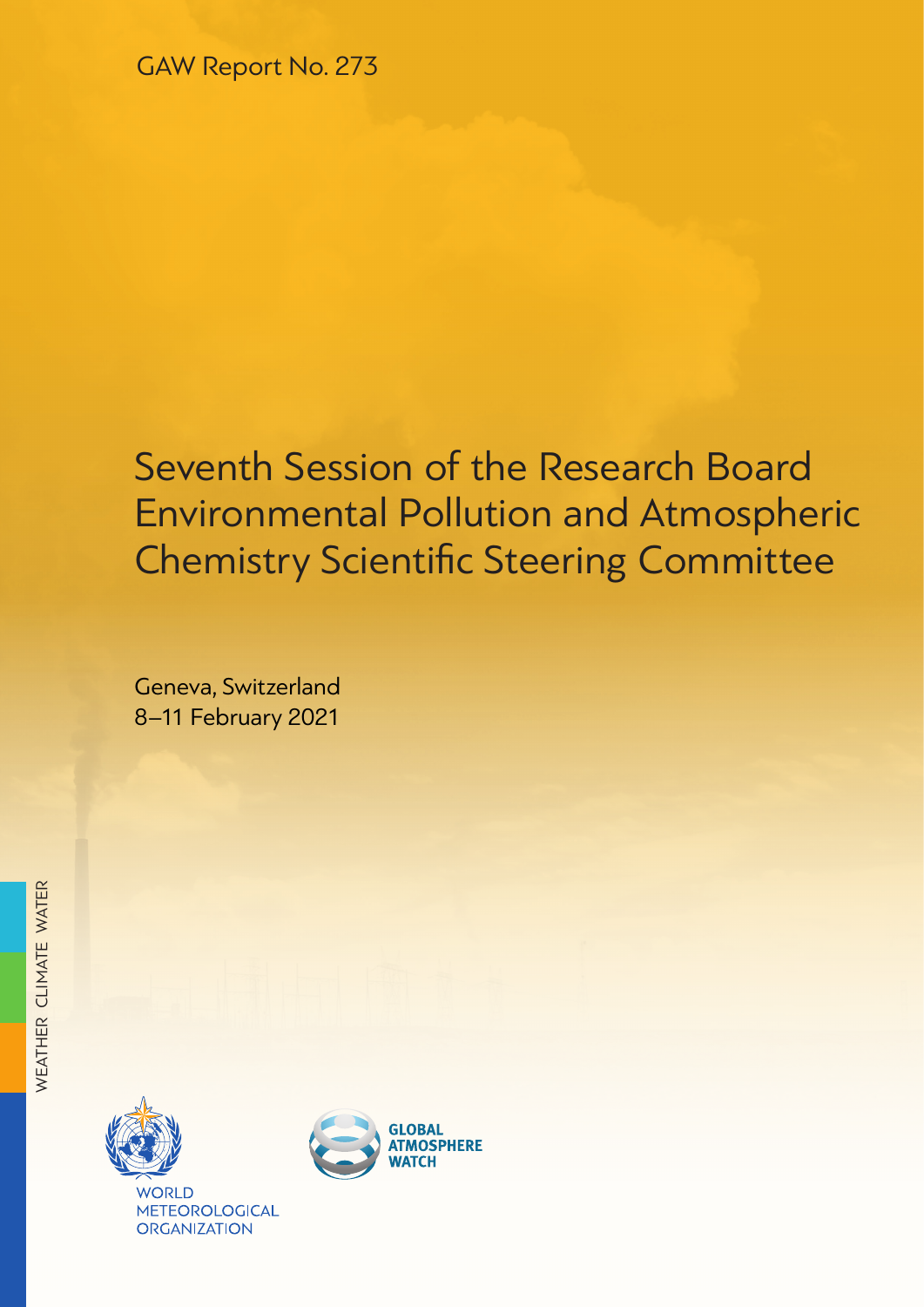#### **© World Meteorological Organization, 2022**

The right of publication in print, electronic and any other form and in any language is reserved by WMO. Short extracts from WMO publications may be reproduced without authorization, provided that the complete source is clearly indicated. Editorial correspondence and requests to publish, reproduce or translate this publication in part or in whole should be addressed to:

Chair, Publications Board World Meteorological Organization (WMO) 7 bis, avenue de la Paix Tel.: +41 (0) 22 730 84 03<br>P.O. Box 2300 Fax: +41 (0) 22 730 80 40 CH-1211 Geneva 2, Switzerland

Fax: +41 (0) 22 730 80 40<br>Email: Publications@wmo.int

**NOTE** 

The designations employed in WMO publications and the presentation of material in this publication do not imply the expression of any opinion whatsoever on the part of WMO concerning the legal status of any country, territory, city or area, or of its authorities, or concerning the delimitation of its frontiers or boundaries.

The mention of specific companies or products does not imply that they are endorsed or recommended by WMO in preference to others of a similar nature which are not mentioned or advertised.

The findings, interpretations and conclusions expressed in WMO publications with named authors are those of the authors alone and do not necessarily reflect those of WMO or its Members.

This publication has been issued without formal editing.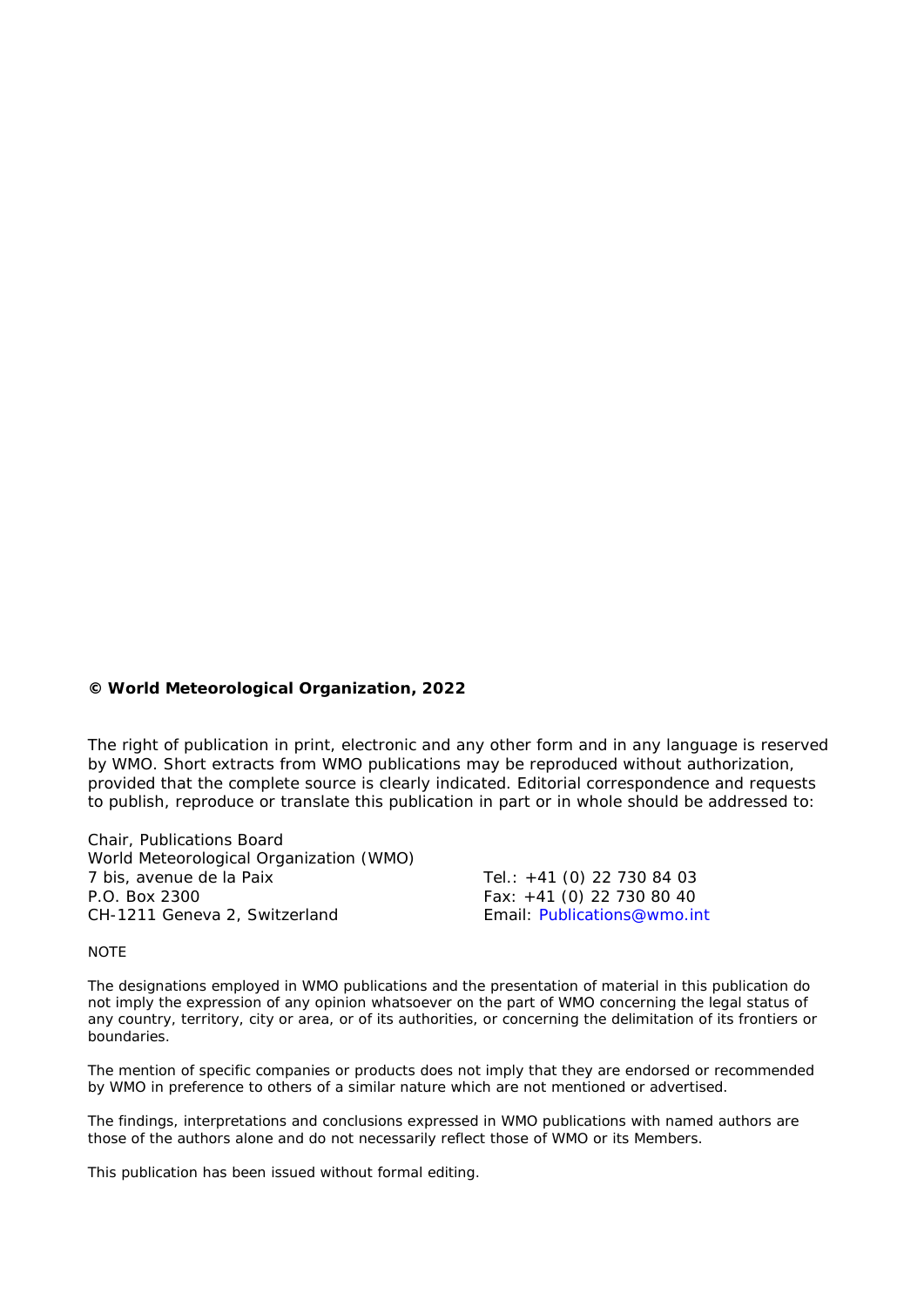# **CONTENTS**

| 1.             |                |                                                                                                                 |  |
|----------------|----------------|-----------------------------------------------------------------------------------------------------------------|--|
| 2.             |                |                                                                                                                 |  |
| 3.             |                |                                                                                                                 |  |
|                | 3.1            |                                                                                                                 |  |
|                | 3.2            | Issues from Scientific Advisory Groups (SAGs) for SSC consideration and workplans                               |  |
|                | 3.3            |                                                                                                                 |  |
| 4.             |                |                                                                                                                 |  |
|                | 4.1.           |                                                                                                                 |  |
|                | 4.2            |                                                                                                                 |  |
|                | 4.3            |                                                                                                                 |  |
|                | 4.4            |                                                                                                                 |  |
|                | 4.5            | Measurement-Model Fusion for Global Total Atmospheric Deposition  17                                            |  |
|                | 4.6            |                                                                                                                 |  |
|                | 4.7            |                                                                                                                 |  |
| 5.             |                |                                                                                                                 |  |
|                | 5.1            |                                                                                                                 |  |
|                | 5.2            |                                                                                                                 |  |
|                | 5.3            |                                                                                                                 |  |
|                | 5.4            |                                                                                                                 |  |
|                | 5.5            | Expert Team Atmospheric Composition Network Design and Evolution 24                                             |  |
|                | 5.6            |                                                                                                                 |  |
| 6.             |                | Communication, Capacity Development and Training during COVID-19  25                                            |  |
| 7.             |                |                                                                                                                 |  |
| 8.             |                |                                                                                                                 |  |
| <b>ANNEX 1</b> |                |                                                                                                                 |  |
| <b>ANNEX 2</b> |                |                                                                                                                 |  |
| <b>ANNEX 3</b> |                | LIST OF DECISIONS, ONGOING ACTIVITIES AND TIME LIMITED ACTION<br>ITEMS TAKEN BY THE SEVENTH EPAC SSC SESSION 32 |  |
|                | <b>ANNEX 4</b> | ACTION ITEMS OF THE PREVIOUS EPAC SSC SESSION 36                                                                |  |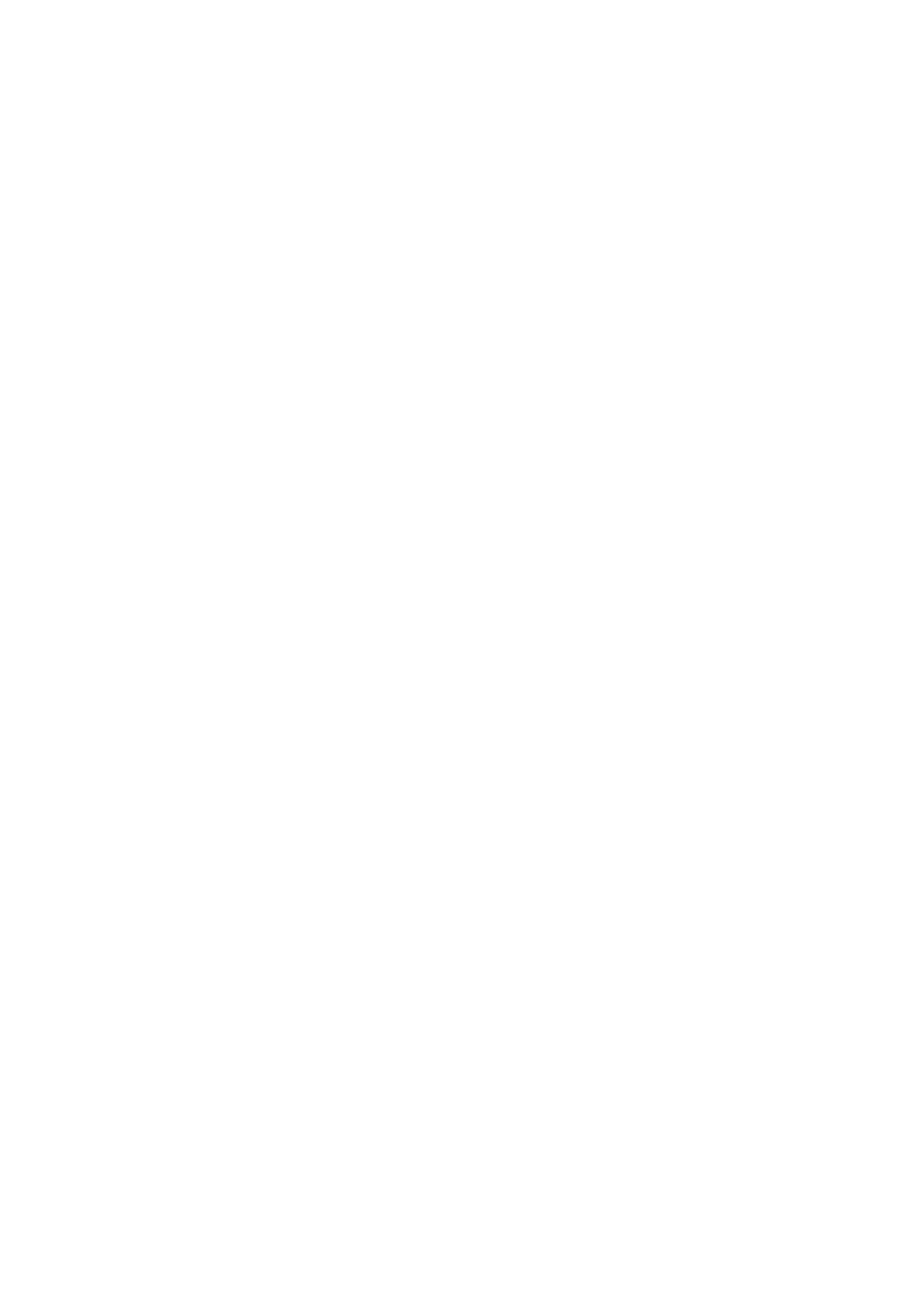## <span id="page-4-0"></span>**1. Welcome and Adoption of the Agenda**

The seventh session of the Research Board Environmental Pollution and Atmospheric Chemistry Scientific Steering Committee (EPAC-SSC) was held online, hosted by the World Meteorological Organization (WMO) from 8 to 11 February 2021. Professor Greg Carmichael, Chair of the EPAC-SSC chaired the meeting. He welcomed the participants and introduced the agenda of the meeting [\(Annex 1\)](#page-30-3). He explained that the objectives of the meeting were to evaluate the progress with the transformation of the Global Atmosphere Watch (GAW) Programme as was decided at the previous EPAC-SSC meeting and the effectiveness of the collaboration mechanisms with the new Technical Commissions of WMO. Considering the online format of the meeting, EPAC-SSC decided to focus on open issues and workplans to guide further evolution of the programme. In the view of above, the reporting on the activities of different groups was requested to be minimal. EPAC-SSC recognizes that the spectrum of the activities of different GAW groups is very broad and EPAC-SSC greatly appreciates these activities. If required EPAC-SSC will follow up on the topics via dedicated meetings. The participants who attended the meeting are listed in [Annex](#page-33-2) 2.

Greg Carmichael thanked all the contributors to the work on the GAW Programme and all members of the EPAC-SSC for their work and commitment. He acknowledged the members of EPAC-SSC who are rotated out (Xiao-Ye Zhang, Paul Monks and Markku Kulmala) and welcomed the new members (Julie Nicely, Admir Targino and Barry Lefer). He reminded everybody that GAW is in the middle of the 2016–2023 GAW Implementation Plan (IP) period and that next GAW IP will be influenced by the guidance of the Research Board (RB). He stressed the importance of early engagement in the development of the next IP. As a reminder, he stated that the GAW Programme has been aligning itself with the new structure at WMO, with its two new commissions (i.e. the Services Commission (SERCOM) and the Infrastructure Commission (INFCOM)). At the heart of GAW are the Scientific Advisory Groups (SAGs), the newly created Expert Teams (ETs) which deal with GAW infrastructure and make important connections with the Infrastructure Commission, and the new science-for-services initiatives, which represent an attempt to translate science into services and which represent GAW's link to the Services Commission.

Greg Carmichael further iterated that EPAC-SSC would like to see an integrated workplan for 2021 and understand major activities for various groups. EPAC-SSC will try to better understand the diverse activities and potential issues and will think strategically to resolve issues and/or advance activities.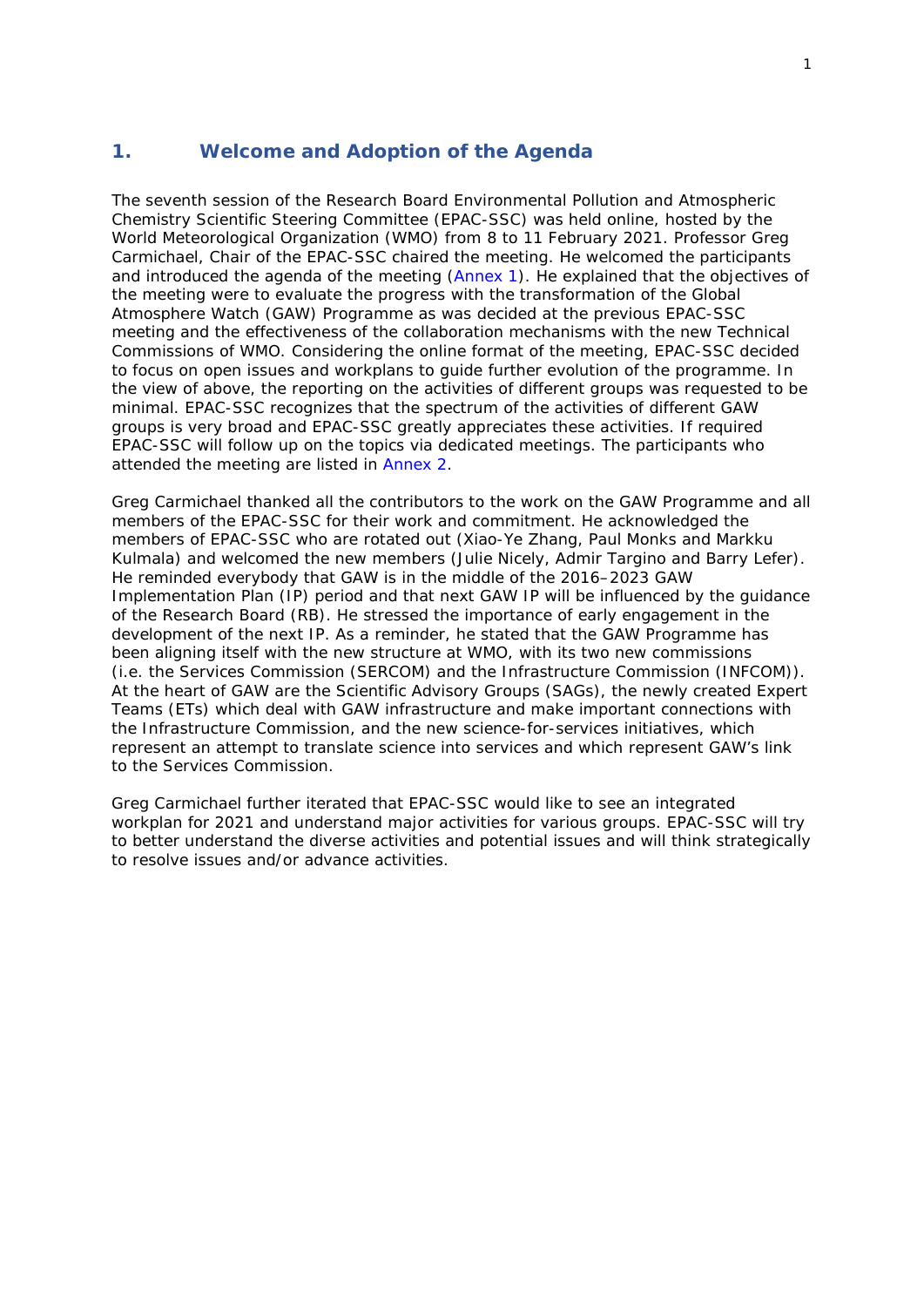# <span id="page-5-0"></span>**2. Guidance from the Research Board**

The Chair of the Research Board, Celeste Saulo, presented the main outcomes of the Research Board Session held at the end of January 2021 and summarized the work and roles of different bodies under the Research Board.

She presented the update on the Concept Notes being developed by the RB to:

- Articulate the high-level scientific priorities and key activities to the scientific community and partners, including funding agencies and stakeholders,
- Enable the research programmes to work more effectively on cross-cutting aspects,
- Facilitate interactions between WMO bodies,
- Provide an inclusive framework for partners of WMO including Regional Associations,
- Provide a basis for future activities and potentially attract funding agencies: e.g. an Open Science Conference by 2025.

She described the engagement of the RB representatives in the work of the Technical Commissions.

- The following activities were identified by the RB as priorities of 2021: Finalizing Concept Notes (spring 2021),
- Engagement of RB members in different tasks (ongoing),
- Extension of the Task Team on Exascale computing and Artificial Intelligence (AI) with a new focus (until the Extraordinary session of the World Meteorological Congress (Cg-Ext (2021) in October 2021),
- Continuation of Task Team on SARS-CoV-2/COVID-19/Meteorological and Air Quality Factors (until Cg-Ext (2021) in October 2021),
- RB help to identify synergies and give support to the three programmes (ongoing),
- Hydrology Research Strategy to improve the delivery of hydrologic information and services and build partnerships across WMO, UNESCO and the community (ongoing),
- Collaboration with the Technical Commission on Infrastructure (INFCOM) on Global Data Processing and Forecasting System (GDPFS) pilot projects (Typhoon Forecast and Warning in the Asian Pacific; Seamless Prediction from minutes to hours, etc.) and new WMO data policy (ongoing),
- Collaboration with the Technical Commission on Services (SERCOM) on Science to Services activities for urban, aviation, health and other applications (ongoing),
- Interaction and strengthening collaboration with regions and contribute to the regional association reform (starting in spring),
- Capacity-building and education Links with programme initiatives Focus on Early Career Scientists (starting in spring 2021),
- Organizing a training activity to optimize the use of information available through the research expert database (ongoing),
- RB input into calls to shape research priority funding (ongoing),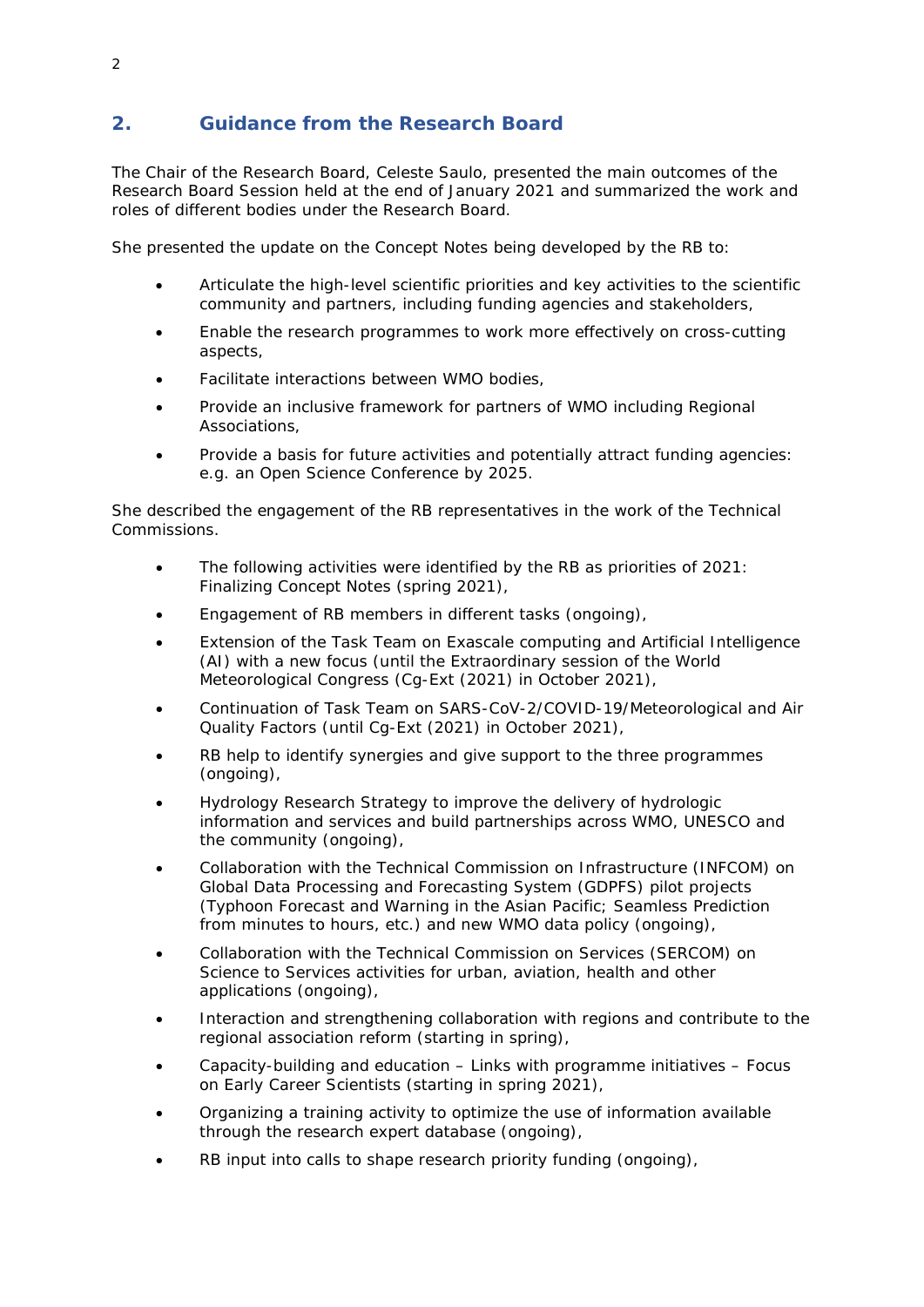- Planning for Open Science Conference on the Earth System in close collaboration across WMO, International Science Council (ISC), UNESCO (IOC), Scientific Advisory Panel (SAP) and the private sector (ongoing),
- Collaboration with SAP on complementary topics and using synergies (ongoing).

Deon Terblanche, the Co-Chair of the RB, requested EPAC-SSC to include a discussion on its contribution to the planned Open Science Conference (OSC), including how GAW could also use the time leading up to OSC 2025 through related events optimally to inform its own future plans. He also noted that it would be beneficial for the EPAC-SSC to discuss possible approaches that will enhance joint activities and allow the better synchronization of the next GAW IP with those of the World Weather Research Programme (WWRP) and the World Climate Research Programme (WCRP).

Greg Carmichael emphasized that the Task Team under the Research Board produced a concept note on the future of computing, Exascale computing and AI and SSC is invited to provide comments on this concept note.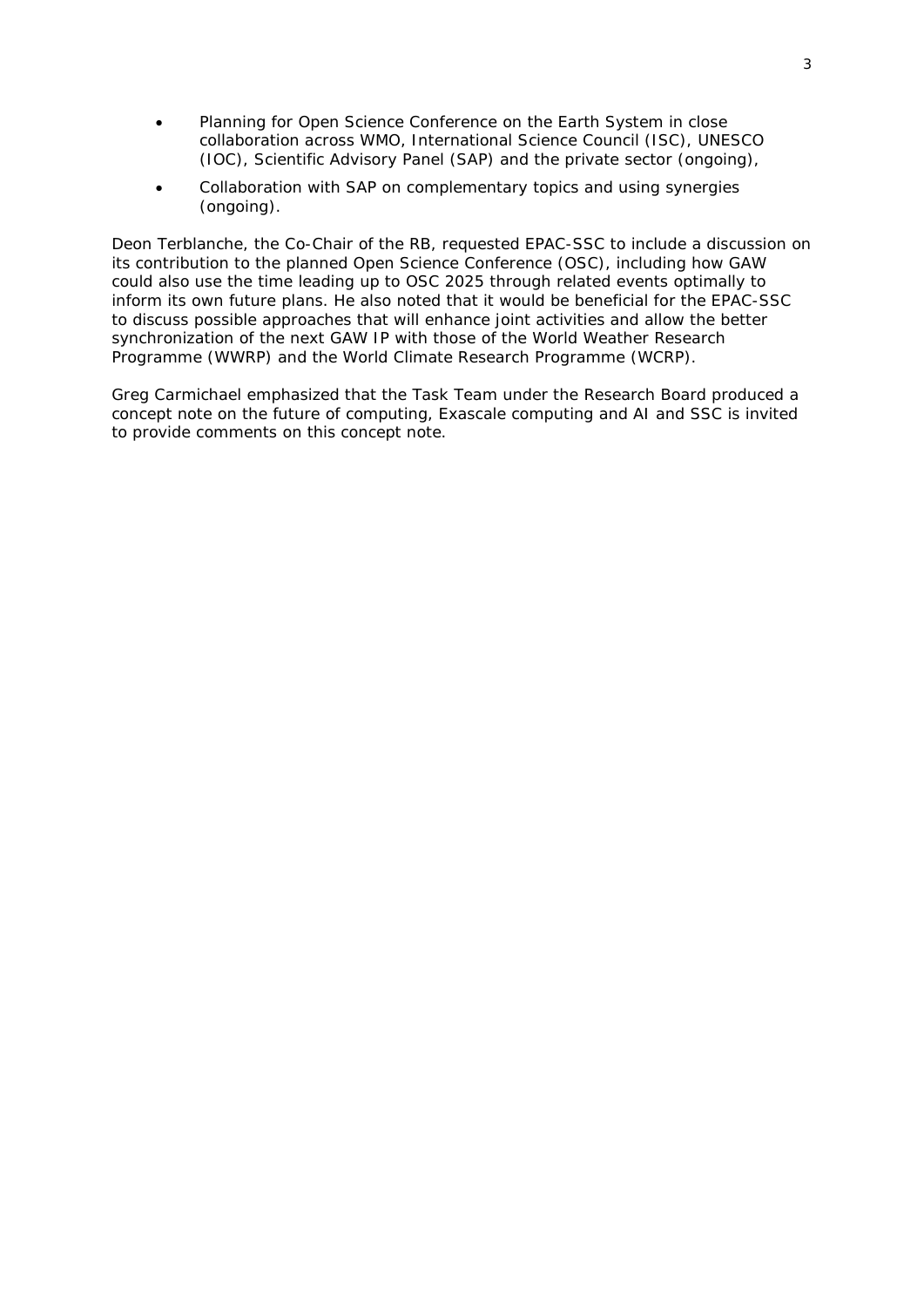# <span id="page-7-0"></span>**3. Scientific Priorities of GAW**

## <span id="page-7-1"></span>**3.1 Setting up the science agenda**

Greg Carmichael reiterated that the goal of the meeting is to develop an integrated workplan for 2021, to make EPAC-SSC better understand major activities of the various groups and assist them strategically moving forward.

After the meeting EPAC-SSC plans to appoint new members of the groups (SAGs, ETs, science-for-services initiatives). Here the goal is to achieve regional and gender balance in the representation of the groups' membership. WMO has an overarching goal to achieve at least 40% female representations in the different groups. This is something that the SSC will be mindful of going forward. The SSC will also consider the inclusion of early career scientists to the different groups within GAW.

#### <span id="page-7-2"></span>**3.2 Issues from Scientific Advisory Groups (SAGs) for SSC consideration and workplans for 2021**

#### *3.2.1 SAG on Aerosols*

**Paolo Laj, Chair of the SAG on Aerosols**, gave a presentation summarizing the SAG's work and plans for 2021. He started by summarizing the status of the aerosol assessment to date:

- Five papers have already been published;
- Three papers are in preparation on aerosol global trends with the main conclusion indicating negative global trends in aerosol load.

He followed up with a description of the plans of the SAG on Aerosols to continue this assessment which started two years ago which includes increased efforts in expanding the GAW network to cover under-sampled areas and to produce more aerosol products.

The next priority for SAG Aerosol in 2021 is detecting and understanding the impact of COVID-19. One paper was published in 2020 on the estimation of emission decrease in Europe. As some variables and mechanisms have been altered by the change in sources of aerosols due to COVID-19 policies, the goal for 2021 is to promote work that includes treatment of these issues.

The priorities for SAG on Aerosols in 2021:

- To evaluate how the Global Aerosol Assessment data set contributes to Measurement-Model-Fusion for Global Total Atmospheric Deposition (MMF-GTAD) for dry deposition in collaboration with the Scientific Advisory Group on Total Atmospheric Deposition (SAG-TAD);
- To address the evolution of GAW Aerosol Lidar Network (GALION); Judd Welton and Lucia Mona are invited to the next Aerosols SAG meeting to start the discussion;
- To contribute to the Rolling Review of Requirement (RRR) process on requirements for GAW, hopefully in the form of a scientific paper with the Expert Team on Atmospheric Composition Network Design and Evolution (ET-ACNDE);
- Continue contribution to Global Climate Observing System (GCOS) Essential Climate Variables (ECV) requirements for aerosol products;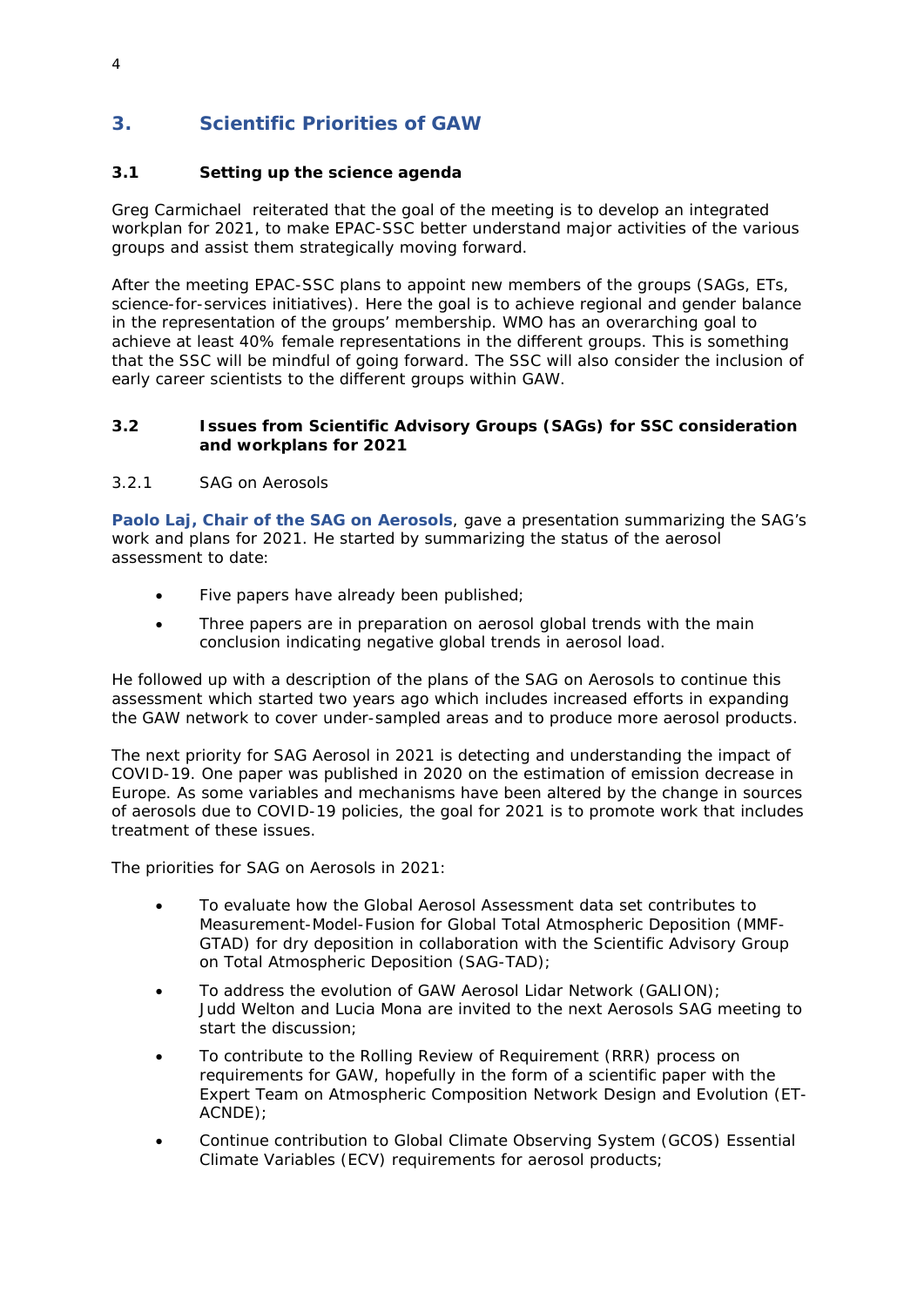- To hire new expertise (memberships), needed according to the updated Terms of Reference of the group;
- To maintain a training and communication activities;
- To publish Aerosol Bulletin #4 and prepare Aerosol Bulletin #5.

Paolo Laj discussed a growing need for cross-SAG problem solving, as many issues that affect one SAG may also affect others. Joint interactions have already been established between SAG Aerosols, SAG on Reactive Gases and SAG-TAD, and this network can be expanded in order to treat issues more efficiently.

Examples given of cross-SAG collaboration:

- Constructing the in situ monitoring system;
- Engagement in promoting sustainability and favouring expansion in sparse data regions;
- Interactions with GCOS and RRR;
- Contributions to the Global Air Quality Forecasting and Information System (GAFIS), Measurement-Model Fusion for Global Total Atmospheric Deposition (MMF-GTAD) and the Integrated Global Greenhouse Gas Information System (IG3IS);
- Collaboration with the World Weather Research Programme (WWRP), World Climate Research Programme (WCRP), and the International Global Atmospheric Chemistry (IGAC) project;
- Provide guidance to the Expert Teams on the use of non-conventional observational technologies;
- Addressing the human health dimension, as with COVID-19.

The SAG works closely with the ATMO-ACESS joint European programme. The SAG also noted a need to discuss how the cross-SAGs activities are going to be facilitated in GAW and if topics will be treated in an ad-hoc manner.

Paolo Laj in response to the question mentioned that SAG was not directly involved in the studies related to aerosol transmission of COVID-19, neither was it involved in the WMO Task Team on COVID-19. Concerning engagement with the Sand and Dust Storms Warning Advisory System Steering Committee (SDS-WAS SC), no discussions have taken place since 2020. Perhaps the push towards near real time (NRT) will be a good opportunity to see if this raises interest in SDS-WAS.

Bruce Forgan, a vice-president of INFCOM, noted that there is a need for increased contribution from the aerosol community to the RRR process as well as more information on aerosol measurement practices and uncertainties for the *[Guide to Instruments and](https://library.wmo.int/index.php?lvl=notice_display&id=12407)  [Methods of Observation](https://library.wmo.int/index.php?lvl=notice_display&id=12407)* (WMO-No. 8 the CIMO Guide). The Secretariat noted that the SAG on Aerosols has produced a very detailed measurement guidelines' document and interacts with Expert Team on Atmospheric Composition Measurement Quality (ET-ACMQ) on quality assurance approaches. Bruce Forgan further proposed that collaboration on the update of the Guide in collaboration with the Standing Committee on Measurements, Instruments and Traceability (SC-MINT) can be an important area of collaboration between INFCOM and GAW.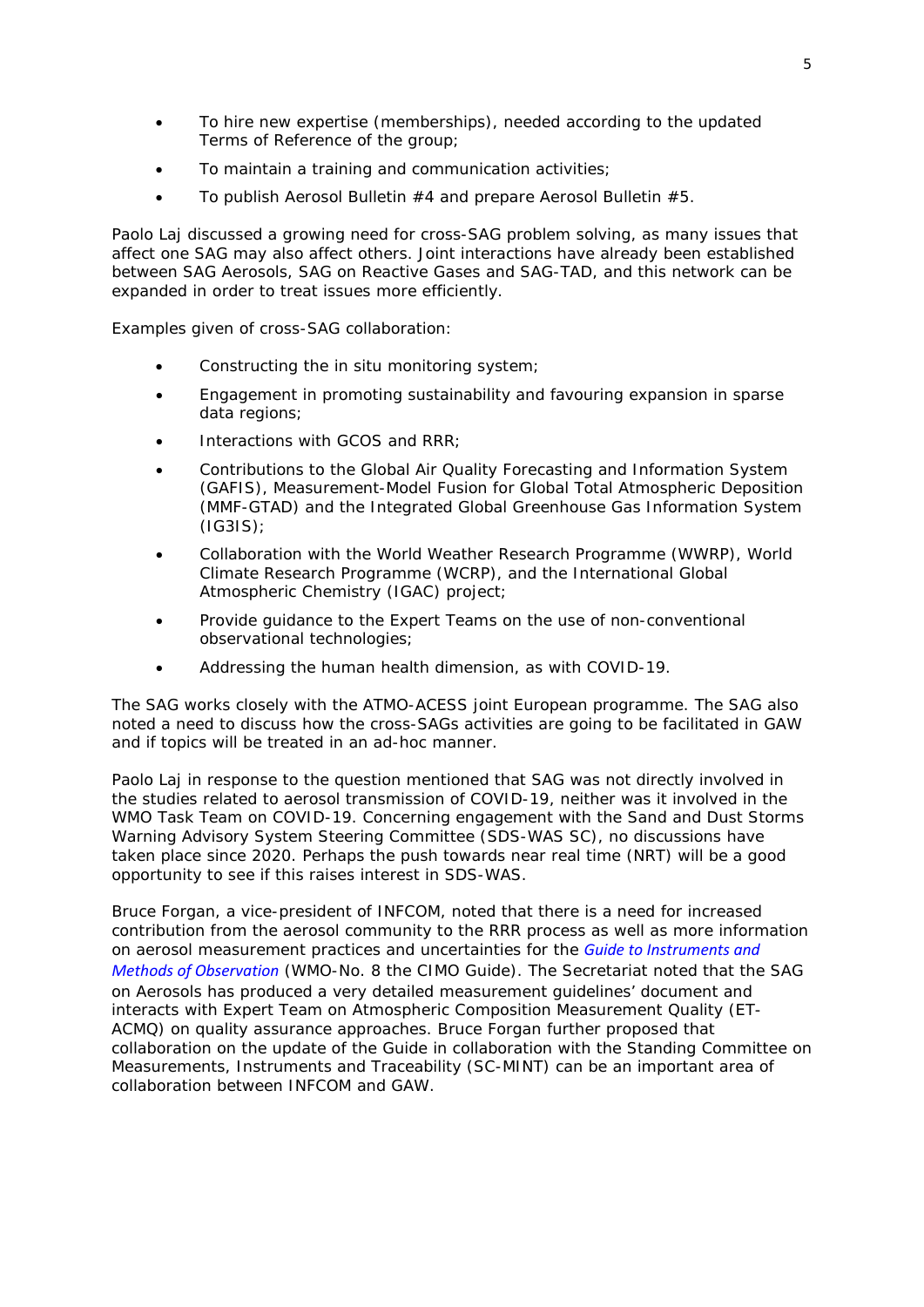## *3.2.2 SAG on Reactive Gases*

**Lucy Carpenter, Chair of the SAG on Reactive Gases** (SAG-RG) summarized activities and workplans of the group for 2021. She described the progress on development of the WMO Reactive Gases Bulletin No. 3: Emissions of Reactive Gases from Biomass Burning, the finalization of the VOC measurement guidelines and transition of the NOAA VOC flask data to the World Data Centre on Reactive Gases. In the plans for 2021 she mentioned SAG's engagement in the work on the global burden to disease, work on the next Bulletin, contribution to the RRR process, continued collaboration with the thematic SAGs on Aerosol and Total Atmospheric Deposition, Measurement-Model Fusion initiative, Tropospheric Ozone Assessment Report (TOAR) project, and work on the NOx measurement guidelines.

She brought up issues requiring SSC attention:

- The need for further efforts to facilitate expansion of reactive gas observations in under-sampled regions (e.g. Africa);
- Additional help required to archive data from monitoring stations in underreported regions (e.g. China);
- Guidance required on the establishment of working practices with the ETs so SAGs can better contribute to issues with direct feedback into the network and data quality;
- Clarification of SAG membership (role of ex-officio members).

For the future, Lucy Carpenter proposed continued inter-SAG collaboration with the potential of the formation of an overarching "Scientific SAG" which may be better at tackling interdisciplinary issues (drawing on a range of experts) and interacting more straightforwardly with the other GAW groups. She also noted the lack of guidance from SSC on the priority activities.

In the discussion Joerg Klausen noted that other bodies in GAW also require input from SSC and SAGs.

Concerning data transfer to WDCRG, she expressed appreciation to the NILU team and confirmed that global VOC observations from the flask network were stopped in 2020 with unclear potential for continuation.

#### *3.2.3 SAG on Total Atmospheric Deposition*

**Ariel Stein, Chair of the SAG on Total Atmospheric Deposition** (SAG-TAD) presented activities of the group and the plans for 2021.

He stressed that SAG started moving towards its extended mandate from wet to total deposition. The SAG also extended its membership to include experts in the area of dry deposition (four new members are proposed). The World Data Centre for Precipitation Chemistry (WDCPC) and the Quality Assurance Science Activity Centre (QA/SAC)– America was moved to the Illinois State Water Survey (USA). Lab intercomparison studies are to remain at Illinois State Water Survey.

SAG-TAD Workplan for 2021:

- To organize first joint meeting of Aerosol SAG, SAG-TAD and SAG-RG;
- Clarify how to consolidate SAG-TAD needs and elevate them to WMO as there is a need for measurement sites in Africa, Latin America and some parts of Asia;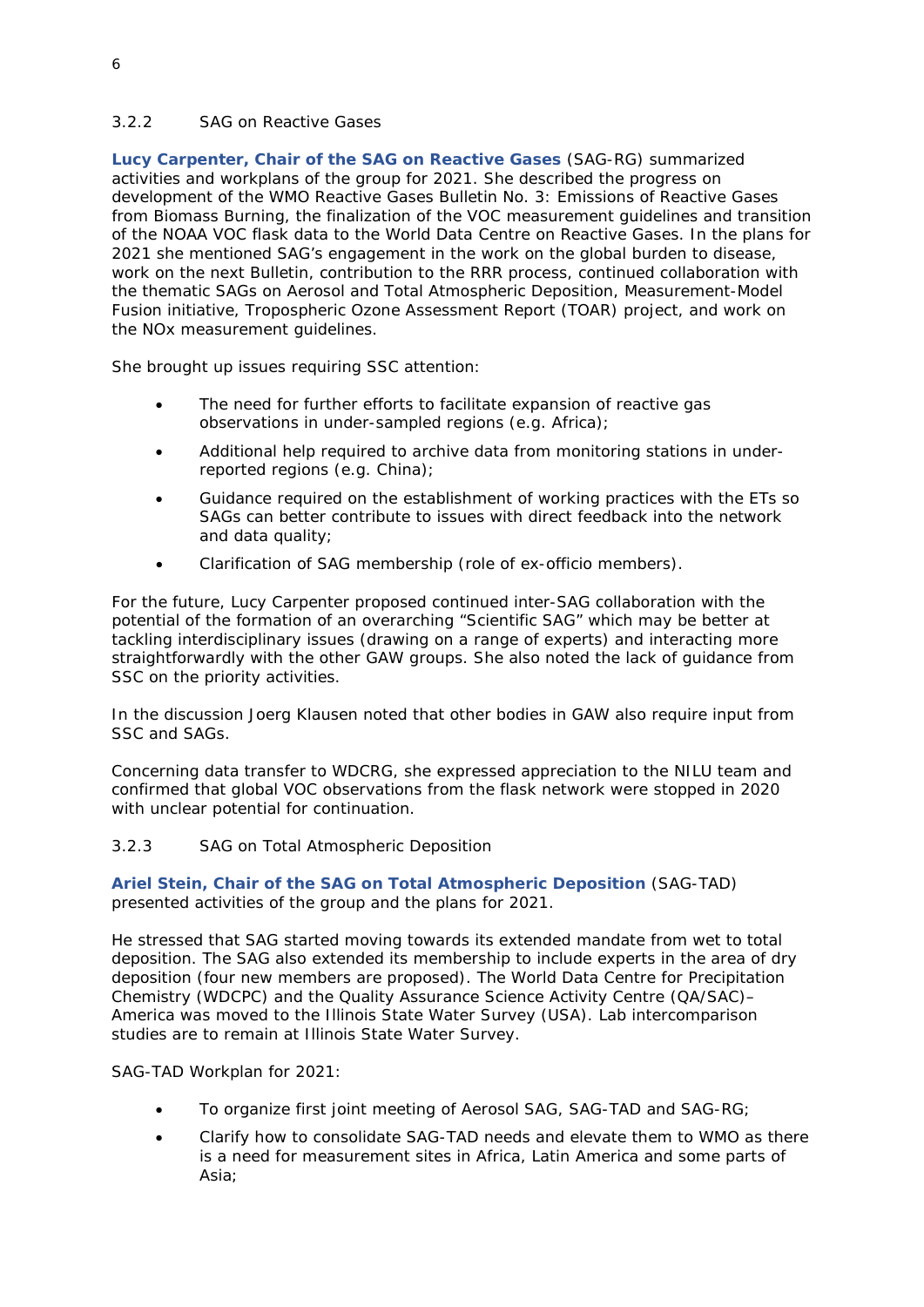- Develop a science review on dry deposition measurement techniques;
- Create a GAW dry deposition chemistry manual following the example of the wet deposition chemistry manual (*[Manual for the GAW Precipitation](https://library.wmo.int/index.php?lvl=notice_display&id=11092) [Chemistry Programme](https://library.wmo.int/index.php?lvl=notice_display&id=11092)* (WMO/TD 1251, GAW Report 160));
- Continue collaboration with the Steering Committee of MMF-GTAD initiative.

The Chair of the SAG participated in the meeting of the GESAMP on marine microplastics. He concluded that the network for precipitation chemistry is not always appropriate for the microplastic sampling. He expressed the need to look further into this issue and decide how best to integrate it.

Comments on the presentation:

- Greg Carmichael: elevating the importance of atmospheric composition in WMO would be a good way to improve observational network coverage; RB can play a role in this promotion and closer collaboration with TCs could also be helpful;
- Oksana Tarasova: in relation to microplastics, the work was led by GESAMP Working Groups 38 and 40 which organized a dedicated workshop in November 2020; Paolo Laj and Ariel Stein supported the team in connection with observations and deposition analysis;
- Joerg Klausen: despite the importance of microplastics in addressing environmental pollution, this should not be a focus for GAW; GAW can maybe contribute to the atmospheric transport of microplastics;
- Dr Venkatesan: there is a need to develop standards for sampling methodology for microplastics and to encourage in situ FTIR/MiniFTIR field studies to assist the work of GESAMP.

Action: Secretariat to follow up with Dr Venkatesan, Ariel Stein, Paolo Laj and GESAMP's Working Group 38 on the GAW engagement in microplastics.

Greg Carmichael further noted that, in general, there are very few atmospheric composition observations over the ocean. This topic should be further discussed by SSC.

Action: SSC to consider the questions of atmospheric composition over the ocean and appoint the lead person.

#### *3.2.4 SAG on Greenhouse Gases*

**Alex Vermeulen, Chair of the SAG on Greenhouse Gases** (SAG-GHG) updated the meeting on the activities of the SAG and its workplan for 2021, as follows:

- Produce the GAW Greenhouse Gas Bulletin No. 17;
- Update the measurement guidelines for several greenhouse gases as they have not been updated in 20 years;
- Continue progress on the capacity-building centre for isotopic atmospheric composition measurements with the International Atomic Energy Agency (IAEA);
- Develop a concept for a greenhouse gas reference network;
- Enhance cooperation with the metrology community;
- Work with the World Data Centre on Greenhouse Gases (WDCGG) on FAIR data provision and an improved data lifecycle;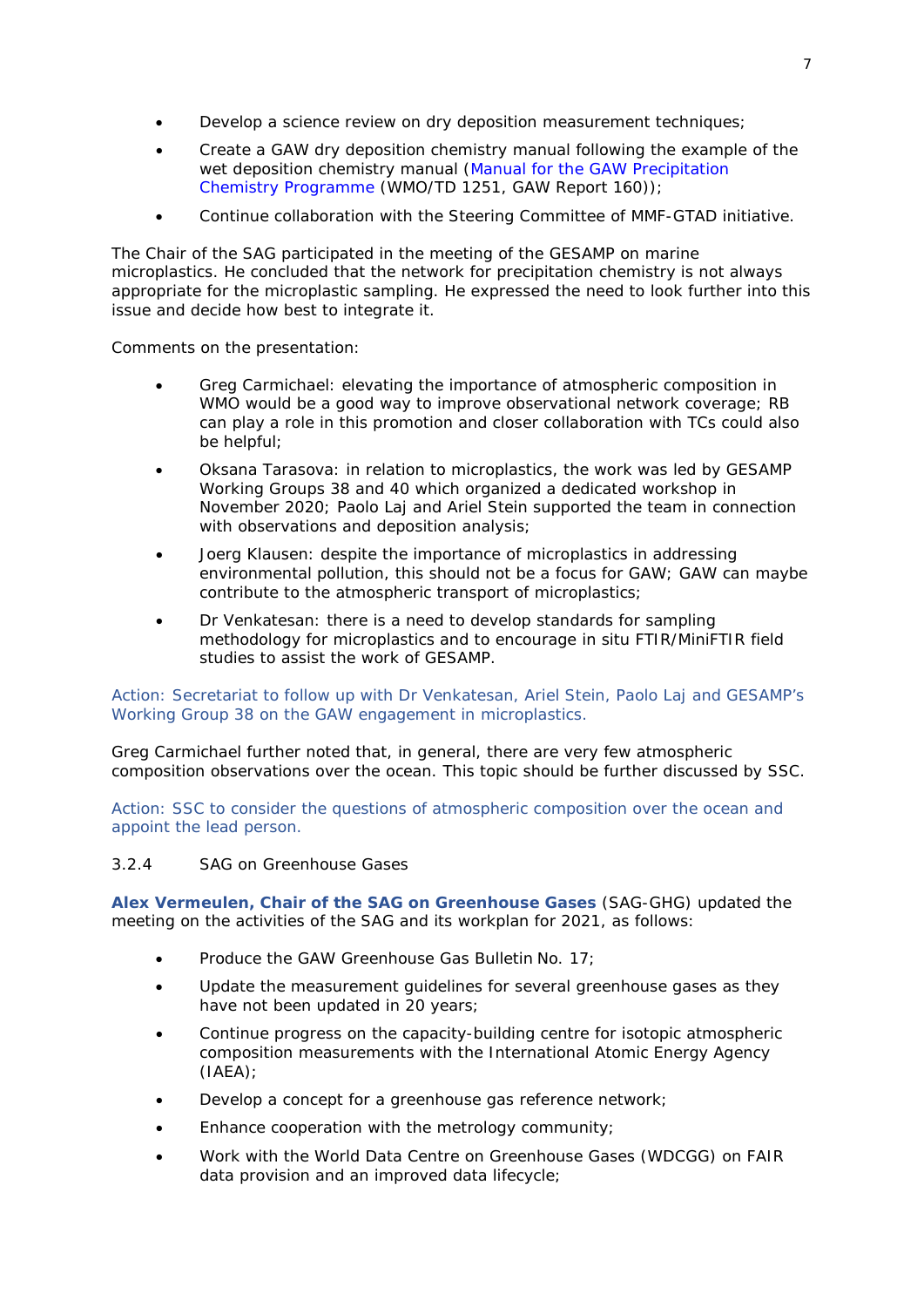- Support organizations (mostly non-NMHSs) that are working on improving the sustainability of observations;
- Support the development of user driven products based on high precision and accurate long-term observations;
- Increase interactions with the Global Carbon Project (GCP), IG3IS, COPERNICUS, and the TRANSCOM initiative.

Alex Vermeulen ended his presentation by opening up some possible topics for discussion. He reiterated the need to improve the sustainability of greenhouse gas observation networks by raising the visibility of the non-National Meteorological Services contributions to atmospheric composition measurements. He added that this could also be helped by having better RRR for GHGs, as currently these pose certain problems for SAG-GHG. By ignoring technological solutions, there is more difficulty in designing a better global network and thereby improving the network in under-sampled regions (e.g. Africa). Lastly, he brought up the issue of how best to support the long tail of science. Current inversion systems still cannot use their data because of model issues with the (vertical) transport, and there followed a discussion on the issues with the model representation of vertical transport. There has been work done on this topic within the IG3IS community and by SAG Applications which see a lot of synergies between the direct and inverse aspects of air quality modelling.

Action: SSC to further evaluate the importance of vertical transport and Planetary Boundary Layer (PBL) and initiate joint activities between GAW groups, and, in collaboration with the other research programmes.

It was noted that there is a lack of connection between SAG-GHG and SAG Ozone-UV (SAG O3-UV) on the ozone depleting substances (ODSs) which are also greenhouse gases.

Action: SSC to make sure that SAG O3-UV and GHG get in contact about ODSs.

#### *3.2.5 SAG on Ozone and UV Radiation (SAG O3-UV)*

**Matt Tully, Chair of the SAG O3-UV** presented the work of the group and its plans for 2021.

The focus will be on the following topics:

- Transition and adaptation to the new GAW structure;
- Update SAG membership to reflects new SAG structure;
- Advance development of the worldwide UV App for smartphones:
- Put substantial efforts on the development of the joint Brewer Central Calibration Laboratory;
- Plan to produce the first Global Ozone Bulletin;
- Contributions to 2022 WMO/UNEP Scientific Assessment of Ozone Depletion;
- Represent the SAG in the work of 2020 WMO/UNEP Ozone Research Managers Meeting which was postponed to 2021;
- Support for Quadrennial Ozone Symposium (to be held online 3–9 October 2021);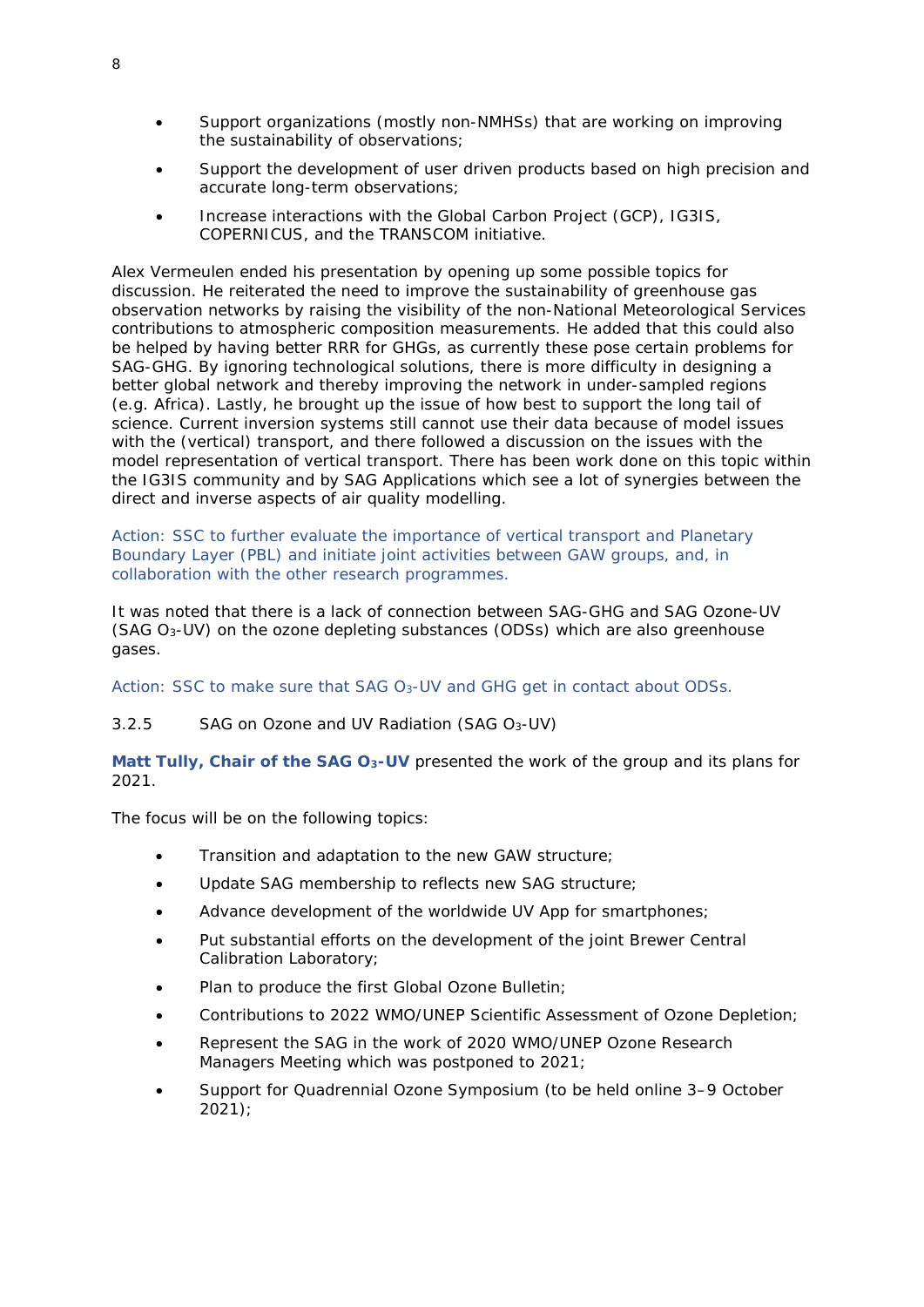• Improve collaboration with SAG-RG on assessment of the COVID-19 impact on the ozone in the free troposphere of the northern hemisphere in support of the publication of *[WMO Reactive Gases Bulletin: Highlights from the Global](https://library.wmo.int/index.php?lvl=notice_display&id=19876)  [Atmosphere Watch Programme](https://library.wmo.int/index.php?lvl=notice_display&id=19876)*.

The SAG would appreciate the guidance of SSC on the way to provide support for network Dobson and Brewer operators and Regional Calibration Centres and on the expectations from collaborating with the other SAGs (e.g. on ODSs and ozone in the free troposphere). Matt Tully expressed concerns that the migration of the quality assurance activities to the dedicated group could degrade the coordination of Regional Calibration Centres. He stressed that the SAG would continue to oversee the overall health of the Dobson and Brewer networks globally.

In the discussion it was noted that input from the  $SAG O_3$ -UV is critical for the RRR process. The representative of the Infrastructure Commission noted that it would be imperative for GAW to feed into the process revision of the RRR as well as associated application areas conducted by the Joint Expert Team on Earth Observing System Design and Evolution (JET-EOSDE). For future satellite missions, it would not only be important for the SAG to help in defining the requirements, but for them to also provide the necessary in situ/ground-based observations for calibration and validation and synergetic approaches.

Matt Tully further confirmed that the Study Group on Integrated Health Services is aware of the development of the UV App and this work is included in the joint WMO-WHO (World Health Organization) workplan.

The Chair of the RB appreciated the efforts made by the GAW community on production of the Bulletin. She expressed support of the RB towards promotion of these materials to increase their visibility. She advised that materials be compiled in such a way as to be easily comprehended by the broad community. The SAG chairs highlighted that more light-weight publications that build more on real-time data, where  $CO<sub>2</sub>$  emissions are tracked at shorter timescales, or react more quickly to events like forest fires, droughts, weather anomalies (stratospheric warming events, etc.) would be more impactful.

Action**:** SSC to communicate to the RB the availability and delivery timeline of the GAW Bulletins and negotiate their further promotion.

#### *3.2.6 SAG on Applications (SAG App)*

**Vincent-Henri Peuch, a Co-Chair of the SAG App** presented the activities of the SAG and its plans for 2021. The group meets twice a year with the next meeting set for April 2021 to discuss the preliminary outcomes of the Working Group on Numerical Experimentation (WDNE) aerosol exercise. The SAG recognized that they collectively connect many important institutions and international initiatives, functioning mainly as an information exchange mode. Vincent-Henri Peuch mentions that they hope to focus on these linking capabilities and to have many discussions on agenda setting activities with GAW initiatives in mind.

He followed this introduction with an update on how the SAG is dealing with the new streamlined Terms of Reference. The key focus of the SAG is to help with data assimilation and coupled modelling atmospheric composition in the Earth system and to work closely with thematic SAGs within GAW, GAW initiatives and Numerical Weather Prediction (NWP) and Climate Modelling centres with relevant national and international programmes and projects. Additionally, they will continue to promote best practices and applications that use observational data in near real-time on scales larger than urban.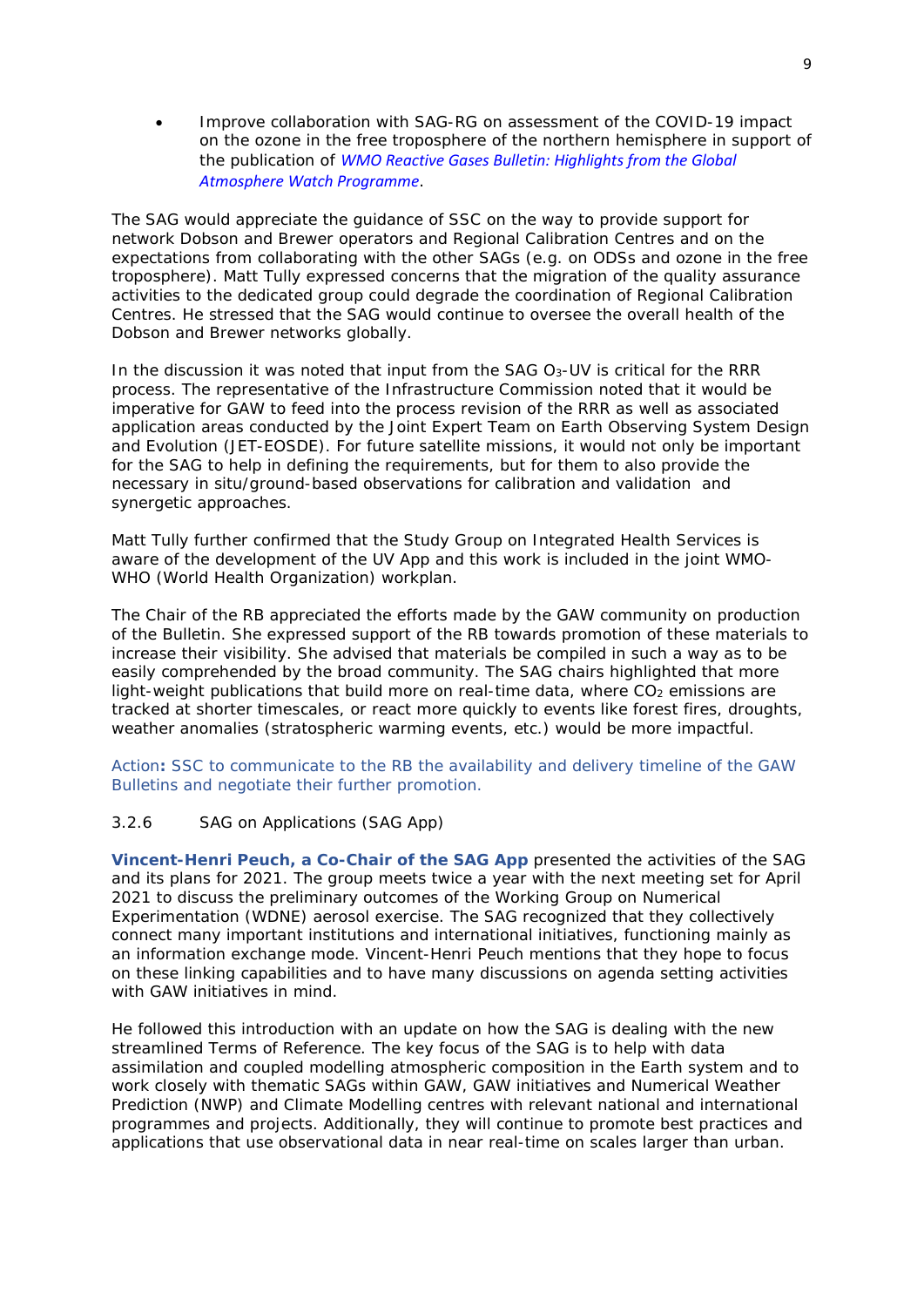Overview of the 2021 Agenda:

- Set the research agenda on Data Assimilation and Coupled Chemistry Climate/Weather Interactions in Earth System Models through discussions and alignment of the plans of key institutions and initiatives;
- Particular attention to be paid to "big events": for example, "Godzilla" plume in June 2020 and sand transport to Europe in February 2021, wildfires (e.g. California/Washington fires in September 2020 and their impact on air quality, weather and temperature);
- Liaise with the Infrastructure Commission (Standing Committee on Earth System Modelling Prediction and Projection) and continue collaboration with WGNE on aerosol activities;
- Ensure that GAW greenhouse gas data is well reflected in the sixth Intergovernmental Panel on Climate Change (IPCC) Assessment Report;
- Help with requirements for future satellite missions: NASA/ACCP (Aerosols and Clouds, Convection and Precipitation) and EU-ESA/Copernicus;
- Support Air Quality-Health collaboration with WHO by showing how GAW can feed into the Global Burden of Disease (GBD) process and bring in new aspects such as source-apportioned particulate matter and time resolution;
- Contribute to the coordination of international activities that aim at characterization of effects of COVID-19-related emission changes (in collaboration with the hGAW Urban Research Meteorology and Environment (GURME)) on atmospheric composition;
- Contribute to the work of the TT-COVID-19 under the Research Board, with the first report reviewing meteorology and air quality effects on COVID-19 to appear in the coming weeks;
- Consolidate the interfaces with GAFIS, MMF-GTAD and IG3IS.

Vincent-Henri further confirmed that at present, the body of peer-reviewed evidence regarding the potential of aerosol as a vector of SARS-CoV-2 in outdoor environment (direct and through deposition on fomite/surface) is limited. Correlative studies should be approached with caution as there is increased awareness of confounding factors. Many early manuscripts have not made it to publication for this reason.

## *3.2.7 SAG on GAW Urban Research Meteorology and Environment (SAG-GURME)*

**Ranjeet Sokhi, Chair of the SAG-GURME**, began by introducing the SAG members and thanking the Secretariat for their support and presented activities of the group and its plans for 2021. He described the diverse hazards that occur in urban regions and a growing need for more integrated approaches to urban research. He articulated the connections that SAG-GURME has to different groups. Ranjeet Sokhi then iterated the ongoing work programme of GURME, as follows:

- Continued support for the demonstration projects, with the Moscow pilot project among the newest ones;
- Continued improvement of the science of air quality and meteorological forecasting on urban scale;
- Support for the second phase of the Air Quality Prediction and Forecasting Improvement for Africa (PREFIA) project, plan a workshop and training session in September/October 2021;
- Complete observational and modelling analysis of Air Quality and COVID-19 and submit the papers;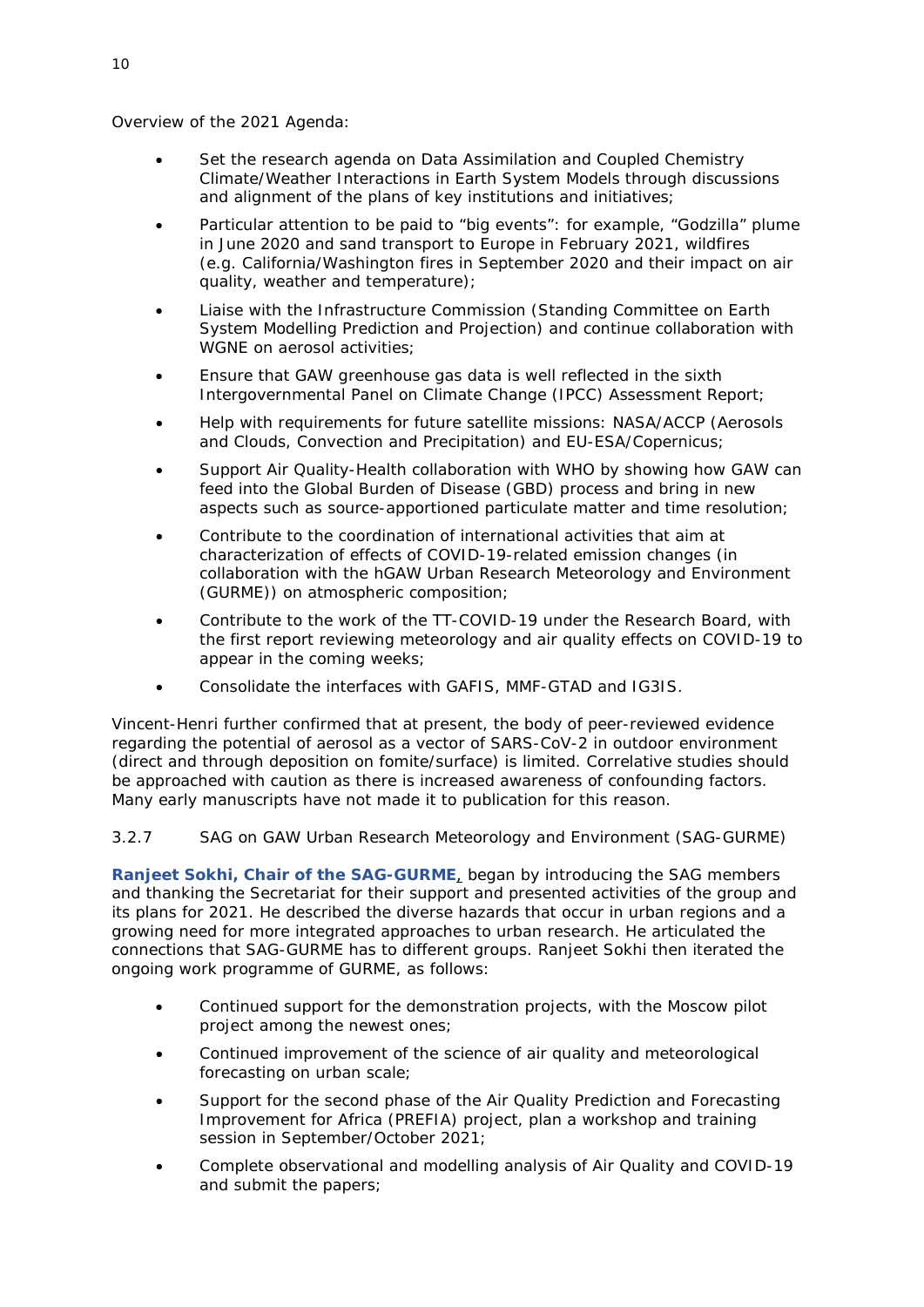• Continued collaboration with WWRP on urban weather forecasting e.g. Paris Olympics 2024 project.

New SAG-GURME initiatives:

- Engagement with small-scale modelling studies of the dispersion of pathogens like COVID-19;
- Integrated observations for cities that would include air quality, meteorology and climate;
- Strengthening synergies and interactions with SAG App, SAG Aerosol and other groups;
- Work with WGNE as it is important in the context of the links between aerosol and cloud microphysics;
- Establish collaboration with WWRP Expert Team on Weather Modification, focusing on the role of aerosols from megacities in modifying cloud condensation nuclei and the effect on cloud and precipitation formation downwind of an emission source.

Following this presentation, Estelle De Coning stressed that the urban environment presents as a challenge for the World Weather Research Programme's (WWRP) SSC Implementation Plan (IP) as well. The WWRP looks at urban research from a weather perspective, with flagship projects such as the Paris Olympics (2024).

It was noted that SAG-GURME also contribute to the work of the SERCOM Study Group on Integrated Urban Services which was appreciated by the President of the SERCOM.

In the follow-up discussions several SAGs stressed their engagement in COVID-19 research.

Action: Secretariat to organize a joint telecon between SAG chairs to take stock of the ongoing work on COVID-19 impacts.

#### <span id="page-14-0"></span>**3.3 Open discussion on scientific priorities**

Greg Carmichael summarized the discussions and he stressed that many of the ideas should be brought to the next GAW Symposium, which is planned later this year. As GAW is close to the end of its Implementation Plan, there is a need to start formulating some ideas for the next IP.

Greg Carmichael stressed that at this point WCRP is finalizing its next IP and IGAC is doing so as well. He is in conversation with the leadership of these programmes to ensure more effective connections are built in their plans.

#### Action: SSC to form the think tank group on conceptual development of the next GAW IP.

The SSC members were invited to provide their reflection on the scientific priorities of GAW as well as on the ways in which these priorities can be better connected to the work of the programmes and initiatives such as the International Global Aerosol Programme (IGAP) plan, the international Commission on Atmospheric Chemistry and Global Pollution (iCACGP), and other scientific activities.

Melita Keywood expressed her deep appreciation for the activities presented by the SAGs, despite the challenges faced in the last ten months. From an iCACGP perspective, the focus is to understand how atmospheric composition and chemistry play a role in meeting the United Nations Sustainable Development Goals (SDGs). While atmospheric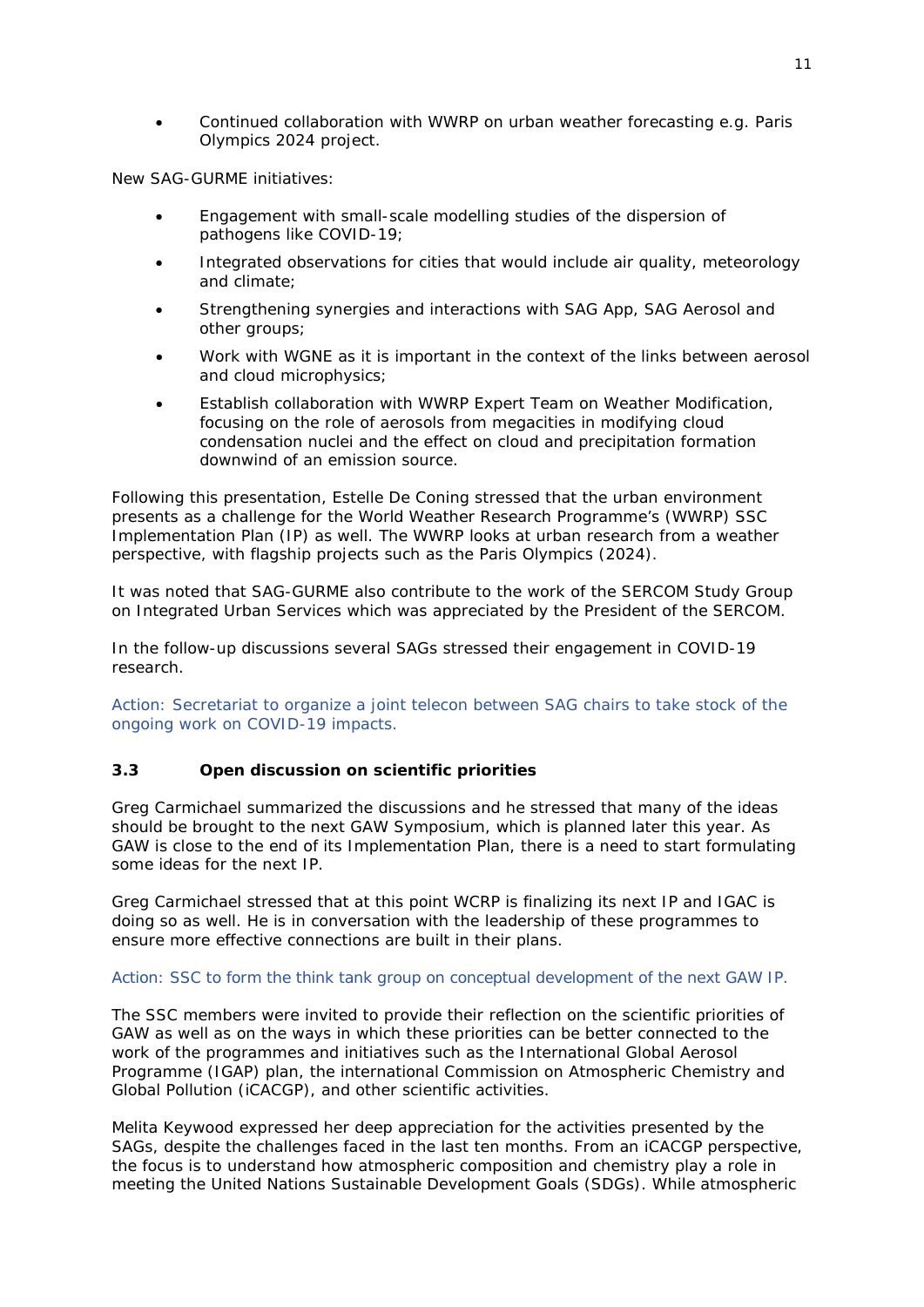chemistry is important for several goals, it is not directly articulated in SDGs. The iCACGP hopes to better promote the importance of atmospheric chemistry in reaching the goals. Specifically, this can be done through the grant application process where the contribution of the proposed research to SDGs would be explicitly asked. In relation to GAW, it should be made sure that the information that is collected and used by the programme is recognized as playing an important goal in reaching SDGs.

SSC members stressed that the integration of observations from different SAGs should be addressed in some way. There are other common points where SAGs can work together, and SSC will try to define these and advise SAGs. Studies related to the connection between COVID-19 and atmospheric composition may also be useful.

Another way to potentially meet SDGs would be to have more observation facilities in developing parts of the world. Collaboration with the broader community could be built around common needs for observations. Only a joint effort can ensure the expansion and the sustainability of the atmospheric composition infrastructure. Other research programmes of WMO (WWRP and WCRP) should be important partners for several research topics as well. The RB offers a new opportunity as a non-inter-governmental structure to represent the international scientific community and reach a larger audience.

Marcos Andrade and Paolo Laj organized an event at the European Geoscience Union General Assembly on the Sustainability of Atmospheric Observations. The notes on this event and its potential outcomes were published as an article in the WMO Bulletin<sup>[1](#page-15-0)</sup>. The focus of the commentary was on the ways in which there could be improvements in observations in different countries and articulated the need to fill in observational gaps. Everyone faces the same issue: too many observations in some regions, and close-tonone in others.

#### Action: SSC to develop a statement/comment/paper on the needs for atmospheric composition observations.

Ranjeet Sokhi stated that based on his experience from working on air quality with colleagues in Africa and South Asia, many regions are under-represented from an observational standpoint. Observations grow organically, but a decision must be made on what, where and why observations are needed, and this issue highlights areas of science that linked to geographical regions, for example Africa, where observations are needed but which have been neglected historically. Therefore, WMO-GAW and groups must find where and how they can motivate, include, attract or supplement observations. These observations must be scientifically motivated and address multiple aspects of science, i.e. atmospheric composition, air quality, meteorology, etc. It would be useful for GAW to present a plan of where observations are needed the most, where they can be pulled together and how SSC can support this initiative. This is addressed by one of the GAW Expert Teams, ET-ACNDE, that looks at the evolution of the observing system in the context of applications.

In the view of COVID-19 and the associated economic crisis there is a risk that the funds for international activities outside of Europe will be restricted. This is a good time for WMO to speak loudly and inform countries that sustainability of the observations is an effort that they need to continue to make.

The GAW community should also keep in mind that the lack of observations in some countries is related to the lack of local expertise. For example, companies in several South American countries have invested money and effort in building the observational

<span id="page-15-0"></span><sup>1</sup> [https://public.wmo.int/en/resources/bulletin/sustainability-of-atmospheric-observations](https://public.wmo.int/en/resources/bulletin/sustainability-of-atmospheric-observations-developing-countries)[developing-countries](https://public.wmo.int/en/resources/bulletin/sustainability-of-atmospheric-observations-developing-countries)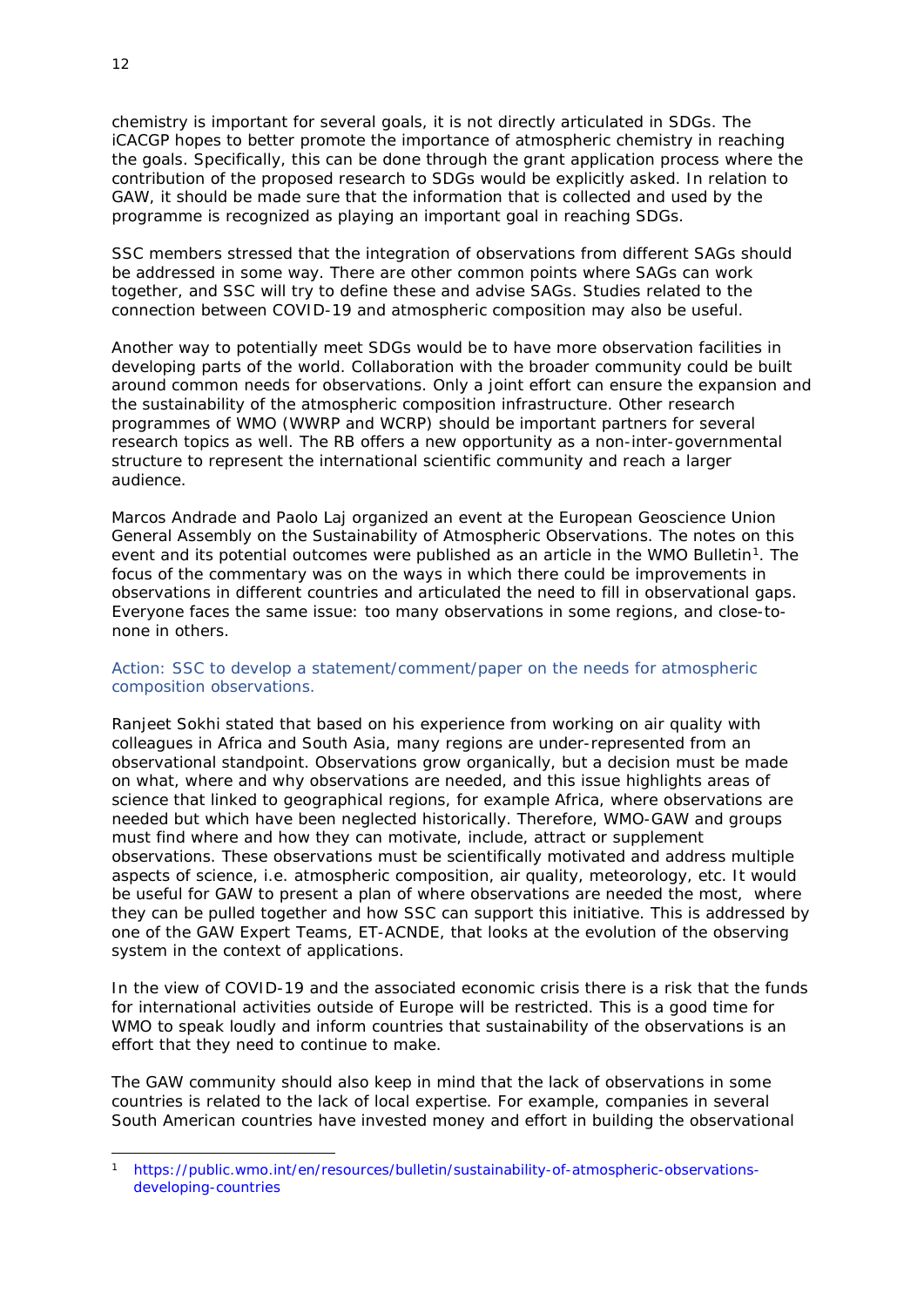infrastructure for air quality. After a while, observing stations stop working due to a lack of expertise and resources. This then sets the countries years back, and it is therefore important to act on this in order to maintain network operations and ensure data quality.

Despite atmospheric composition being highly relevant, the efforts of WMO related to the sustainability and coverage of observations remain largely focused on basic meteorological variables including temperature and humidity (Global Basic Observing Network (GBON), Systematic Observations Financing Facility (SOFF)). There seems to be an unwillingness to take on atmospheric composition in those programmes, as it is seen as "a bridge too far".

There are a lot of pieces working together, and many challenges to be overcome, but finding ways to improve may help to achieve some of the issues discussed. From the point of view of ozone research, the community is rather limited and there are only a handful of scientists on the ground. At the same time coordination has been quite challenging and there is a lot of unnecessary bureaucracy. It can be challenging to use the synergies and make sure things run more smoothly. The multitude of organizations should promote cooperation instead of duplication in order to make the process more effective.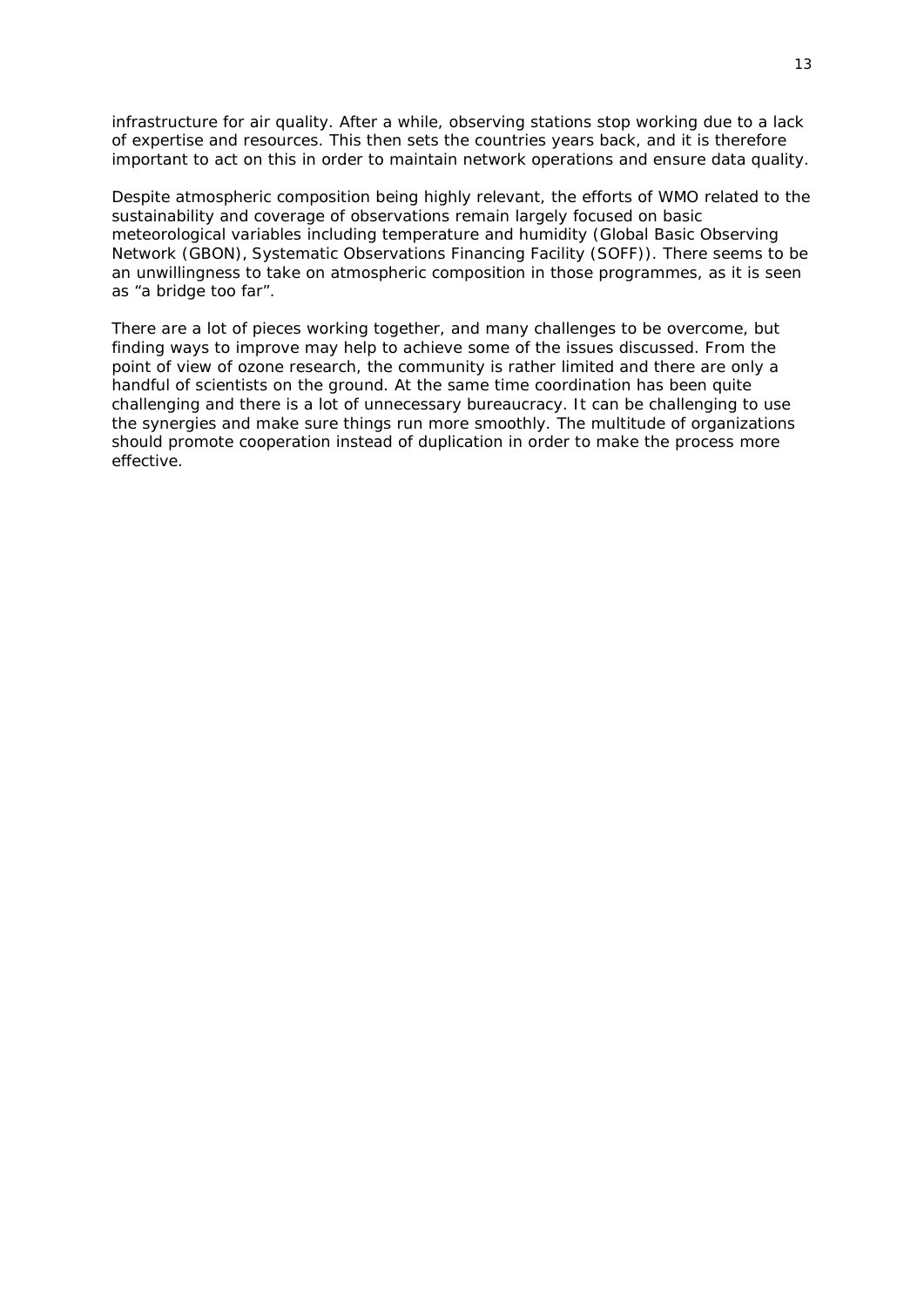# <span id="page-17-0"></span>**4. Science-for-Services in GAW**

# <span id="page-17-1"></span>**4.1. Setting up the agenda for services**

Greg Carmichael introduced the session by stressing that one of the overarching objectives of the GAW Programme is to improve the predictability of composition, weather and climate. The GAW Programme focuses on the science that supports the Earth system viewpoint related to atmospheric composition and builds the understanding that allows for predictions in how atmosphere composition will change and how it impacts weather and climate. The need for such systems is driven by societal impacts, and supports various services such as climate, environmental, weather and atmospheric composition services. There are several examples of new and ongoing science-forservices initiatives in GAW that will be discussed throughout the presentations. The development of these new services is driven by the clear needs of the user community. In the context of the emerging environmental services, a collaboration must be built with the Technical Commission on Services that address a broad range of WMO provided services and applications.

## <span id="page-17-2"></span>**4.2 Guidance from the Technical Commission on Services**

**Ian Lisk, President of the Services Commission** (SERCOM) reiterated that the remit of SERCOM is being all about weather, water, climate, and related environmental services. SERCOM is in line with WMO Long-Term Goal 1: better serving the needs of society. SERCOM serves as the pipeline that guides science through infrastructure and into services and applications, including the WMO's considerate network of external partnerships.

More precisely, the role of SERCOM is to:

- Develop and maintain WMO normative material related to the delivery of services, as specified in the WMO Technical Regulations;
- Develop and promote the principles of globally consistent service delivery and the compilation of "best practices";
- Coordinate assistance to Members in order to enhance these capabilities and enable effective implementation and compliance;
- Establish cooperation and partnership mechanisms.

Ian Lisk proceeded to discuss the progress that SERCOM has made, despite the hindrance of pandemic conditions and mentioned the establishment of six Standing Committees under SERCOM. Additionally, three study groups on integrated health services (a joint effort with WHO), integrated energy services and integrated urban services were established. Efforts are being made to ensure balanced grouping in terms of gender and geographical representation, but there is still work to be done on this front.

Ian Lisk continued with the SERCOM priorities of 2021, as follows:

- SERCOM Intergovernmental session, February 22–26, 2021;
- A review of SERCOM workplans and priorities;
- Sorting out the SERCOM website(s) post-Reform;
- Several ongoing discussions, including WMO data policy sector requirements, multi-hazard frameworks and collaboration with RB;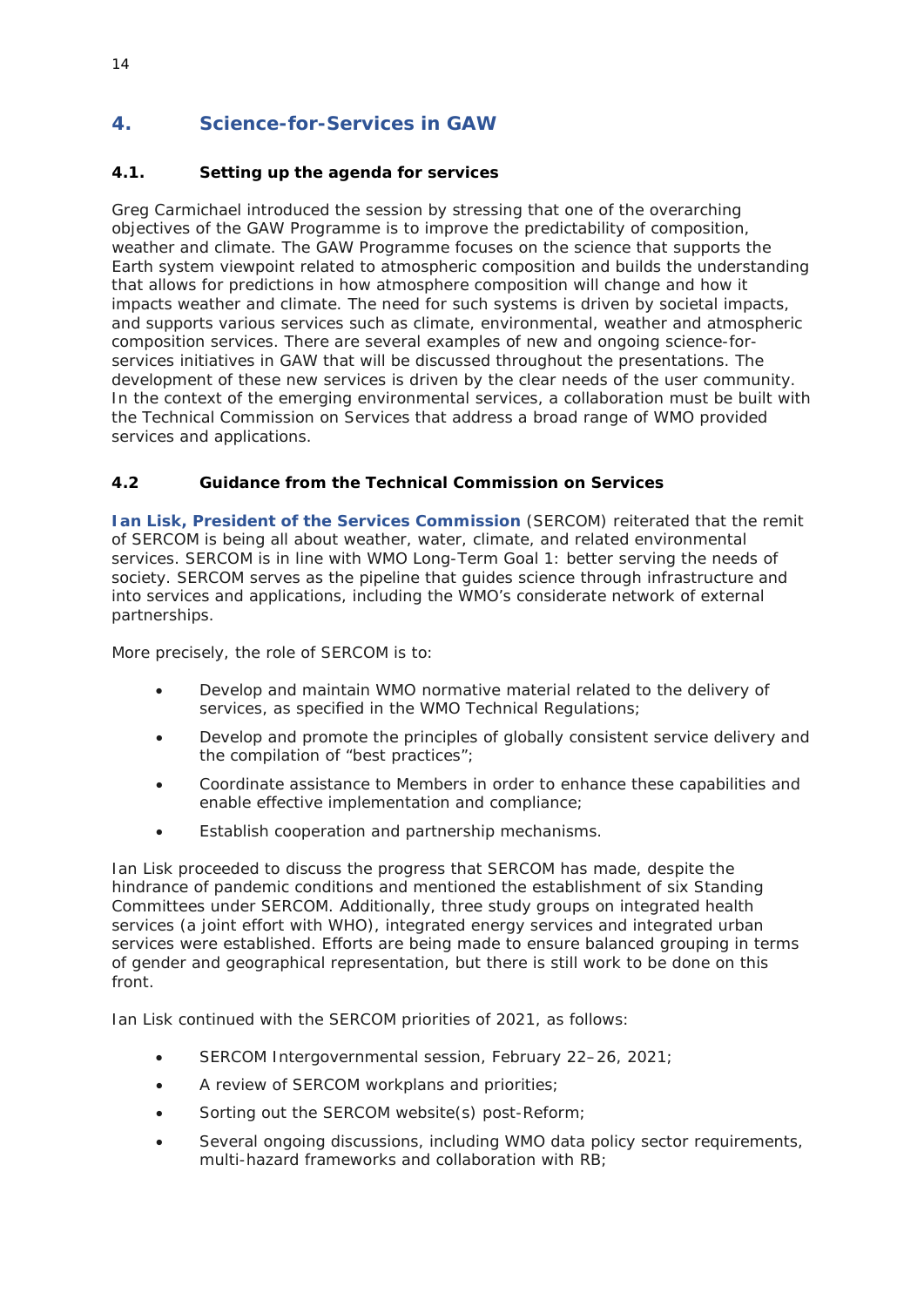• Assessing the impacts of COVID-19 on the delivery of member services (e.g. aviation).

Greg Carmichael thanked Ian Lisk, and highlighted the importance of making better connections, particularly to the regions. It is necessary to be mindful and strategic in terms of reaching out to regions and getting input and assistance from the regions as SSC work plans and applications are compiled.

## <span id="page-18-0"></span>**4.3 Integrated Global Greenhouse Gas Information System**

# **Phil DeCola, Co-Chair of the Integrated Global Greenhouse Gas Information**

**System,** presented on IG3IS plans and inputs for the future of GAW. This initiative is primarily focused on translating observations and modelling science into mitigation services, but the measurements and developed analysis approaches have applications that would co-benefit studies on shorter-lived climate forcing compounds, including chemically active specimens that have impacts on air quality and human health.

IG3IS is a common framework for the provision of systematic services for stakeholder communities working to reduce their greenhouse gas emissions. This initiative is focused on stakeholder "entrainment" on the use of atmospheric concentration data to target mitigation opportunities, improve inventories and track progress effectively. It also works to establish a consensus on a coherent set of "best practices" through active efforts by quality control "benchmarking" the methods across a wide range of scales and applications. This initiative has been very successful in obtaining high exposure through the UN framework convention Subsidiary Body for Scientific and Technological Advice.

Phil DeCola continued the presentation by listing some IG3IS accomplishments for 2020, as follows:

- The launch of the new IG3IS Steering Committee (SC) and six subsequent meetings of SC;
- Participation in the third Annual European Geoscience Union (EGU) Session: Science-based Greenhouse Gas Emission Estimates in Support of National and Sub-National Climate Change Mitigation (May 2020);
- An IG3IS Good Practice Guidelines Community Workshop: Towards an International Standard for Urban GHG Monitoring and Assessment in June 2020 and production of the first draft of the good practice guidelines in December 2020;
- The launch of new IG3IS projects such as the Vienna Urban Carbon Laboratory (October 2020);
- Two Stakeholder Consultations in lieu of the second biannual IG3IS User Summit (November 2020);
- Participation in UNFCCC Climate Dialogues Earth Information Day, Mitigation Panel and Posters.

During the last SC meeting, there was a review of the IG3IS comprehensive plan for 2021. A few of the highlights from this plan, as follows:

- The next round of Stakeholder Consultations to be organized;
- The fourth Annual EGU IG3IS Session: Science-based Greenhouse Gas Emission Estimates in Support of National and Sub-National Climate Change Mitigation would be considered as a forum for scientific discussions;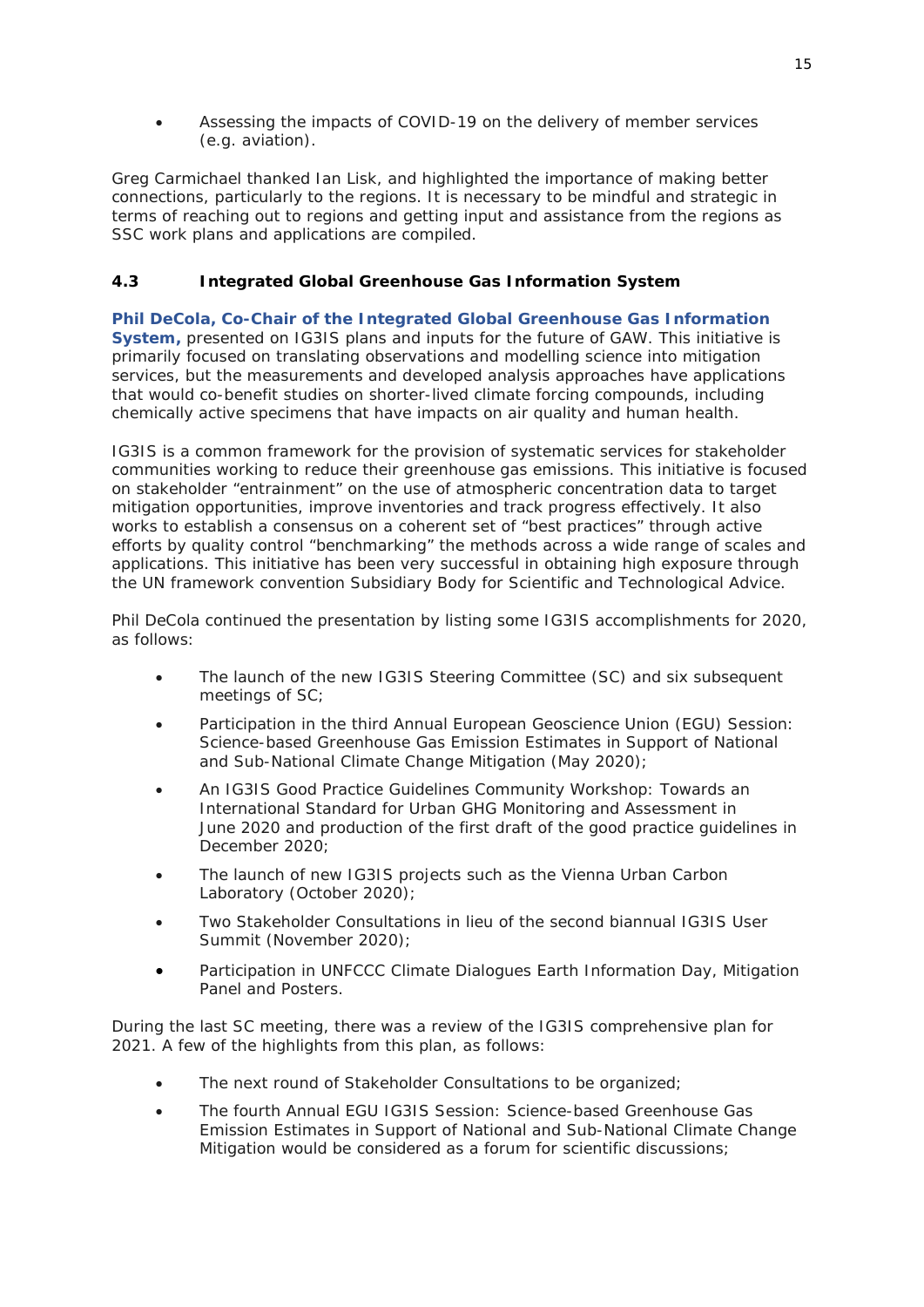- Potential organization of IG3IS Good Practice Guidelines for National scale Community Workshop;
- Responding to the community-wide review of the Urban GHG Monitoring Good Practice Guidelines draft, goal to publish – autumn 2021;
- Fulfilment of the great potential of collaborating with key GAW SAGs, SCs and ETs;
- Initiating new IG3IS projects across sub-national, national, industrial methane and global objectives.

Phil DeCola proceeded to discuss the future of GAW ("The GAW Revolution") and the next Implementation Plan. If WMO is to fully engage in the climate arena, it cannot do so without embracing its role in promoting atmospheric composition. To do so, WMO and partners must engage broadly across commissions, Members and international partners and promote the investment, deployment, application and use of atmospheric composition measurements. IG3IS can help in this goal by taking the time to engage and entrain stakeholders and users to whom it has access to in various communities.

## <span id="page-19-0"></span>**4.4 Global Air Quality Forecasting and Information System**

**Johannes Flemming, European Centre for Medium-Range Weather Forecasts (ECMWF)**, Chair of the Global Air Quality Forecasting and Information System (GAFIS) initiative introduced the activities of the group. He began by introducing the steering committee, formed in spring 2020. The high-level objective of GAFIS is "to enable and provide air quality forecasting and information services in a globally harmonized and standardized way tailored to the needs of society". GAFIS offers a transition of science to services by focusing on operational air quality forecasting, later adding retrospective analysis. GAFIS hopes to engage within WMO-GAW and externally with the Air Quality scientific community and users, taking care that results may be used for operational Air Quality Forecasting (AQF).

GAFIS thematic topics were outlined, as follows:

- 1. Capacity-building for AQF and information systems: GAFIS held an AQ system survey which yielded one of the first concrete results of this effort. More than 50 organizations from all continents participated, and with these details, GAFIS was able to better understand how AQF is carried out. The results of this survey were made public on the [GAFIS website](https://community.wmo.int/activity-areas/gaw/science-for-services/gafis).
- 2. Best practices and challenges of operational AQF: GAFIS hopes to follow the best practices of NWP which mostly stem from coordinated intercomparison efforts. The example of Environment Canada was given, where forecasts were coordinated consistently and yielded near real-time data.
- 3. Air quality observations required for AQF: Johannes Flemming supported the discussion on observation gaps and data availability by pointing out the need for accessible data in places where it is lacking and suggested that this could be countered by making sure that the data is accessible from an operational point of view. GAFIS is striving to find ways in which quality observations hosted at different sites and originating at different sources can be subjected to quality control procedures.
- 4. Operational and scientific synergies between AQF and numerical weather prediction: from a scientific point of view, GAFIS wants to make sure that it is acknowledged that using atmospheric composition in NWP can help to reduce bias and improve scores. It remains a challenging topic.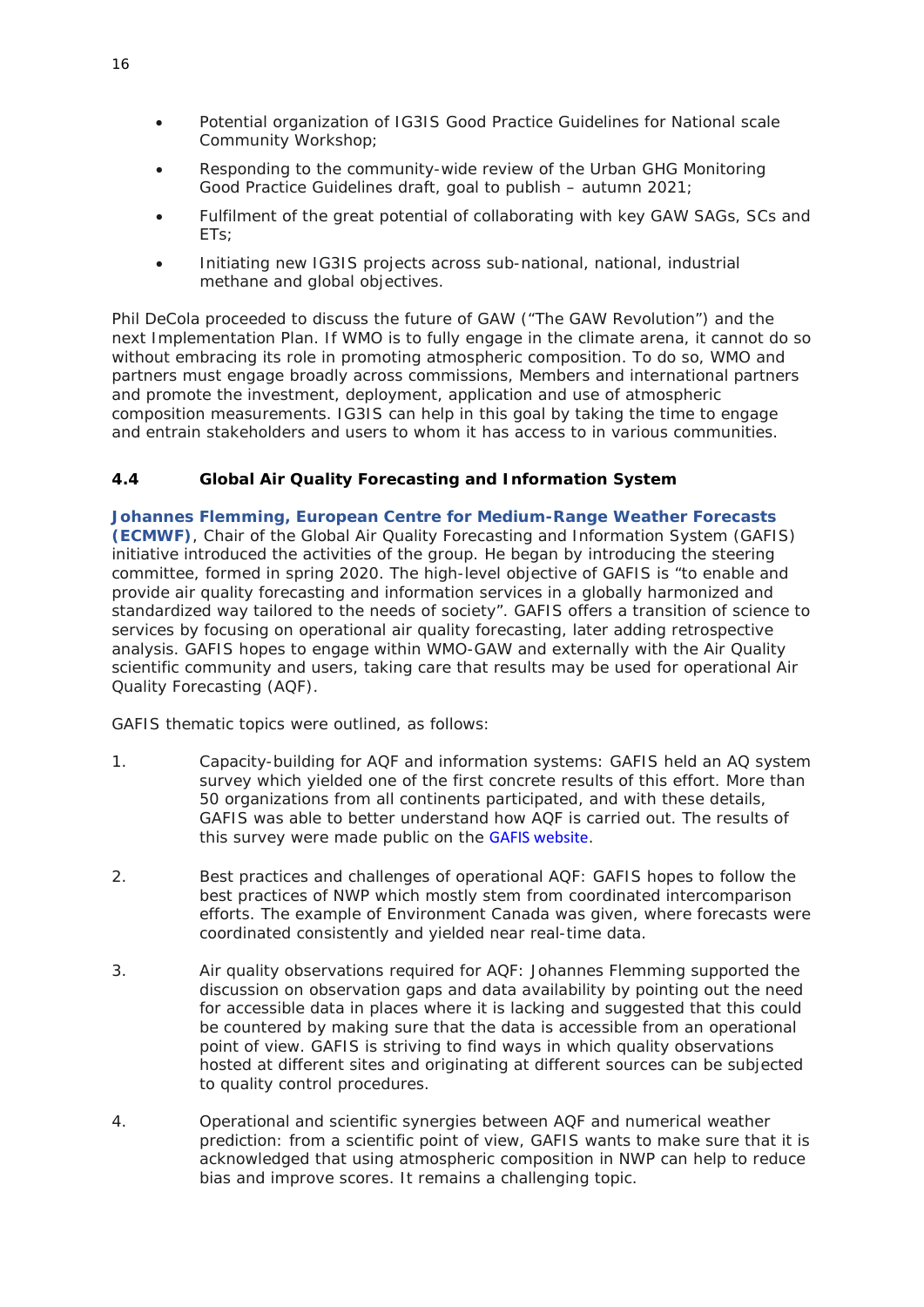Johannes Flemming proceeded to outline the GAFIS plan for 2021–2022, as follows:

- Plan to utilize *[Training Materials and Best Practices for Chemical Weather/Air](https://library.wmo.int/index.php?lvl=notice_display&id=21801)  [Quality Forecasting \(ETR-26\)](https://library.wmo.int/index.php?lvl=notice_display&id=21801)* as a resource for best practices and capacitybuilding;
- Plan an inventory of data repository for Air Quality data;
- Engage with NWP and operational centres on their AQF efforts to aid in starting intercomparison projects on regional scales;
- Outreach is important and ongoing (participation in GAW Symposium, updated website, etc.).

Greg Carmichael thanked Johannes Flemming and recognized the importance of chemical weather re-analysis, and its impact on applications and emerging technologies.

#### <span id="page-20-0"></span>**4.5 Measurement-Model Fusion for Global Total Atmospheric Deposition (MMF-GTAD)**

**Amanda Cole, MMF-GTAD Steering Committee Chair**, presented on GAW's Measurement-Model Fusion for Global Total Atmospheric Deposition. This initiative is focused on deposition as a key component of the Earth system, specifically on nitrogen, sulfur and ozone deposition for now. MMF-GTAD is linked to the UN SDGs due to impacts on crop yields, leaching, acidification and air quality.

This science-for-services initiative aims at giving stakeholders access to high-resolution, high-quality global scale maps of total atmospheric deposition. The anticipated operational system involves gathering, quality controlling and preparing data in a format that is conducive to the applications for operations and for tailored map production.

The activities and progress of MMF-GTAD in 2020 are as follows:

- Preparation of a research methodological paper in journal article (J. Fu);
- The publication of 2019 Expert Meeting Report (R. Vet);
- Published an article in WMO Bulletin;
- Presentations to meetings of the Task Force on Hemispheric Air Pollution (HTAP), Task Force on Measurement and Modelling (TFMM) and International Nitrogen Initiative (INI);
- Participation in SAG meetings to enlist SAG expertise;
- Funding secured to initiate a pilot project on a single year set of deposition maps (J. Gaddis);
- Delivery of the Implementation Plan (January 2021).

The MMF-GTAD Implementation Plan outlines the following objectives:

- Engage stakeholders in product development;
- Review the methodologies for fusing observations and modelling;
- The technical implementation of the initiative:
- Designing and testing operational products;
- Capacity-building and communication.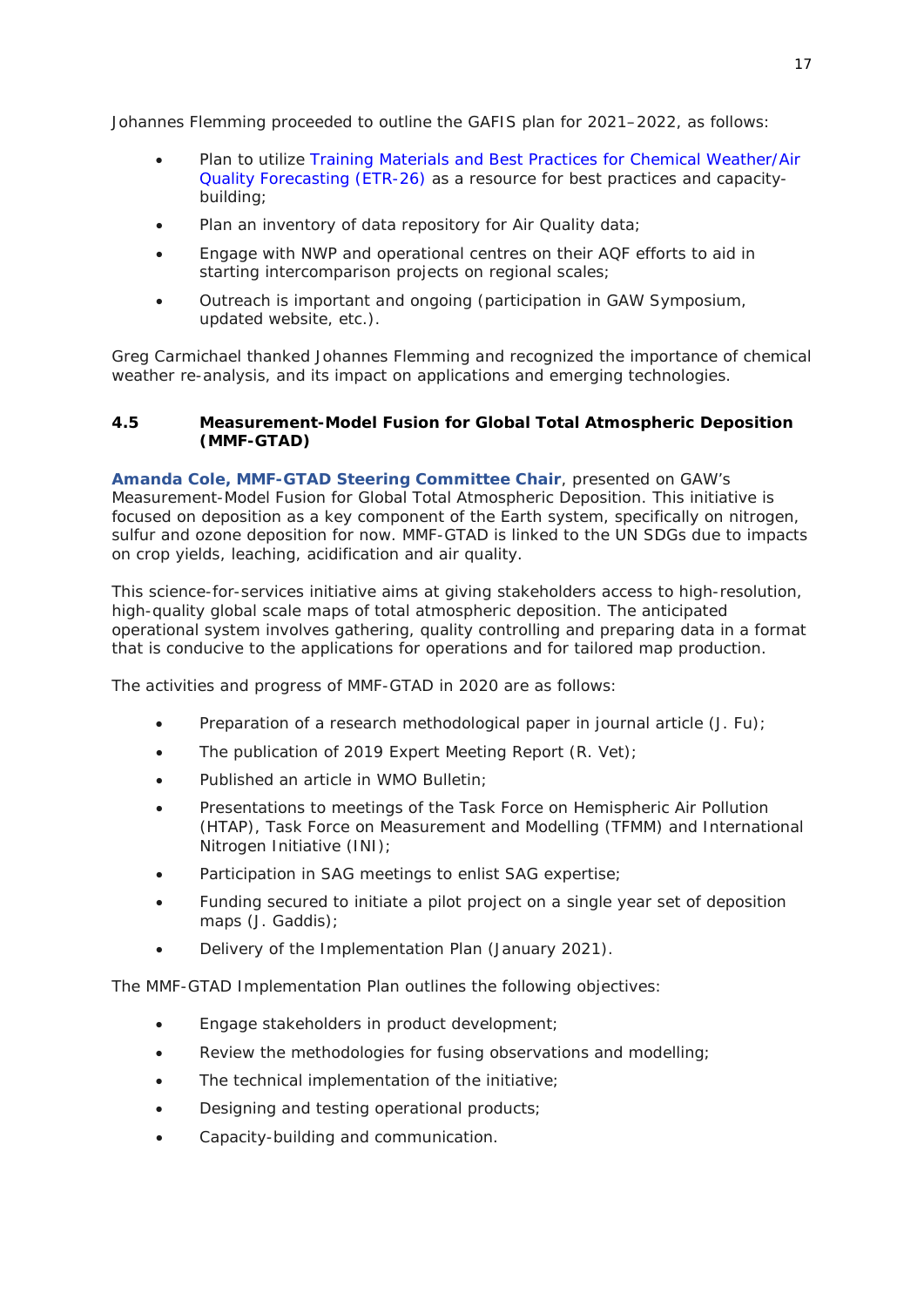Amanda Cole then listed the planned activities for 2021, as follows:

- Publication of the journal article (J. Fu);
- Progress on global maps pilot projects, completion in 2022;
- Initiation of data collection activity;
- Organize workshop to explore more Measurement-Model Fusion methodologies and engage experts outside SC to advance the science.

For SSC consideration, Amanda Cole mentioned a need for substantial product funding in order to advance the MMF-GTAD initiative. Continued WMO advocacy to potential users/clients/donors would be greatly appreciated. As the products combine measurements and modelling, they would benefit from expansion of the observation network in under-sampled regions and in deposition and Earth system modelling.

#### <span id="page-21-0"></span>**4.6 Other services related initiatives in GAW**

There are several other service-related activities that are supported by GAW outside of the three science-for-services initiatives. These include the Air Quality Prediction and Forecasting Improvement for Africa (PREFIA) initiative oriented to AQF using multi-scale approach, development of the UV App for health applications and some others.

Greg Carmichael identified the theme of expanded observations and support and, outreach as a theme that goes across multiple GAW groups and activities. He hopes for increased cross-communication between the commissions and the RB and brought the discussion about to services in a broad sense. Oksana Tarasova offered possibilities for some more brief updates.

Ranjeet Sokhi briefly spoke on the PREFIA initiative which held two successful workshops for local scientists in Nairobi and resulted in the development of a set of protocols. Simultaneously, they established links with other groups that could together be running models under a semi-consistent, common framework in order to identify benchmark model performances and improvements and transfer those skills to local scientists. This has allowed for an active work programme in Africa and, as an open initiative, there is a possibility for anyone with an interest in understanding the atmospheric composition and even the longer-term climate impacts on Africa to engage in activities.

Oksana Tarasova updated the SSC on the progress of the Study Group on Integrated Urban Services. There were four teleconferences in the past year, the last of which was on 3 November 2020. The work is proceeding along three key activities, as follows:

- User mapping (progressing slowly due to hold up with stakeholders);
- Development of the Implementation Plan (setback by a group member being withdrawn by their country);
- Development of the Guidance on high-resolution modelling (progressing well, the outline document was discussed by the group and focal points were contacted to provide names of relevant experts in their respective cities with 13 responses as of yet).

The next telecon plans to bring other groups working on urban agenda in WMO up to speed and cross-reference between groups. Greg Carmichael stated that, at this moment, many different programmes are engaged in the same space, and SSC should take advantage of the private sector and non-profits that are looking to provide services by connecting available low-cost sensor observations to the global air quality forecasts and reflect on how best to provide overarching guidance and practices.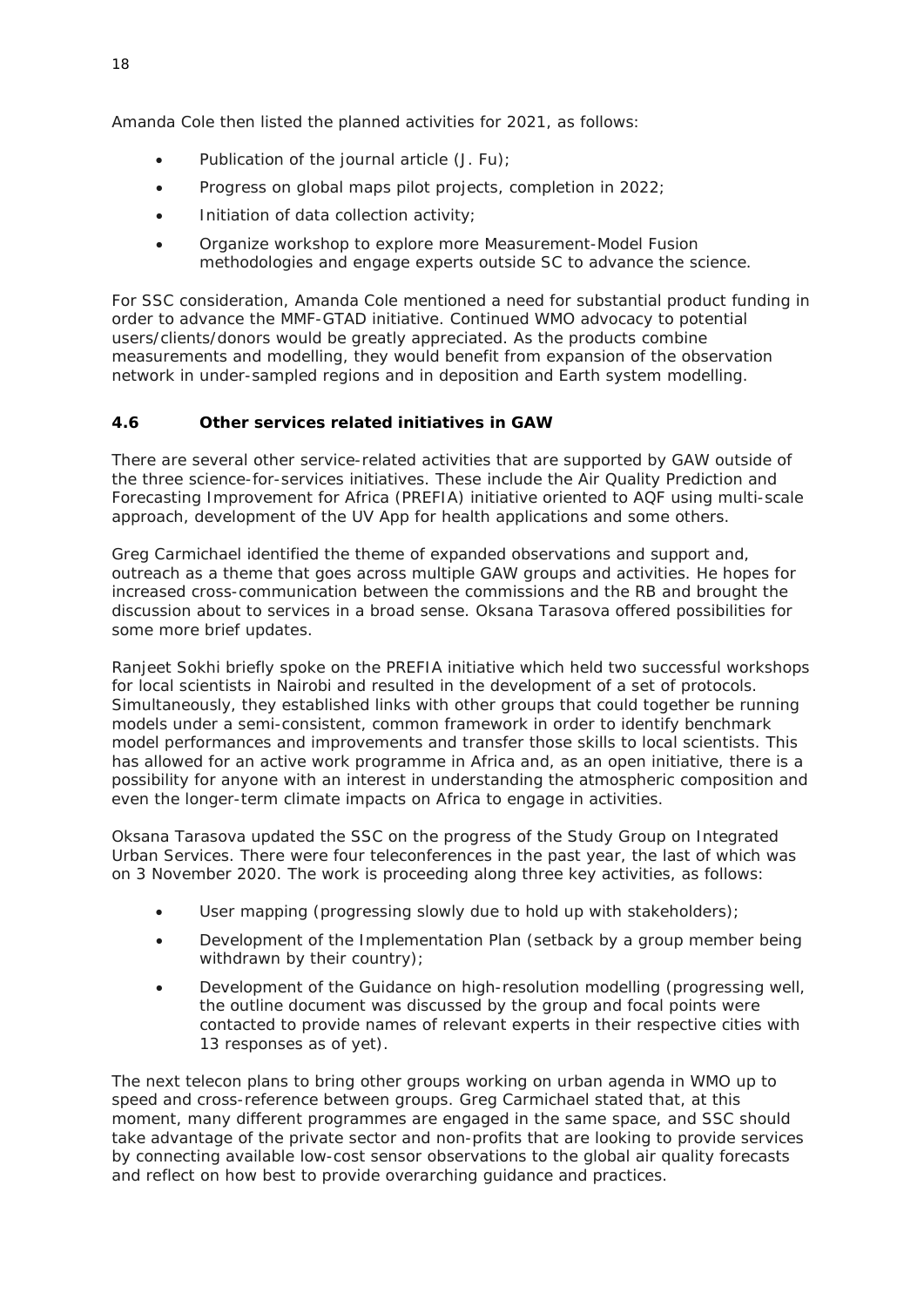Johannes Flemming added that at GAFIS, the adaptation to low-quality observations has helped to keep an open mind; this allows to assess the data more critically. This has opened opportunities for promoting quality control procedures as well.

Paulo Laj reflected that providing a service implies long-term engagement, the identification of people requiring such a service and an economic model upon which to base the provision of these services. He asked SSC if they had a strategy for ensuring interest in a particular service on a regional scale, and if not, what are the ways in which interest can be insured? He felt that the research component is well satisfied, but the delivery of the service needs adjustments.

Greg Carmichael responded that SSC and leadership should dwell on this important question. SSC have invested in globally important services but have lacked strategic alignment with initiatives with completed cost models. He expressed hope for the future with new RB and integrated fundraising initiatives being established.

Vincent-Henri Peuch added that one way to unearth interest would be to create the need for better quality observations by creating the need for observations themselves. He stated that these initiatives would also help researchers to combine models and attempt to produce a machine learning algorithm for quality control. Yes, observations are important, and they may be at the core of the needs, but models can also offer alternative services. He confirmed the necessity for raising the profile of atmospheric composition within WMO.

Ian Lisk offered his perspective on service needs, stating that times of crisis often offer the best funding opportunities. Once populations are affected, government funding is readily available and offered. But measurements will remain irrelevant in places where they are not needed. Therefore, to ensure a service will be endorsed and provided, it must be usable. SERCOM has a part to play in this by clearly articulating how requirements and user priorities are changing – to not simply be and listen and collaborate, but to become the advocates of the community needs.

Phil DeCola commented that it is necessary to invest in the bedrock foundation of guided solutions and services for climate change and other environmental resource management issues. Observations without a model framework within which to comprehend them are not as useful.

Oksana Tarasova responded by saying that there exists a substantial gap between user wants and the services delivered. The language used when addressing the community needs to be adjusted and can be done through user consultations. This way, stakeholders obtain a better understanding of our utility in providing cost benefit analyses.

Greg Carmichael agreed that the science-for-services initiative is the interface where activities converge. SSC's gaze is opened to the road ahead, and willing to present a compelling case for the utility of atmospheric composition.

Ian Lisk was asked how he envisions future work between WMO-GAW groups and SERCOM. He stated that through SERCOM advocacy, issues can become a part of the "business-as-usual" conversation. He looks forward to seeing the progress of the study groups, as they could become a model for other specific areas in the future.

Lastly, Ranjeet Sokhi asked if it would perhaps be possible to organize yearly conversations between groups, commissions and governments, to find out how science is feeding into services. Communication could prove useful in closing the loop and finding out what works on a more active level.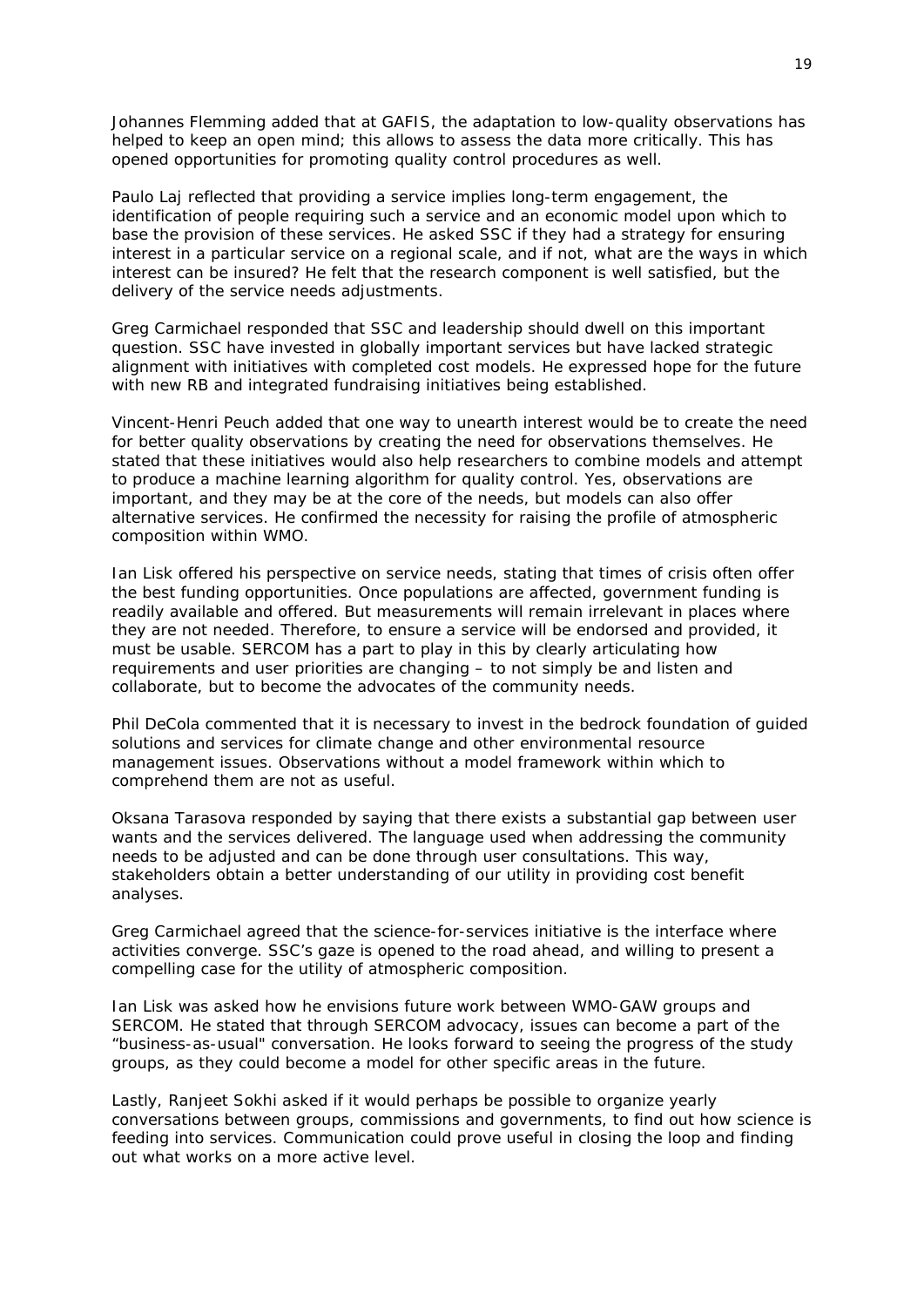#### <span id="page-23-0"></span>**4.7 Wrap-up on Science-for-Services**

Greg Carmichael stated a need to continue supporting science-for-services initiatives. The continuous communication is required within the GAW Programme and with SERCOM to advance the initiatives.

Melita Keywood spoke about potential benefits of COVID-19 on productivity of remote meetings and on reducing greenhouse gas emissions from travel. Remote meetings should continue to be embraced post-pandemic as the range of participants tends to be larger than in the past. She stated that by proceeding with caution, high engagement can be prolonged and increased. Melita Keywood supported the creation of a COVID-19 group to define good protocols for adopting an effective remote work ethic.

Oksana Tarasova touched upon promoting GAW in a saturated virtual work environment. There has been an increase in online news and webinars on topics far and wide. It becomes critical for the programme to continue being "heard" and "seen" when people's attention span becomes shorter and shorter.

SSC agreed that the small size of the atmospheric composition community could hinder promotion within the larger scientific spheres, but GAW is a foundational component within the community. Vincent-Henri Peuch suggested using "WMO communications team" to get people's attention, simultaneously elevating GAW and atmospheric composition within the WMO. SSC agreed that with good communication, better service is provided.

The president of SERCOM reminded that while creating a new application, care should be taken to avoid conflict between the services provided by the programme and the services on the national scale. SSC confirmed that this is taken into consideration and for example the Global UV App uses the data from an authoritative source (Copernicus) that does assimilate multiple streams of information from national sources. The App allows for further adaptation if additional sources of data exist.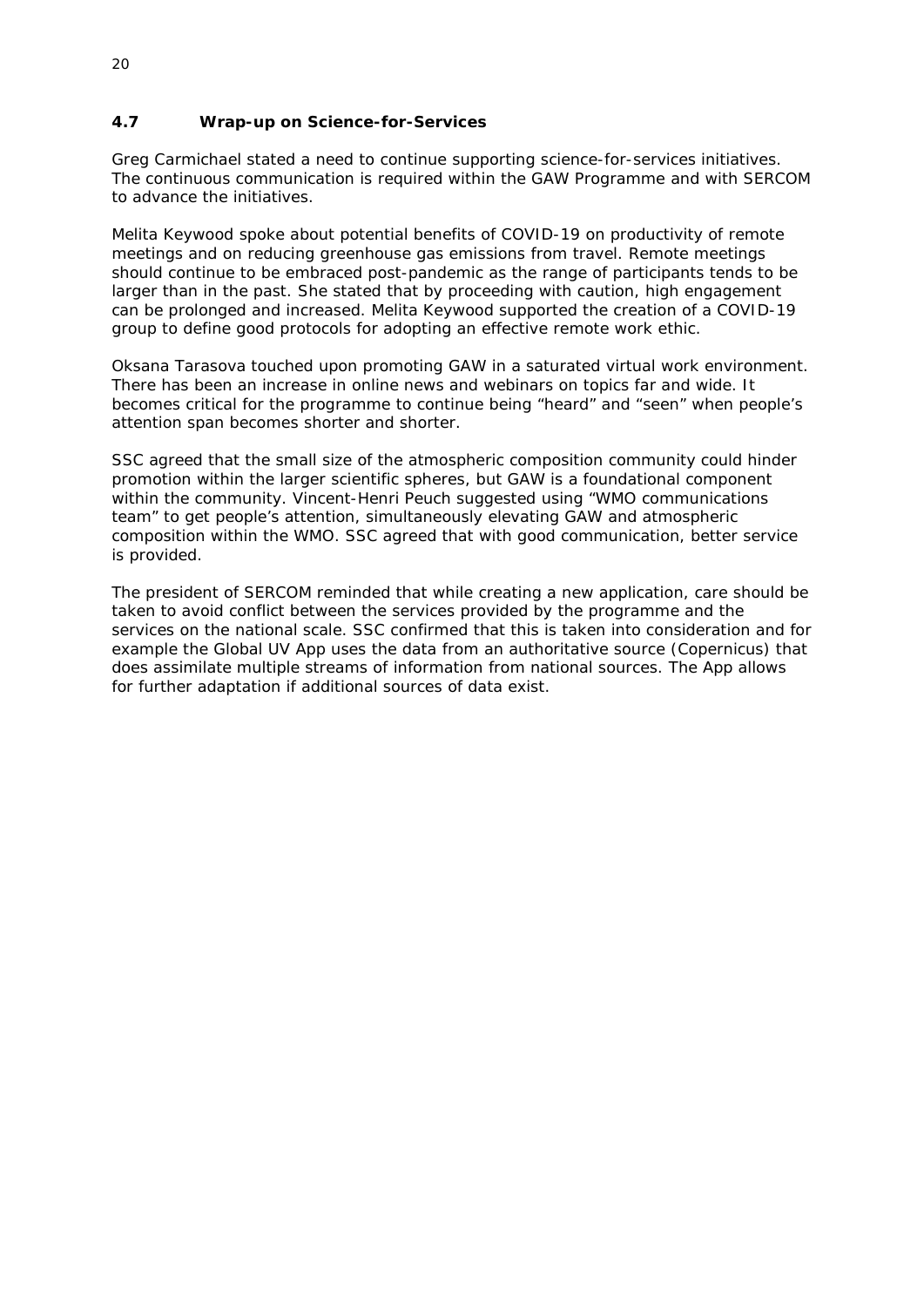# <span id="page-24-0"></span>**5. Research Infrastructure in GAW**

## <span id="page-24-1"></span>**5.1 Setting up the agenda for Research Infrastructure**

The GAW observational and data infrastructure form the foundation for the programme. The objective is to continuously improve these systems using RRR and creating a productive and efficient connection with the WMO Integrated Global Observing System (WIGOS).

Such an elaborate network as GAW is inevitably challenging to manage, but through the partnerships, the atmospheric composition observing system continues to progress. Capabilities are increasing and new instrumentation is being evaluated and brought online. Greg Carmichael stated that SSC is working on extending collaborations with contributing networks.

Greg introduced the three Expert Teams that cover the infrastructure aspect in GAW. The ETs are forward facing, towards the Infrastructure Commission. As applications continue to evolve, some of the research infrastructure will inevitably become embedded in the operational infrastructure thereby making interactions with INFCOM is extremely important.

## <span id="page-24-2"></span>**5.2 Guidance from the Technical Commission on Infrastructure**

**Bruce Forgan, vice-president of INFCOM**, presented on the Infrastructure Commission (INFCOM). INFCOM and SERCOM were established by the Eighteenth session of World Meteorological Congress (Cg-18) through Resolution 7 Establishment of WMO Technical Commissions for the Eighteenth Financial Period. INFCOM is an amalgamation of numerous infrastructure domains (weather, hydrology, oceanography, etc.) and is comprised of four Standing Committees, 28 Expert Teams, five Joint Teams, 11 Task Teams and five Study Groups.

The vice-president proceeded to outline the ways in which GAW and INFCOM can work together to ensure the timeliness of data and information, as follows:

- Assess which well-established GAW infrastructure activities could be melded with INFCOM while keeping the agreed outcomes of sustainability;
- Add to regulatory material (for example, WIGOS manuals, Global Data and Processing Forecasting Systems (GDPFS)) in support of the Unified Data Policy;
- Update the Rolling Review of Requirements regarding atmospheric composition, GAW can provide better input on user needs and how to address requirements in gaps;
- Contribute together to the assessment of observational user requirements for high-resolution modelling activities in support of urban services;
- Joint contributions to the updated chapter on urban observations in the *[Guide](https://library.wmo.int/index.php?lvl=notice_display&id=12407)  [to Instruments and Methods of Observation](https://library.wmo.int/index.php?lvl=notice_display&id=12407)* (WMO-No. 8 the CIMO Guide);
- Collaborate on training materials and activities to avoid duplication;
- Recognize the emerging domains outside the control of NMHSs so that GAW and INFCOM may coordinate engagement at the global, national and regional levels using GAW's extensive expertise;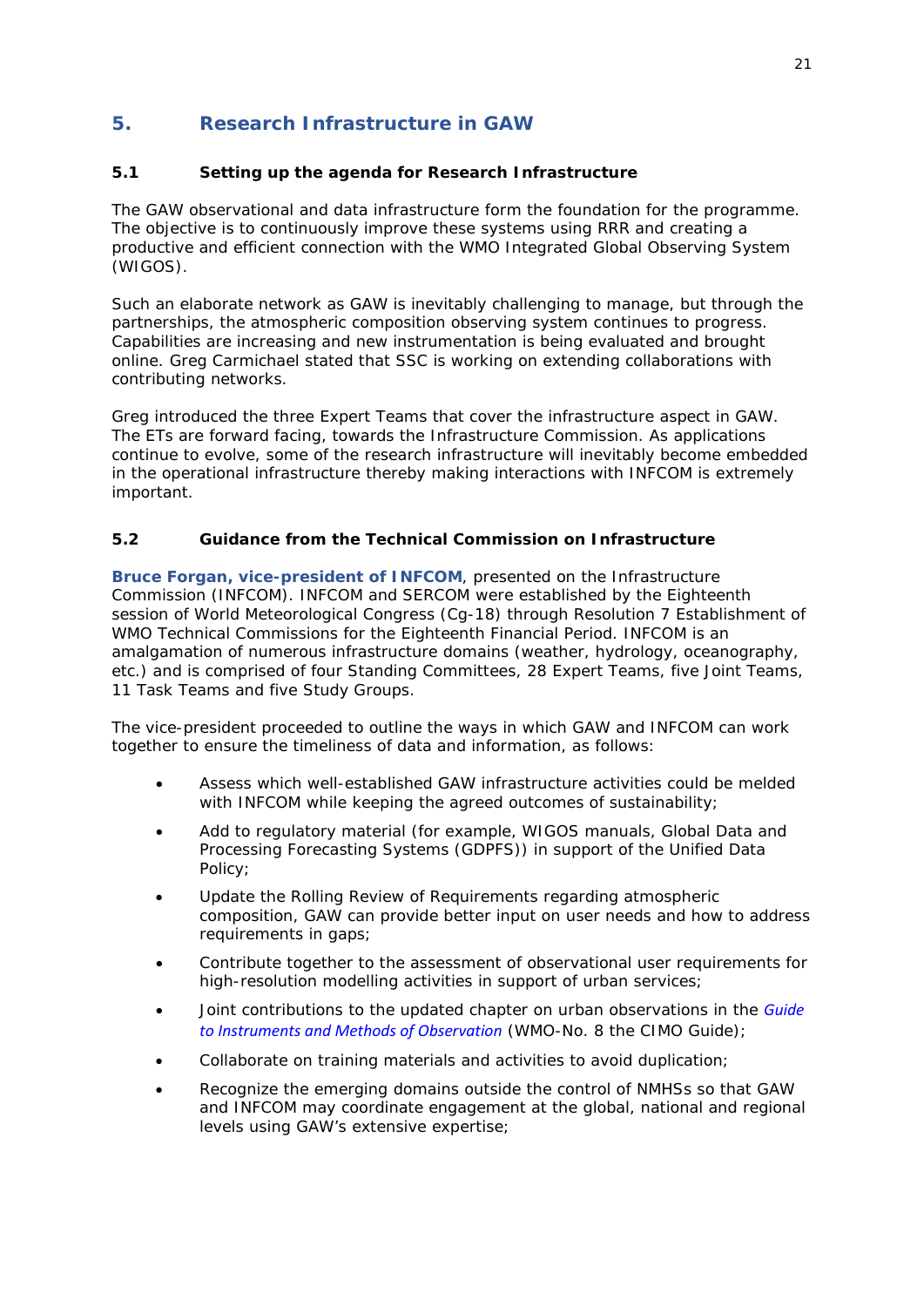• Promote measurement traceability as a design tool to elucidate datum uncertainty as it is beneficial, vital information about the quality of measurement.

Bruce Forgan proceeded to go over the current and future linkages between INFCOM and GAW. From a governance perspective, GAW is represented in INFCOM by experts. He believed that this presence could be improved, and that GAW should have more influence on a strategic level. By fortifying the connections between GAW and INFCOM, duplication of work may also be avoided.

Action: Investigate mechanisms in place for coordination of activities between GAW and INFCOM and make sure the back-and-forth reporting is kept to a minimum.

As GAW is at the forefront of broader "emerging" services, collaboration is important. An alignment of strategies between INFCOM-SERCOM-RB is required to strengthen WIS, WIGOS and GDPFS.

## <span id="page-25-0"></span>**5.3 Expert Team on Atmospheric Composition Data Management**

**Jörg Klausen, Chair of the Expert Team on Atmospheric Composition Data Management** (ET-ACDM) presented the scope and activities of the group and stressed that it focuses on formats and standards. The lack of experts in information technology and data management has affected the progress of the team.

He outlined the ET's achievements of 2020, which consisted mostly of maintaining and updating the operation of World Data Centres. Six telecons were held, contributions were made to joint SAG/ET sessions and the WMO Data Conference in November 2020.

Jörg Klausen demonstrated the links between data centres and GAWSIS-OSCAR/Surface, stressing the importance of data exchange and harmonization becoming operationally implemented in the OSCAR system so that availability of observations is better documented. He elaborated on the status of persistent identifiers (PIDs)/digital object identifiers (DOIs) implementation in data centres, and asked SSC to provide clear requirements for data identifiers. He summarized the outputs from the WMO Data Conference, stating that the discussion surrounded the potential for a common format for data submissions and retrieval.

The outline of the 2021 Work Plan was presented, as follow:

- Continue operations of data centres and ensure their further evolution in consultation with ET-ACDM;
- Support users through World Data Centres and share user feedback with the ET and SAGs;
- Link World Data Centres operationally to GAWSIS-OSCAR/Surface;
- Link at least some data centres of contributing networks operationally to GAWSIS-OSCAR/Surface;
- Produce a report on the data quality control procedures at the data centres;
- Respond to SAGs' requests regarding data archiving and dissemination requirements and inform SSC on related proposals;
- Develop a common set of Key Performance Indicators for the data centres supporting GAW;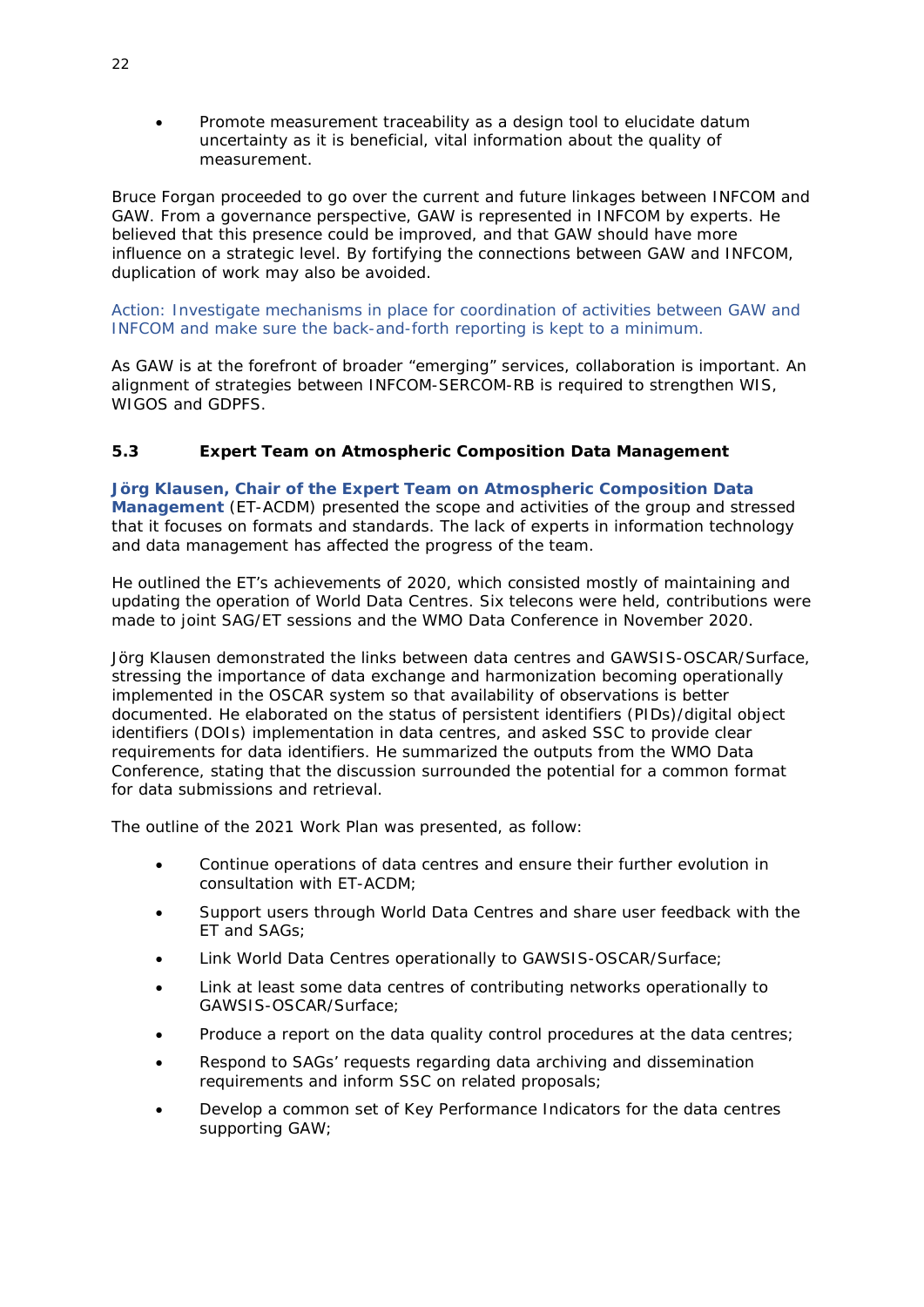- Explore netCDF/CF as a common data format, accompanied with WIGOS metadata as a common metadata format for all of GAW and assess the possibility/challenges of writing converters to current formats in use;
- Propose to include DOI/PID in the WIGOS metadata standard for both observing facilities and observations/deployments.

The Expert Team expects the guidance from SSC concerning:

- Recommendation on adopting a single data/metadata format for GAW with cost/benefit considerations (netCDF/CF);
- Recommendation on use of DOIs/PIDs for GAW data and their inclusion in WIGOS metadata standard;
- Formulate clear application-driven requirements on need for real-time/near real-time data management and outline expectations for existing data centres;
- Guidance from SAGs on how to organize variables and vocabularies.

He further elaborated on the need for better integration of the GAW IP and its data management strategy with existing regulatory material and WMO data policy. In the future, ET would appreciate clearer guidance on the use of GAWSIS-OSCAR/Surface for station registration and applications for becoming a GAW station.

Action: SSC requested the ET-ACDM to come up with a proposal for unified metadata for all data centres.

#### <span id="page-26-0"></span>**5.4 Expert Team Atmospheric Composition Measurement Quality**

**Herman G. J. Smit, Chair of the Expert Team on Atmospheric Composition Measurement Quality** (ET-ACMQ) presented the activities of the team. He emphasized that the main objective of the group is to bridge the efforts on Quality Assurance and Quality Control (QA/QC) in observation network through:

- The standardization and harmonization of common QA/QC components;
- The monitoring and evaluation of QA/QC of measurements from observation network for each variable;
- Interactions with other QA/QC bodies in GAW, INFCOM, metrology and other non-GAW observational networks.

He added that, as a potential idea, a common QA/QC evaluation framework could be developed and established. He introduced the new member candidates, noting that approval from GAW-SSC is pending. So far, the ETs experience with INFCOM and WMO Secretariat has been positive, with the realization that time is needed to establish proper connection between atmospheric composition observational community and INFCOM. Herman Smit listed the ETs achievements in 2020, and outlined their work plan for 2021, as follows:

- Review the current state of Central Facilities and give recommendations and guidance;
- Summarize the experience and activities of Central Facilities in overarching publication, GAW Report: "GAW Central Facilities 2021 (2016–2020) and role of ET-ACMQ";
- Establish a workplan for 2021–24 including the drafting team for the new GAW report, and develop first vision for next GAW IP.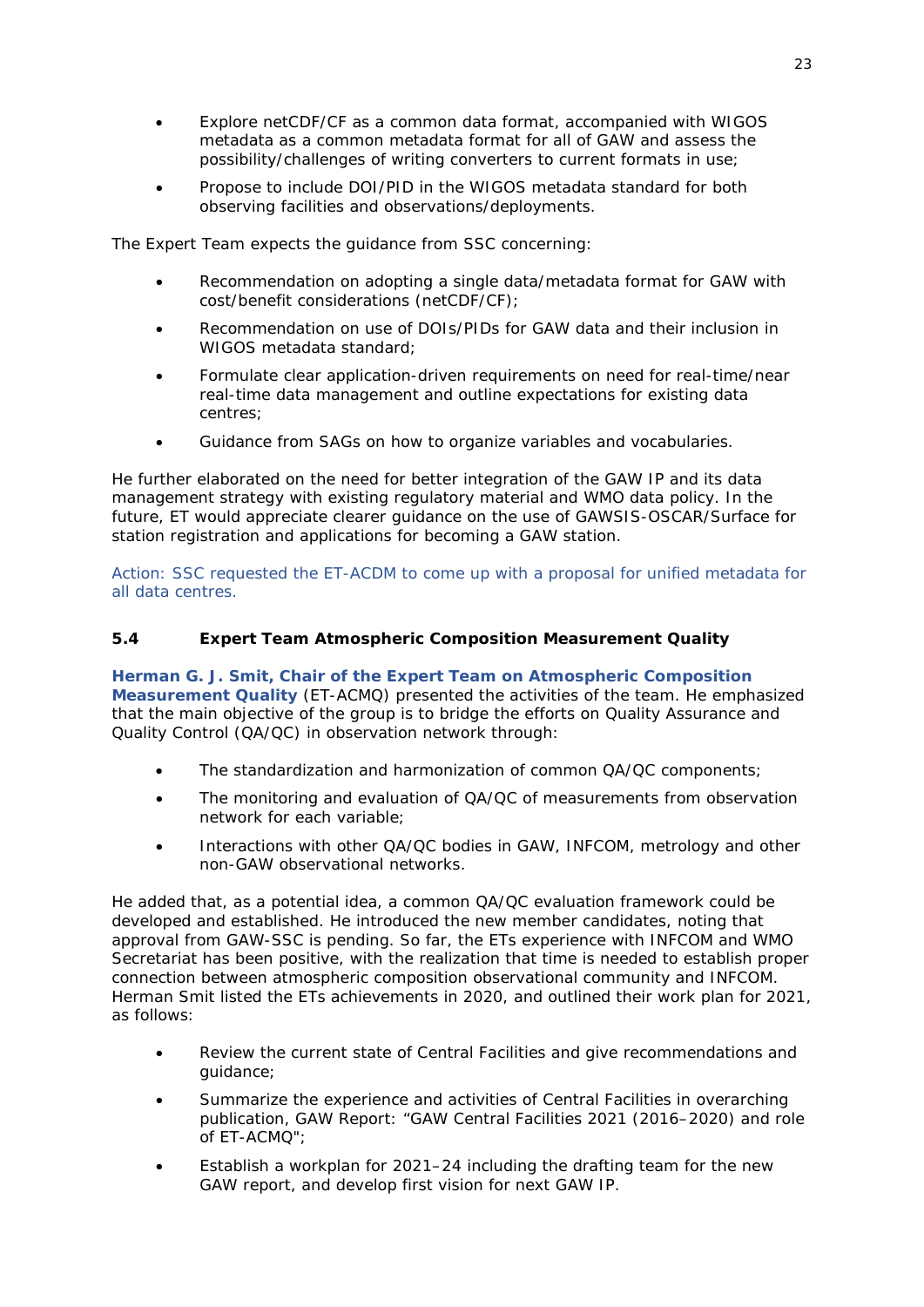Some general questions were addressed to the SSC concerning contribution to the GAW Symposium, next GAW IP and the role of the ex-officio members in the ET which were addressed later during the meeting and through written correspondence.

## <span id="page-27-0"></span>**5.5 Expert Team Atmospheric Composition Network Design and Evolution**

**Richard Eckman, Chair of the Expert Team on the Atmospheric Composition Network Design and Evolution** (ET-ACNDE) described that the scope of the group is to review user requirements for the observations related to the three atmospheric composition application areas in support of RRR activity. Good connections have been developed with thematic parameter SAGs, with many SAG members contributing to the work of the Expert Team.

A joint GCOS/GAW evaluation of requirements for climate monitoring ECVs was conducted in autumn 2019, as well as a number of telecons to assess ET's progress and consider its next steps. An ET meeting in October 2020 expressed the need for speeding up the population of the OSCAR requirements database. The ET is on the path to completing its first iteration of recommendations, and Richard Eckman presented a detail plan of its completion.

He touched on ET-ACNDE's interactions with INFCOM and his being a member of the Standing Committee on Earth Observing Systems and Monitoring Networks (SC-ON), and that this provides a useful interface in addressing OSCAR issues and providing input for RRR evolution.

# <span id="page-27-1"></span>**5.6 Other infrastructure related activities**

The links between GAW and GCOS, presented by Paulo Laj (and Caterina Tassone), described the process of synthesizing two very separate monitoring systems. Nevertheless, an updated list of ECVs was created. GCOS is reviewing the status of the global observing system for the Earth's climate, to be published in September 2021 in time for the UNFCCC Climate Change Conference in November 2021 in Glasgow. Improvements are difficult to rank, and this is complicated by the two entities originating from very different places. Currently, atmospheric composition has a score of three as in situ observing systems lack measurements in large parts of the world due to volume, variety and policies of the participants. Paolo Laj outlined the future plans of GCOS that would require input from the thematic SAGs.

Markku Kulmala, a member of the Science Advisory Panel, agreed for the need for longterm and comprehensive, high-quality data. He asked SSC how to raise enough resources and stated that the large number of separate groups make building connection difficult in the long run. He suggested promoting an establishment of very high-level research institute with observations and modelling. Such an initiative would require good connections to climate science, atmospheric composition science, and environmental issues such as air quality and hydrology.

The Working Group on Global Basic Observing Network (GBON), introduced by Angela Benedetti discussed the possibility of accepting atmospheric composition variables into the list of GBON variables. However, at the time of discussion, the scope for such inclusion was not considered sufficient, in general the idea was taken positively about such acceptance in the future, and that she would take suggestions on essential atmospheric composition variables for GBON.

Vincent-Henri Peuch briefly described his engagement in the Standing Committee on Data Processing for Applied Earth System Prediction and Projection under INFCOM. There is an imbalance in that weather aspects are covered while many other components of the Earth system are not. The purpose of this Standing Committee is to enable access to, and use of, numerical analysis and Earth system prediction and projection projects,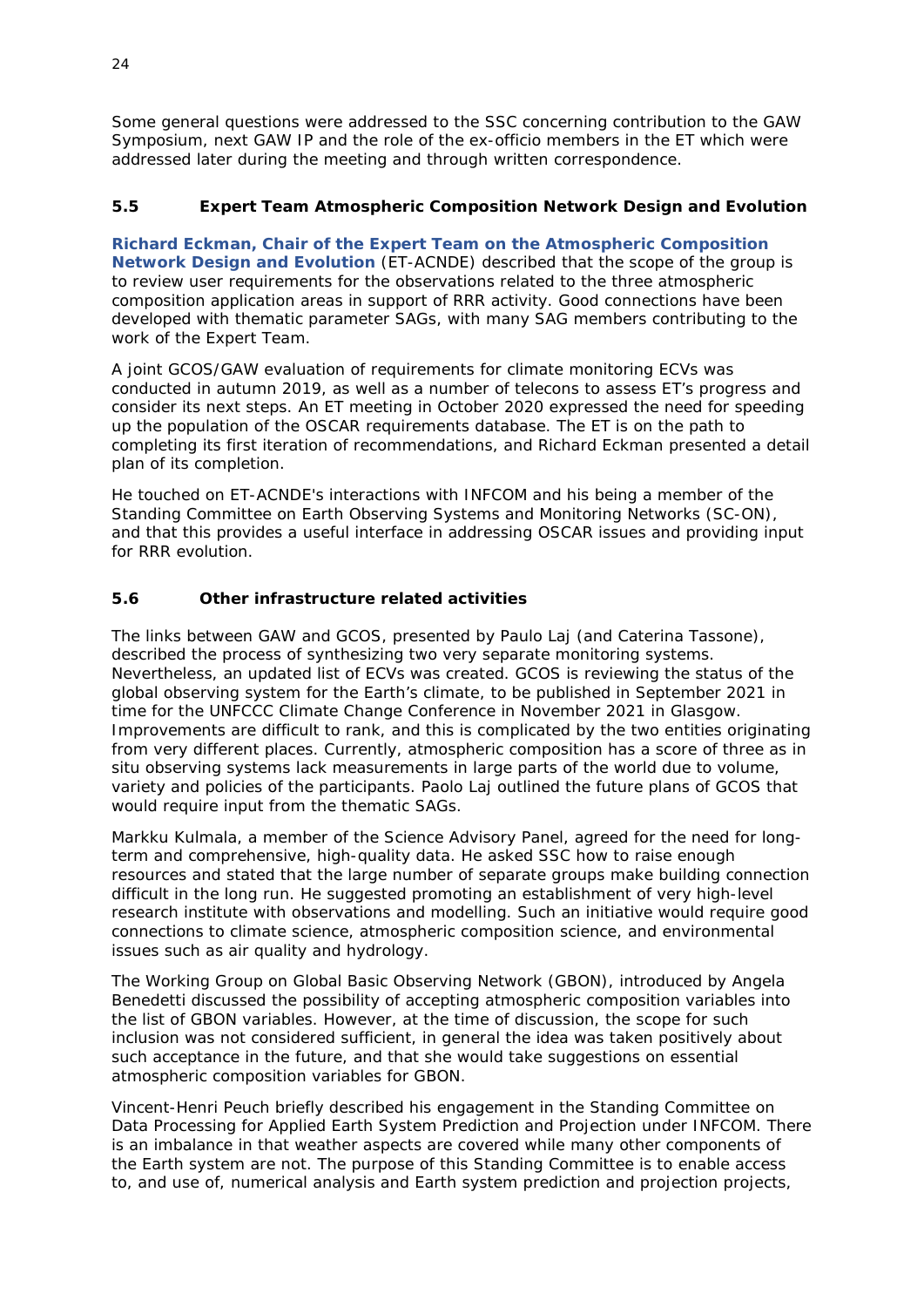at all temporal and spatial scales for WMO Global Data Processing and Forecasting System (GDPFS). The priorities of the group lie in the roadmap of the implementation of GDPFS, and the pilot projects that support this implementation, with atmospheric composition very much in the scope of both. He considers engagement with the GDPFS as an important mechanism to raise awareness of atmospheric composition modelling within WMO.

# <span id="page-28-0"></span>**6. Communication, Capacity-Development and Training during COVID-19**

Claudia Volosciuk presented the challenges arising from COVID-19 for communication and capacity-development. Since the onset of the pandemic, there has been a general adaptation to carrying out the activities online. A few online events that occurred in 2020, are as follows:

- Webinars targeting the engagement of urban stakeholders;
- Big scientific meetings, including this year's European Geoscience Union (EGU) General Assembly;
- Launch of the GAWTEC webinar series, co-organized with early career scientists from YESS.

Claudia Volosciuk brought the webinars specifically to the attention of SSC, asking whether they see this activity as a useful addition to the hands-on training courses. When prompted on feedback from participants, she stated that the attendance was good and feedback was generally positive with requests to sharing the recordings.

COVID-19 commanded much of the discourse of this year, with many questions arising on its impact on CO<sub>2</sub> emissions and air pollutants. These concerns were addressed in different formats including:

- Publication of the article in WMO Bulletin Vol. 69 (2);
- Participation of experts and Secretariat in Question and Answer interviews;
- Publication of the WMO Greenhouse Gas Bulletin with a focus on COVID-19 related emissions.

One challenge presented itself in relation to one of the action items in the GAW IP, namely "Facilitate GAW presence at key scientific conferences, including via the cosponsoring of specialized sessions". This was challenging to deliver on this action item, as activities were held mostly online, and therefore meeting different people from the community was restrained. The question of keeping visibility of GAW in the overloaded electronic environment was raised again.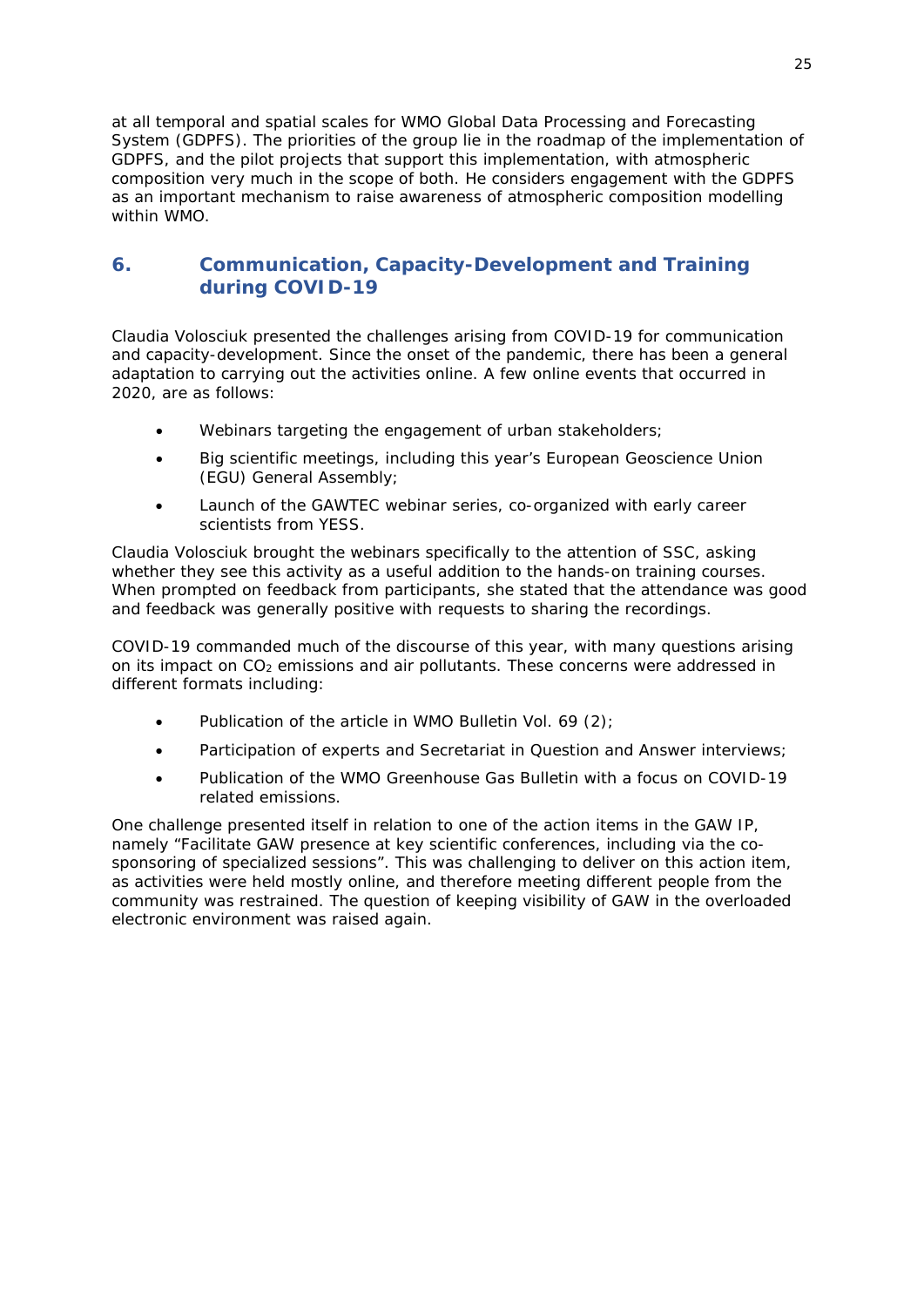# <span id="page-29-0"></span>**7. The Planning of the GAW Symposium 2021**

2021 is a year of the GAW Quadrennial Symposium that has its objective to bring the community together to review the implementation of the GAW IP and discuss the way forward for the programme. The proposed format for the Symposium would be a series of online events, including a combination of panels, workshops and side events. These efforts would be led by a planning committee, with representatives from SSC and GAW leadership. Main topics will cover common areas of interest such as atmospheric composition science, advancing composition infrastructure and COVID-19. The steps for the organization of the Symposium were outlined.

Deon Terblanche, Co-Chair of the Research Board commented on the relevance of GAW to society in terms of high-quality science and service delivery and policy advice. The RB has decided to embark on the ambitious undertaking of Open Science Conference (OSC) in 2025. This could help with relationships between commissions, GAW, RB and all groups. He stated that bringing the GAW Symposium under the umbrella of the bigger OSC could largely benefit both GAW and RB.

Greg Carmichael added a few action items from the SSC perspective:

Action: SSC meeting to draft action items derived from this week's discussions, share them for comments and approval.

Action: Set up call to inform/coordinate COVID-19 related works.

# <span id="page-29-1"></span>**8. Way forward**

SSC was tremendously impressed by the activities/accomplishments of the groups and by the initiative taken to foster new and deeper interactions between the groups.

The SSC reflected on the outcomes of the three day meetings. It revised the action items from the current meeting [\(Annex 3\)](#page-35-2) and the status of the action items from the previous meeting [\(Annex 4\)](#page-39-2). SSC will be consulting on the action items with the groups that requested specific actions. In particular the requests on the new memberships will be considered offline.

As the high priority actions, the call will be set up to have an initial mapping of the COVID-19 related work in different groups in GAW and the organizing committee will be set up for the Symposium.

SSC noted that it is important to continue interactions and build interfaces with the Technical Commissions and with the other programmes under the Research Board. SSC is also very grateful to Greg and to the community for the efforts during 2020 leading the alignment of GAW with the new organization of WMO.

\_\_\_\_\_\_\_\_\_\_\_\_\_\_\_\_\_\_\_\_\_

Greg Carmichael closed the meeting on 11 February at 0700 UTC.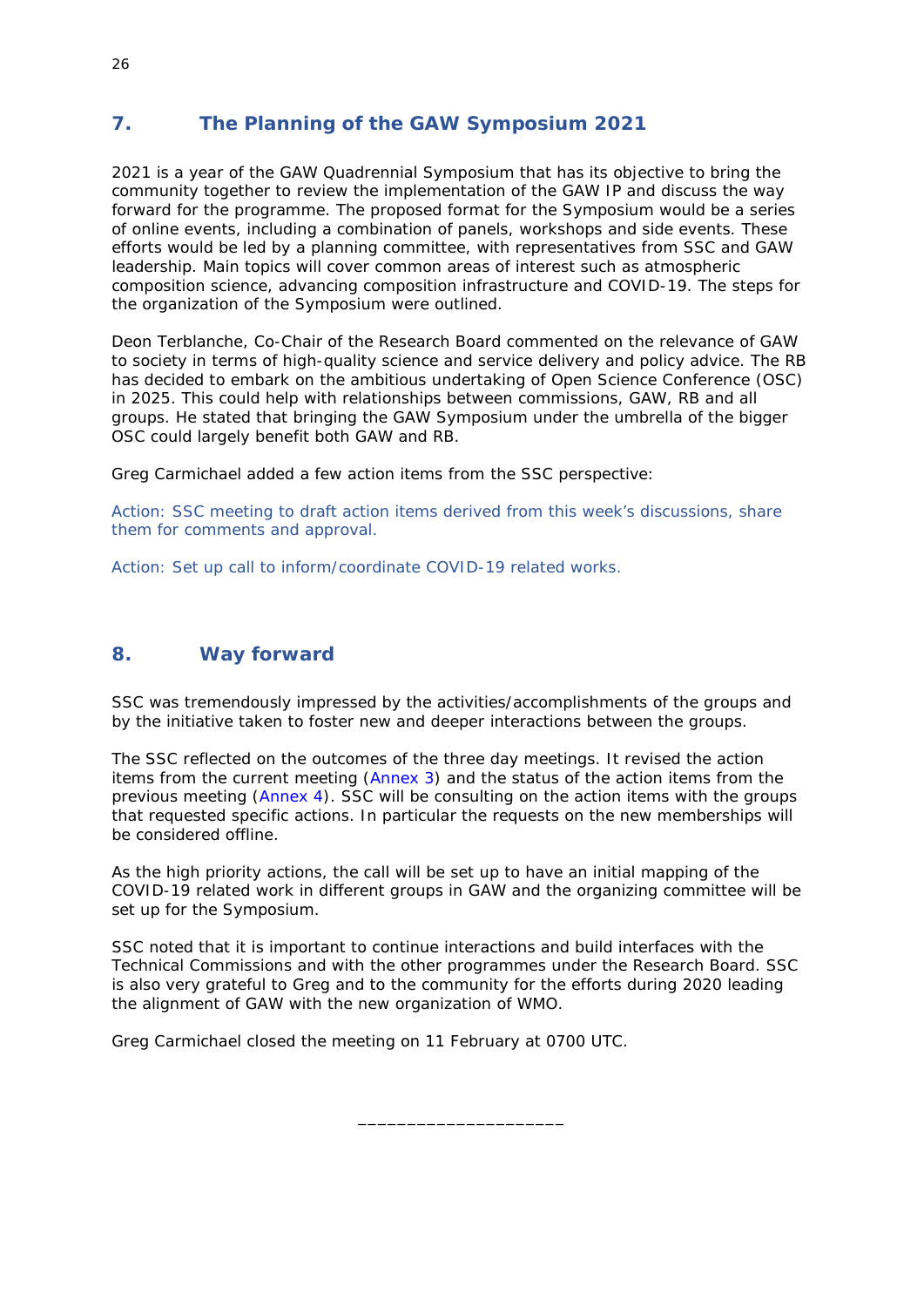<span id="page-30-3"></span><span id="page-30-0"></span>WORLD METEOROLOGICAL ORGANIZATION RESEARCH BOARD **7th Scientific Steering Committee (SSC) on the Environmental Pollution and Atmospheric Chemistry (EPAC)**  WMO Online 8–11 February 2021

RB/GAW/SSC7/DOC1.0

5 February 2021

Item: 1.0

# AGENDA

<span id="page-30-1"></span>

| Date/Time:       | Monday to Thursday, 8, 9 and 11 February 2021.                                                           |
|------------------|----------------------------------------------------------------------------------------------------------|
| <b>Location:</b> | online (links to the individual sessions are on the top of the daily<br>agenda, the meeting is in Teams) |
| Who:             | extended SSC (SSC members and SAG/ET/SC Chairs)                                                          |
|                  | <b>SCHEDULE</b>                                                                                          |

#### <span id="page-30-2"></span>**Monday, 8 February 2021**

| Time UTC                |                                                                                                                   |                                     |  |  |  |  |  |
|-------------------------|-------------------------------------------------------------------------------------------------------------------|-------------------------------------|--|--|--|--|--|
| $1900 - 1910$           | Introduction of SSC                                                                                               | Greg Carmichael                     |  |  |  |  |  |
| $1910 - 1920$           | Outcomes of the Research Board meeting                                                                            | RB co-chairs                        |  |  |  |  |  |
| $1920 - 1925$           | Setting up the scientific priorities in GAW                                                                       | Greg Carmichael                     |  |  |  |  |  |
|                         | Issues from Scientific Advisory Groups for SSC<br>consideration, workplans for 2021 and vision for the<br>next IP |                                     |  |  |  |  |  |
| $1925 - 1935$           | <b>SAG Aerosol</b>                                                                                                | Paolo Laj                           |  |  |  |  |  |
| $1935 - 1945$           | SAG-RG                                                                                                            | Lucy Carpenter                      |  |  |  |  |  |
| $1945 - 1955$           | SAG-TAD                                                                                                           | <b>Ariel Stein</b>                  |  |  |  |  |  |
| $1955 - 2005$           | SAG-GHG                                                                                                           | Alex Vermeulen                      |  |  |  |  |  |
| $2005 - 2015$           | SAG Ozone and UV                                                                                                  | Matt Tully                          |  |  |  |  |  |
| $2015 - 2125$           | SAG App                                                                                                           | V-H Peuch,<br><b>Frank Dentener</b> |  |  |  |  |  |
| 2025 - 2035   SAG-GURME |                                                                                                                   | Ranjeet Sokhi                       |  |  |  |  |  |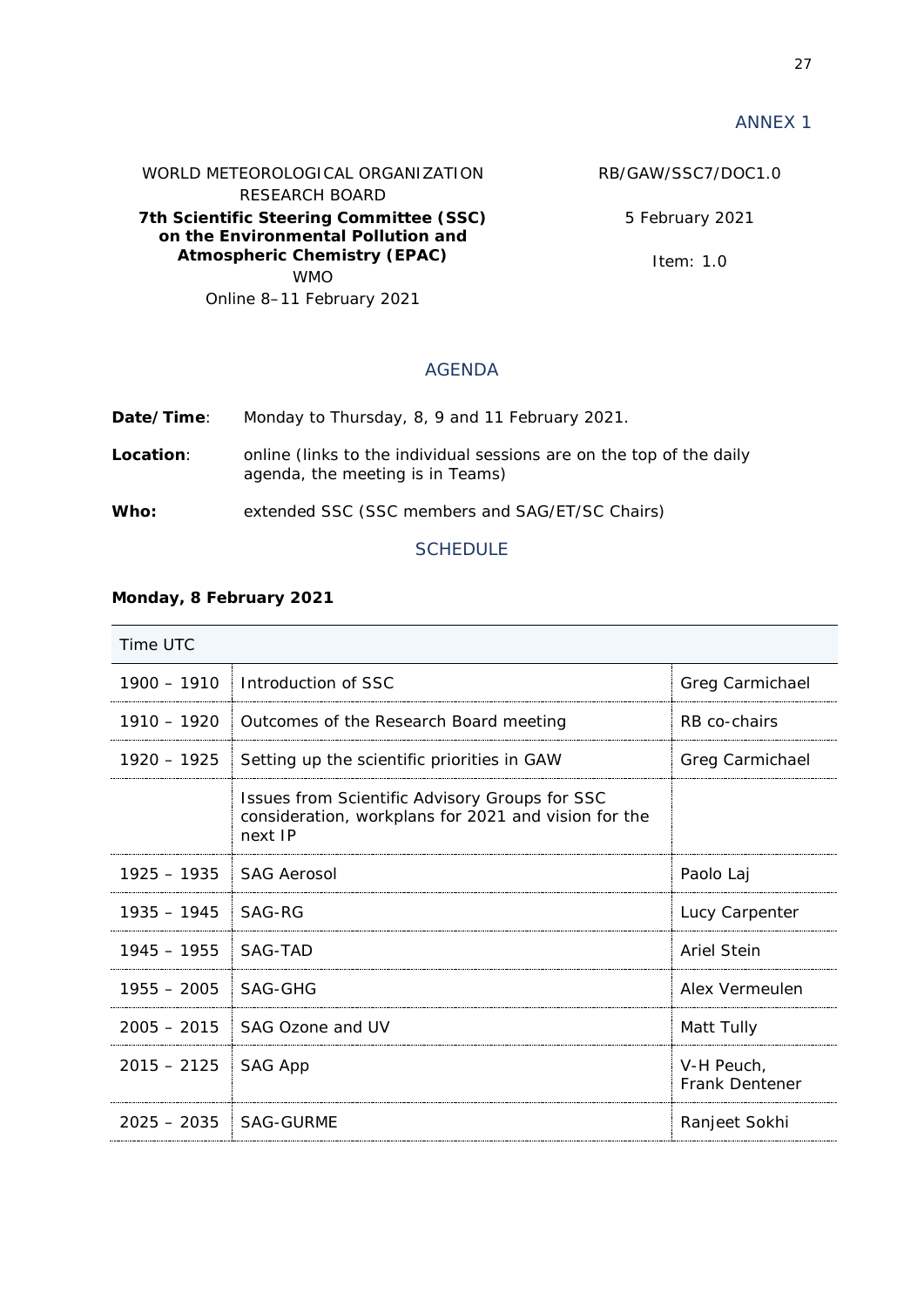| Time UTC |                                                                                                                                                                                                            |                        |  |  |  |  |  |
|----------|------------------------------------------------------------------------------------------------------------------------------------------------------------------------------------------------------------|------------------------|--|--|--|--|--|
|          | $2035 - 2115$ Discussion on the scientific priorities in the<br>programme and the way forward with the future GAW<br>plans. Potential interaction with the other research<br>programmes, IGAC, iCACGP etc. | <b>Greg Carmichael</b> |  |  |  |  |  |
|          | 2115 - 2200 RESERVED for the SSC members only                                                                                                                                                              | Greg Carmichael        |  |  |  |  |  |

# **Tuesday, 9 February 2021**

| Time UTC      |                                                                                                                                                                                                       |                                              |  |  |  |  |  |
|---------------|-------------------------------------------------------------------------------------------------------------------------------------------------------------------------------------------------------|----------------------------------------------|--|--|--|--|--|
| $1900 - 1910$ | Science-for-Services: setting up the agenda                                                                                                                                                           | Greg Carmichael                              |  |  |  |  |  |
| $1910 - 1920$ | Service Commission and expectations from GAW                                                                                                                                                          | SERCOM (Ian Lisk)                            |  |  |  |  |  |
|               | Issues from Steering Committees for SSC<br>consideration, workplans for 2021 and vision for the<br>next IP                                                                                            | Greg Carmichael                              |  |  |  |  |  |
| $1920 - 1930$ | IG3IS                                                                                                                                                                                                 | Phil DeCola                                  |  |  |  |  |  |
| $1930 - 1940$ | GAFIS                                                                                                                                                                                                 | Johannes<br>Flemming                         |  |  |  |  |  |
| 1940 – 1950   | $MMF - GTAD$                                                                                                                                                                                          | Amanda Cole                                  |  |  |  |  |  |
| $1950 - 2030$ | Other services related initiatives (PREFIA, MAP-AQ,<br>UV App)<br>How does GAW engage in the work of the SERCOM<br>groups<br>How to engage user/stakeholders and take regional<br>priorities on board | Greg Carmichael,<br>lan Lisk,<br>O. Tarasova |  |  |  |  |  |
| $2030 - 2050$ | Communication and capacity-development/training<br>during COVID-19                                                                                                                                    | Claudia Volosciuk                            |  |  |  |  |  |
| $2050 - 2100$ | Wrap-up on science-for-services                                                                                                                                                                       | Greg Carmichael                              |  |  |  |  |  |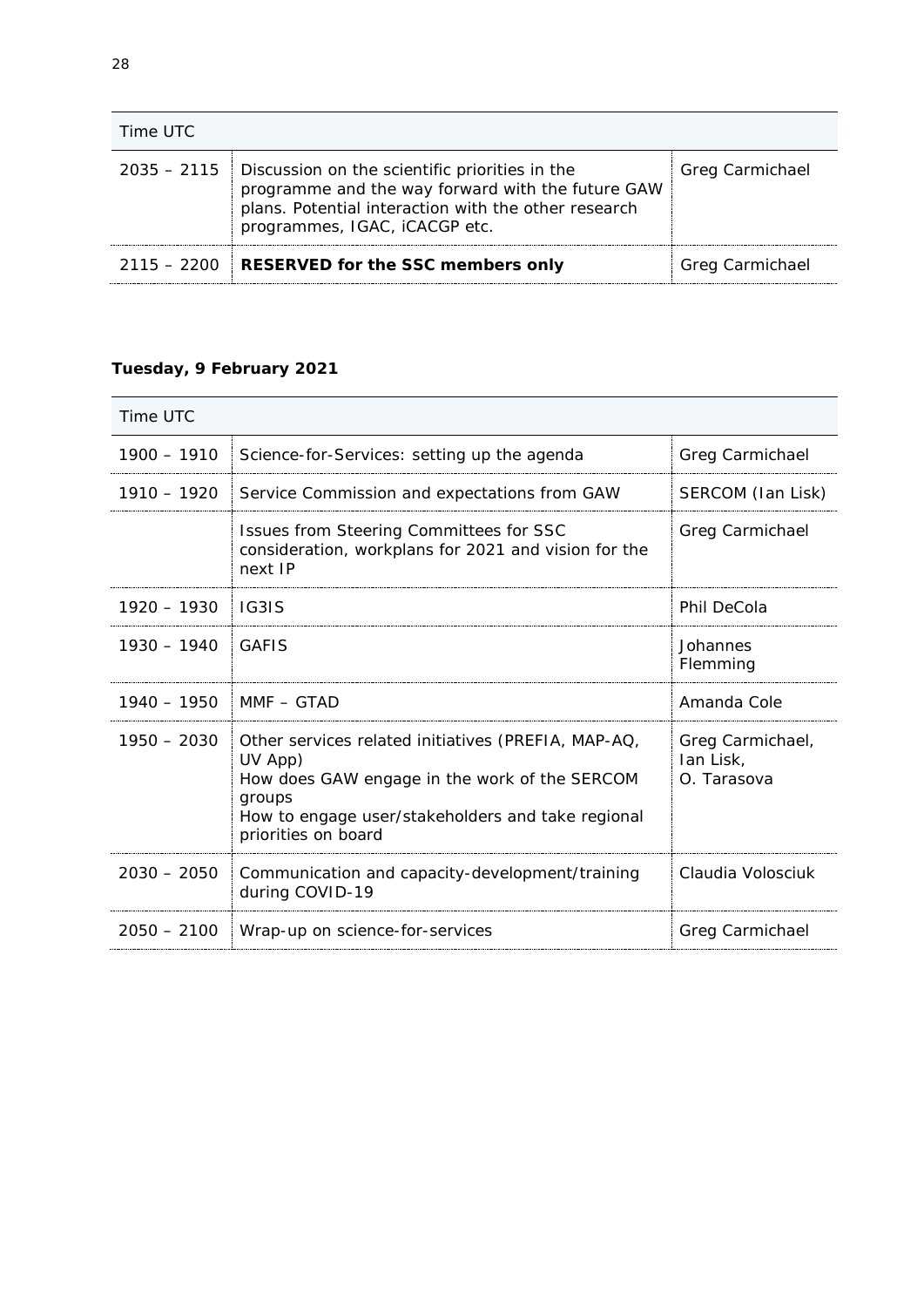# **Thursday, 11 February 2021**

| Time UTC      |                                                                                                                                                              |                                                                                    |  |  |  |  |  |
|---------------|--------------------------------------------------------------------------------------------------------------------------------------------------------------|------------------------------------------------------------------------------------|--|--|--|--|--|
| $0500 - 0510$ | Research Infrastructure: setting up the agenda                                                                                                               | Greg Carmichael                                                                    |  |  |  |  |  |
| $0510 - 0520$ | Infrastructure Commission and expectations from<br>GAW                                                                                                       | <b>Bruce Forgan</b><br><b>INFCOM</b>                                               |  |  |  |  |  |
|               | Issues from Expert Teams for SSC consideration,<br>workplans for 2021 and vision for the next IP                                                             | Greg Carmichael                                                                    |  |  |  |  |  |
| $0520 - 0530$ | ET Data Management                                                                                                                                           | Joerg Klausen                                                                      |  |  |  |  |  |
| $0530 - 0540$ | <b>ET Quality Assurance</b>                                                                                                                                  | Herman Smit                                                                        |  |  |  |  |  |
| $0540 - 0550$ | <b>ET Network Evolution</b>                                                                                                                                  | <b>Richard Eckman</b>                                                              |  |  |  |  |  |
| $0550 - 0630$ | Involvement of GAW Groups in the work of the<br>Infrastructure Commissions (Study Groups on GBON,<br>GDPFS, network design, QA-QC, Data Management,<br>GCOS) | V-H Peuch.<br>H.Smit,<br>R.Eckman,<br>J.Kalusen,<br>Paolo Laj,<br>Angela Benedetti |  |  |  |  |  |
| $0630 - 0650$ | Planning of the GAW Symposium                                                                                                                                | Greg Carmichael                                                                    |  |  |  |  |  |
| $0650 - 0700$ | Assigning actions and conclusions                                                                                                                            | Greg Carmichael                                                                    |  |  |  |  |  |

\_\_\_\_\_\_\_\_\_\_\_\_\_\_\_\_\_\_\_\_\_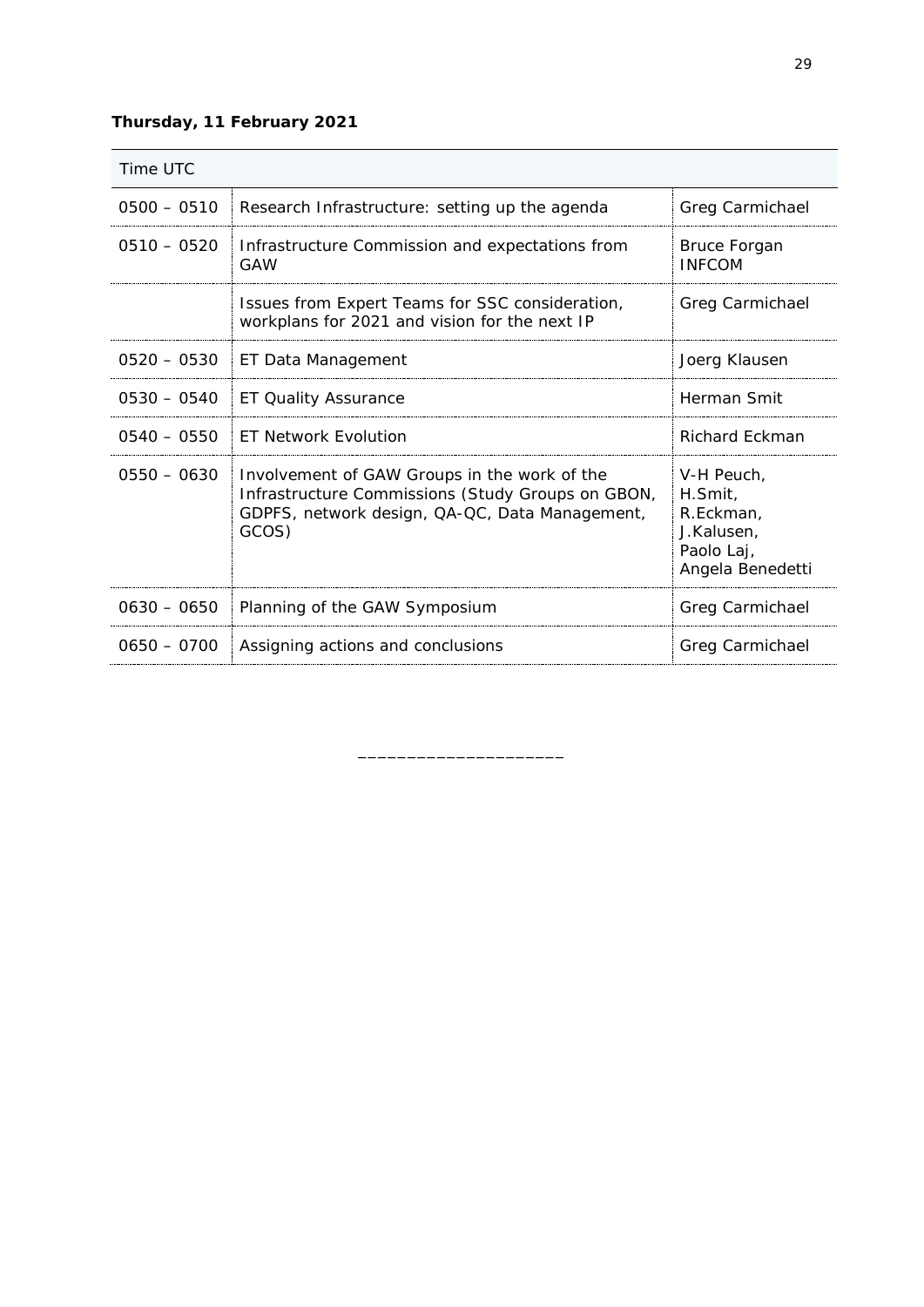# LIST OF PARTICIPANTS

<span id="page-33-2"></span><span id="page-33-1"></span><span id="page-33-0"></span>

| <b>Online meeting</b>    |                                |  |  |  |  |
|--------------------------|--------------------------------|--|--|--|--|
| Greg Carmichael          | <b>United States</b>           |  |  |  |  |
| Celeste Saulo            | Argentina                      |  |  |  |  |
| Deon Terblanche          | South Africa                   |  |  |  |  |
| Melita Keywood           | Australia                      |  |  |  |  |
| Karla Longo              | <b>Brazil</b>                  |  |  |  |  |
| Jacobus Johannes Pienaar | South Africa                   |  |  |  |  |
| Markku Kulmala           | Finland                        |  |  |  |  |
| Marcos F. Andrade        | Plurinational State of Bolivia |  |  |  |  |
| Tong Zhu                 | China                          |  |  |  |  |
| Julie Nicely             | <b>United States</b>           |  |  |  |  |
| Admir Targino            | <b>Brazil</b>                  |  |  |  |  |
| <b>Barry Lefer</b>       | <b>United States</b>           |  |  |  |  |
| Paolo Laj                | France                         |  |  |  |  |
| Ranjeet Sokhi            | <b>United Kingdom</b>          |  |  |  |  |
| Alex Vermuelen           | Sweden                         |  |  |  |  |
| <b>Ariel Stein</b>       | <b>United States</b>           |  |  |  |  |
| Richard Eckman           | <b>United States</b>           |  |  |  |  |
| Lucy Carpenter           | United Kingdom                 |  |  |  |  |
| Matt Tully               | Australia                      |  |  |  |  |
| Herman Smith             | Germany                        |  |  |  |  |
| Vincent-Henri Peuch      | <b>ECMWF</b>                   |  |  |  |  |
| Jörg Klausen             | Switzerland                    |  |  |  |  |
| Frank Dentener           | JRC of European Commission     |  |  |  |  |
| Phil DeCola              | <b>United States</b>           |  |  |  |  |
| Jocelyn Turnbull         | New Zealand                    |  |  |  |  |
| Johannes Flemming        | <b>ECMWF</b>                   |  |  |  |  |
| Amanda Cole              | Canada                         |  |  |  |  |
| Angela Benedetti         | <b>ECMWF</b>                   |  |  |  |  |
| Ian Lisk                 | United Kingdom                 |  |  |  |  |
| <b>Bruce Forgan</b>      | Australia                      |  |  |  |  |
| Dr R. Venkatesan         | India                          |  |  |  |  |
| Paula Etala              | Argentina                      |  |  |  |  |
| Roger Stone              | Australia                      |  |  |  |  |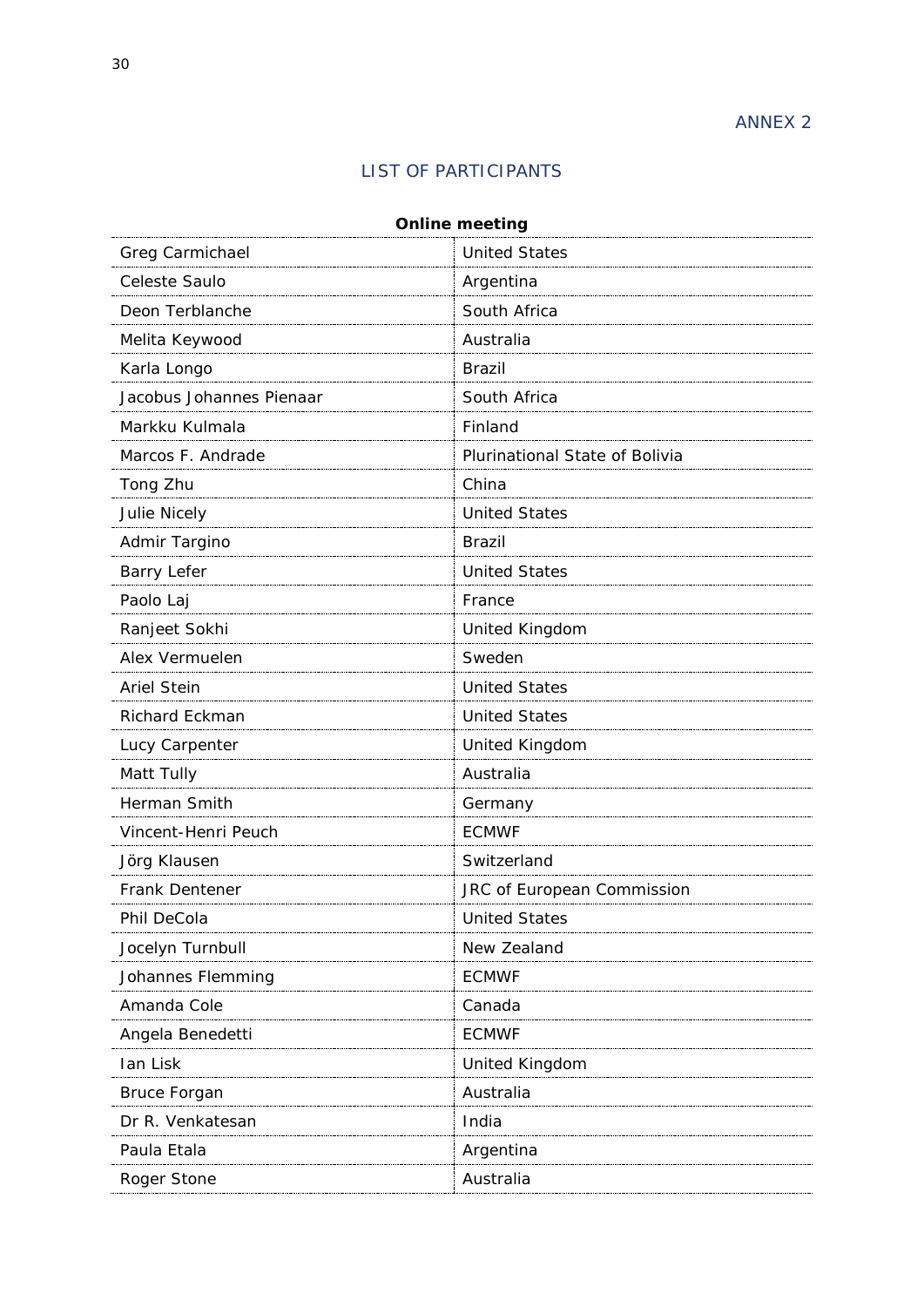#### **WMO Secretariat:**

Jürg Luterbacher,

Oksana Tarasova,

Alexander Baklanov,

Lorenzo Labrador,

Stoyka Netcheva,

Claudia Volosciuk,

Mario Peiro Espi,

Lu Ren,

Kenneth Holmlund,

Mike Sparrow,

Estelle De Coning

\_\_\_\_\_\_\_\_\_\_\_\_\_\_\_\_\_\_\_\_\_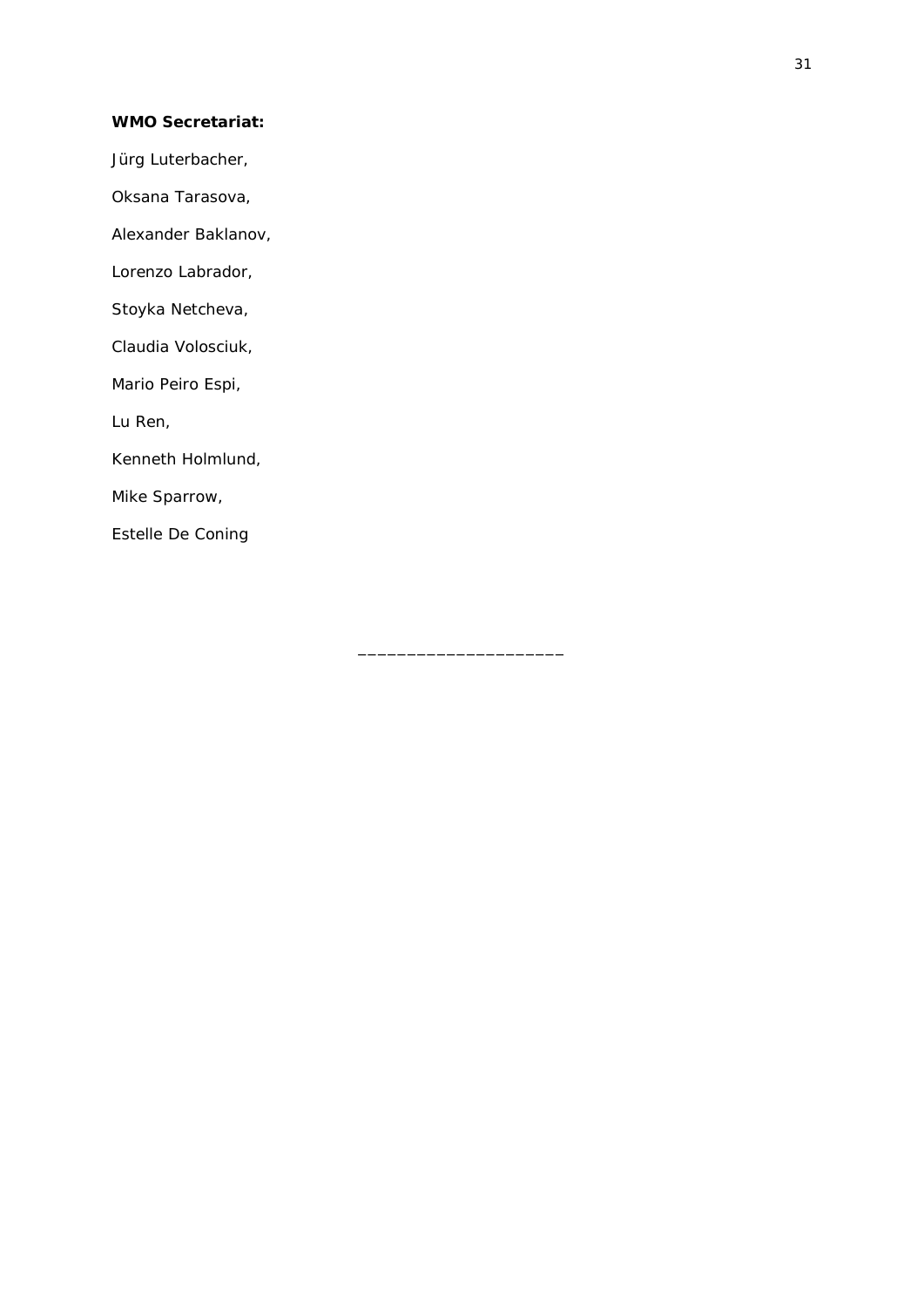# <span id="page-35-2"></span><span id="page-35-1"></span><span id="page-35-0"></span>LIST OF DECISIONS, ONGOING ACTIVITIES AND TIME-LIMITED ACTION ITEMS TAKEN BY THE SEVENTH EPAC-SSC SESSION

#### **1. Decisions**

- D-1.7 Conduct consultation with the substructures of the SERCOM (Standing Committee on Agriculture and on Climate Services) concerning connection with the GAW science-for-services initiatives
- D-2.7 Conduct consultation with the substructures of the INFCOM concerning engagement in GDPFS and actively develop the common activities with INFCOM groups that are doing atmospheric chemical composition and GCOS
- D-3.7 Develop a communication paper on the need for atmospheric composition observations and supplementary materials on costing
- D-4.7 Organize GAW Symposium as a series of online events led by GAW groups

# **2. Short terms action items**

| <b>Action Item</b><br><b>Number</b> | Content                                                                                                                                                                       | Responsible                                              | Deadline | Relation to<br>the action<br>item of the<br>pervious<br>SSC meeting<br>$(AI-XX.1)$<br>$AI$ -XX.2 and<br>$AI-XX.3)$ | Open/<br>closed |
|-------------------------------------|-------------------------------------------------------------------------------------------------------------------------------------------------------------------------------|----------------------------------------------------------|----------|--------------------------------------------------------------------------------------------------------------------|-----------------|
| $AI-1.7$                            | Get formal approval of<br>three new SSC<br>members from the<br>Research Board and<br>solicit more<br>nominations from Asia<br>and Africa                                      | Greg<br>Carmichael,<br>SSC members<br>and<br>Secretariat | 10 2021  | Follow up on<br>$AI-17.4, AI-$<br>$1.5,$ Al- $1.6$                                                                 |                 |
| $AI-2.7$                            | Establish Capacity-<br>Development group<br>(contact GAW bodies<br>for nominations), in<br>collaboration with WMO<br>Capacity-Development<br>Panel and Training<br>Department | Julie Nicely,<br>GAW<br>substructures,<br>Secretariat    | 3Q 2021  | $AI - 3.6$                                                                                                         |                 |
| $AI-3.7$                            | Facilitate joint work of<br>SAGs O3-UV and GHG<br>on ozone depleting<br>substances                                                                                            | Matt Tully and<br>Alex<br>Vermeulen                      | 10 2021  |                                                                                                                    |                 |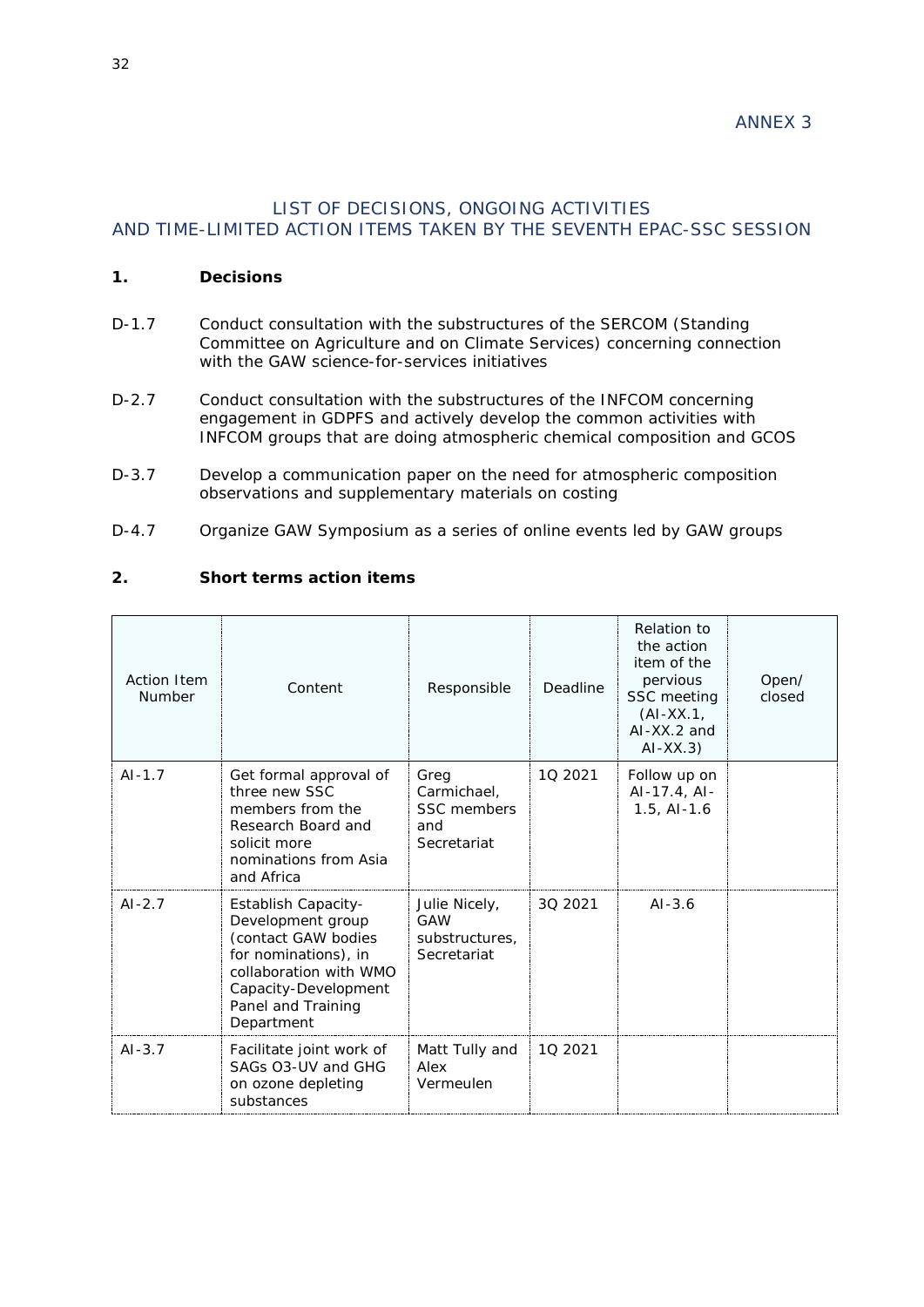| <b>Action Item</b><br>Number | Content                                                                                                                                                                       | Responsible                                                                         | Deadline | Relation to<br>the action<br>item of the<br>pervious<br>SSC meeting<br>$(AI-XX.1,$<br>$AI$ -XX.2 and<br>$AI-XX.3)$ | Open/<br>closed                                                                              |
|------------------------------|-------------------------------------------------------------------------------------------------------------------------------------------------------------------------------|-------------------------------------------------------------------------------------|----------|--------------------------------------------------------------------------------------------------------------------|----------------------------------------------------------------------------------------------|
| $AI-4.7$                     | Secretariat to facilitate<br>the consultations with<br>the SERCOM in relation<br>to joint activities                                                                          | Secretariat,<br>Greg, chairs of<br>science-for-<br>services<br>initiatives          | 20 20 21 |                                                                                                                    |                                                                                              |
| $AI-5.7$                     | Secretariat to facilitate<br>the consultations with<br>the INFCOM on GDPFS,<br>atmospheric<br>composition and GCOS                                                            | Secretariat,<br>Greg, chairs of<br>infrastructure<br>groups, GCOS<br>representative | 20 20 21 |                                                                                                                    |                                                                                              |
| $AI-6.7$                     | Communicate through<br>the GAW community the<br>importance of exchange<br>of the atmospheric<br>composition data<br>(Unified Data Policy<br>through national focal<br>points) | SSC to<br>prepare the<br>respective<br>letter                                       | 10 2021  |                                                                                                                    |                                                                                              |
| $AI - 7.7$                   | Organize a drafting team<br>to produce a high-profile<br>publication related to the<br>needs for atmospheric<br>composition observations                                      | Marcos<br>Andrade to<br>lead<br>(Melita to<br>bring iCACGP)                         | 10 2021  |                                                                                                                    |                                                                                              |
| $AI-8.7$                     | Develop a community<br>document on the cost of<br>the atmospheric<br>composition<br>measurements to be<br>used for communications<br>with the PRs                             | ET-ACMQ in<br>collaboration<br>with SAGs and<br>Admir to lead<br>from SSC           | 30 2021  |                                                                                                                    | Outdated<br><b>GAW Report</b><br>can be used<br>as an initial<br>guidance                    |
| $AI-9.7$                     | SSC to amend the<br>current Implementation<br>Plan                                                                                                                            | Greg<br>Carmichael,<br><b>SSC</b><br>members,<br>Secretariat                        | 10 2021  | $AI-13.6$                                                                                                          |                                                                                              |
| AI-10.7                      | Organize a support<br>mechanism for SAG<br>chairs exchange on the<br>COVID-19 work in GAW                                                                                     | Secretariat                                                                         | 1Q 2021  |                                                                                                                    | initiated                                                                                    |
| $AI-11.7$                    | To form a think tank<br>group on conceptual<br>development of the<br>next GAW IP                                                                                              | Greg<br>Carmichael,<br><b>SSC</b>                                                   | 20 20 21 |                                                                                                                    | Initial<br>composition<br>to be<br>considered<br>at the<br>interim SSC<br>meeting Q3<br>2021 |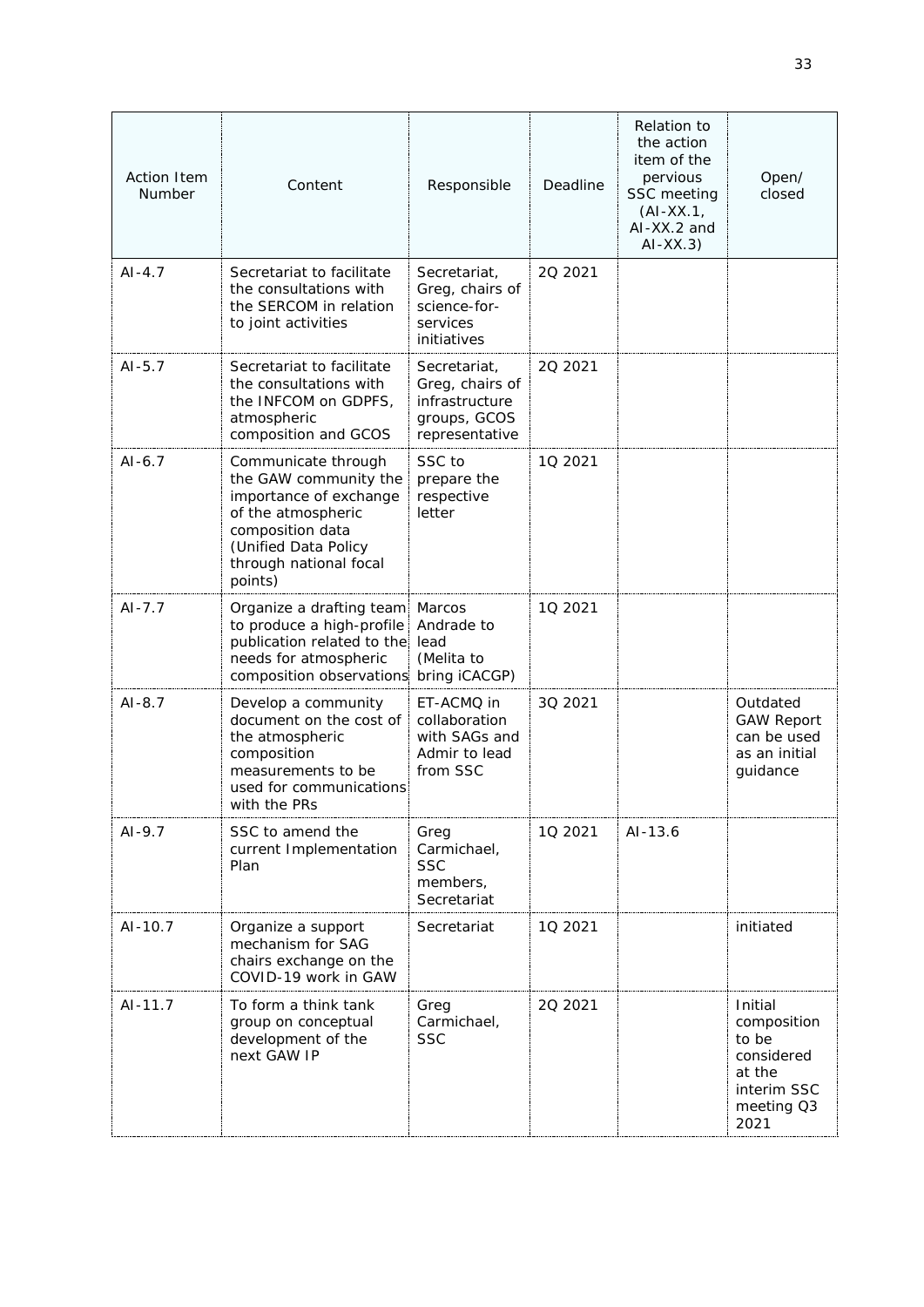| <b>Action Item</b><br>Number | Content                                                                                                                                                                                                                | Responsible                                    | Deadline | <b>Relation to</b><br>the action<br>item of the<br>pervious<br>SSC meeting<br>$(AI-XX.1,$<br>AI-XX.2 and<br>$AI-XX.3)$ | Open/<br>closed |
|------------------------------|------------------------------------------------------------------------------------------------------------------------------------------------------------------------------------------------------------------------|------------------------------------------------|----------|------------------------------------------------------------------------------------------------------------------------|-----------------|
| $AI-12.7$                    | Form a health thematic<br>group to take stock and<br>coordinate inputs to the<br>WHO joint workplan,<br>SG-Health                                                                                                      | Tong Zhu,<br>nominations<br>from GAW<br>groups | Q2 2021  |                                                                                                                        |                 |
| AI-13.7                      | Evaluate status of<br>atmospheric composition<br>observations over the<br>ocean (connecting with<br>IMO)                                                                                                               | Kobus Pienaar<br>to lead                       | Q3 2021  |                                                                                                                        |                 |
| $AI-14.7$                    | To evaluate needs and<br>opportunity of creating<br>a Task Team on vertical<br>transport/PBL                                                                                                                           | Greg<br>Carmichael,<br>SAG App,<br><b>WWRP</b> | Q1 2021  |                                                                                                                        |                 |
| $AI - 15.7$                  | Communicate to the RB<br>the availability and<br>delivery timeline of the<br><b>GAW Bulletin and other</b><br>outreach materials and<br>ask the RB for<br>promotion                                                    | Secretariat                                    | Ongoing  |                                                                                                                        |                 |
| $AI-16.7$                    | Establish a focal group<br>on the biomass burning<br>in GAW                                                                                                                                                            | Under scope<br>of SAG App                      | 20 20 21 | $AI-6.6$                                                                                                               |                 |
| $AI-17.7$                    | Review the content of<br>the migrated website<br>content                                                                                                                                                               | SSC members<br>and SAGs                        | Ongoing  | AI-11.6                                                                                                                |                 |
| AI-18.7                      | Solicit experts in GAW<br>to provide input to the<br>RB paper on AI                                                                                                                                                    | Julie Nicely to<br>lead                        | 20 20 21 |                                                                                                                        |                 |
| $AI-19.7$                    | SSC requests the ET-<br>ACDM to come up with<br>a proposal for unified<br>metadata for all data<br>centres                                                                                                             | Joerg Klausen                                  | 4Q 2021  |                                                                                                                        |                 |
| $AI-20.7$                    | ET-ACMQ in<br>collaboration with the<br>other GAW group to<br>develop a guidance<br>document for the GAW<br>community of the<br>automatic QA tools and<br>organize a library of<br>such tools for NRT data<br>delivery | Herman Smit                                    | 4Q 2021  |                                                                                                                        |                 |
| $AI-21.7$                    | Update SSC on the<br>strategy for the future<br><b>GALION</b>                                                                                                                                                          | Paolo Laj                                      | 20 20 21 |                                                                                                                        |                 |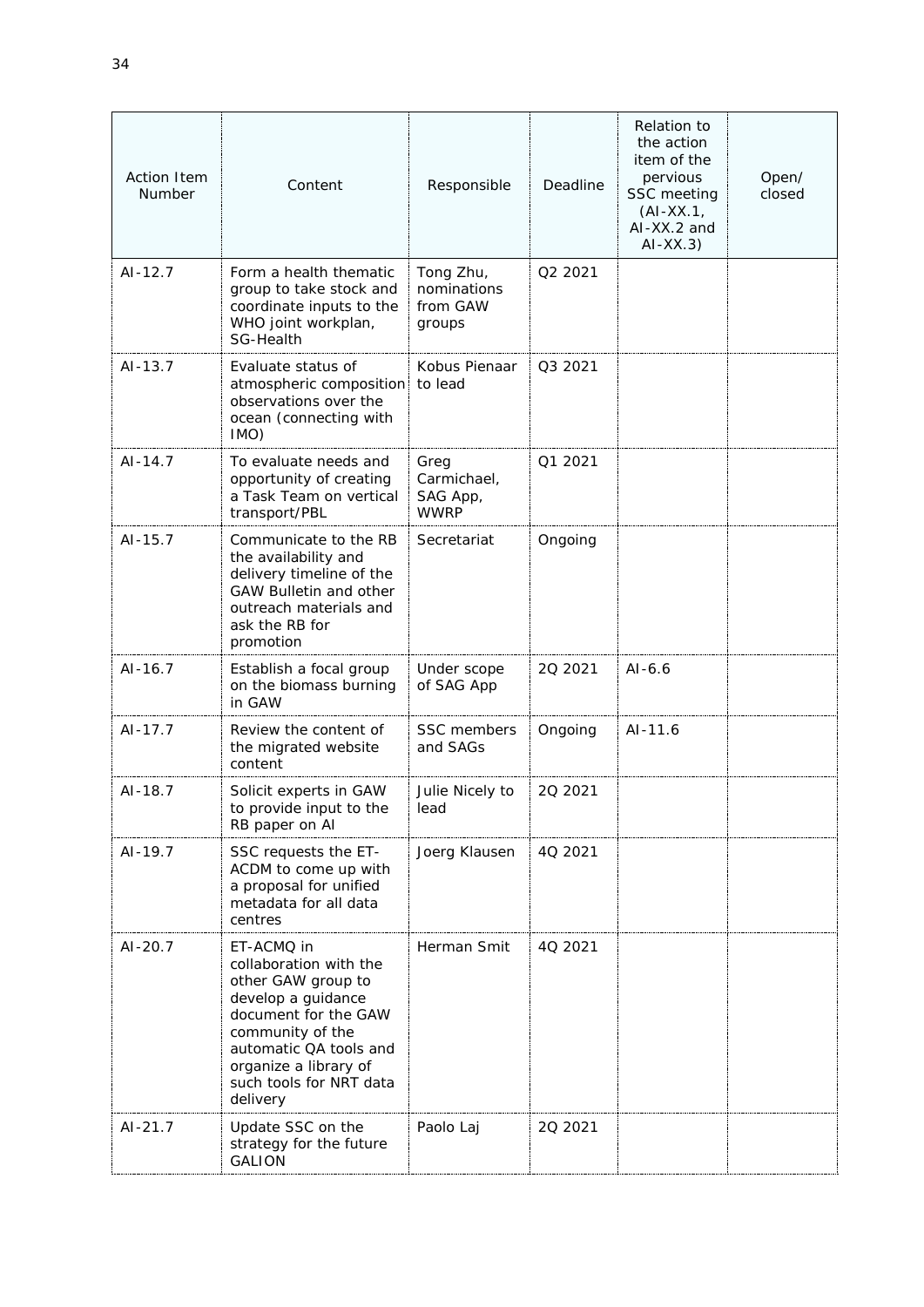| <b>Action Item</b><br><b>Number</b> | Content                                                                                               | Responsible                                       | Deadline | Relation to<br>the action<br>item of the<br>pervious<br>SSC meeting<br>$(AI-XX.1,$<br>$AI$ -XX.2 and<br>$AI-XX.3)$ | Open/<br>closed |
|-------------------------------------|-------------------------------------------------------------------------------------------------------|---------------------------------------------------|----------|--------------------------------------------------------------------------------------------------------------------|-----------------|
| $AI-22.7$                           | <b>Further facilitate</b><br>progress of RRR<br>implementation                                        | Greg<br>Carmichael                                | 10 2021  |                                                                                                                    |                 |
| $AI - 23.7$                         | Organize discussions<br>with SPARC concerning<br>coordination of<br>stratospheric ozone<br>activities | Greg<br>Carmichael,<br>Matt Tully,<br><b>WCRP</b> | 20 20 21 |                                                                                                                    |                 |
| $AI - 24.7$                         | Organize discussion<br>concerning joint<br>activities with IGAC                                       | Greg<br>Carmichael,<br>Melita<br>Keywood          | Ongoing  |                                                                                                                    |                 |
| $AI - 25.7$                         | Evaluate the need for<br>the new Expert Team on<br>innovative measurement<br>technologies             | SSC to think<br>further                           | Ongoing  |                                                                                                                    |                 |

#### **3. Ongoing activities that require attention/support of SSC and longterm actions**

The following ongoing activities are considered as requiring the attention of the SSC:

- Development of a concrete plan for resource mobilization by engaging with the relevant activities/members of the Research Board;
- Working with the science-for-services initiative development and implement data sharing policy for the data originating from those initiatives;
- Contribute to the work of the Research Board on the organization of the open science meeting on 2025 and development of the next phase of the Implementation Plan;
- Ongoing improvement of the guidance to GAW groups (on expectations and deliverables);
- Continue efforts to engage with the other research programmes on common topics.

\_\_\_\_\_\_\_\_\_\_\_\_\_\_\_\_\_\_\_\_\_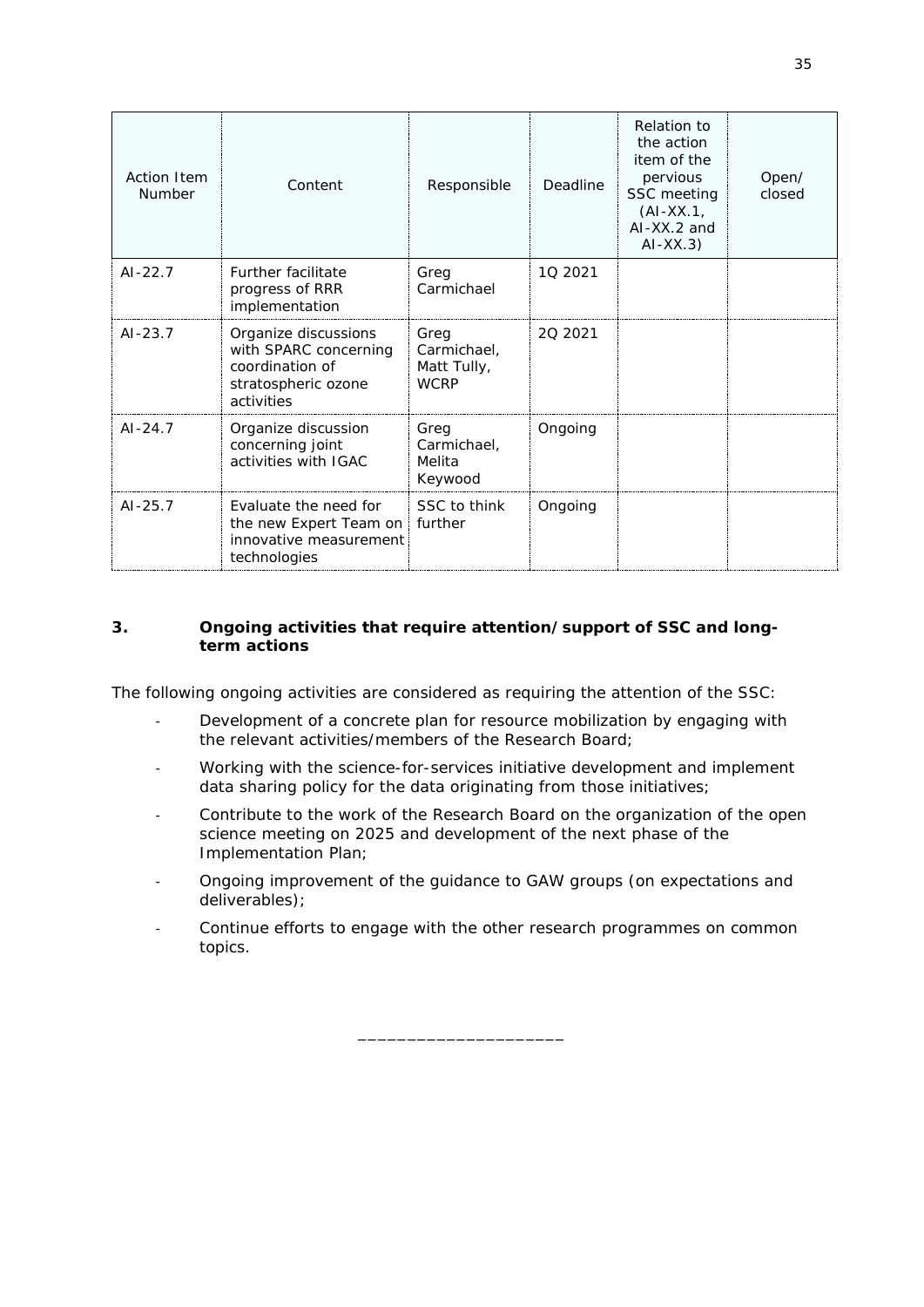# ACTION ITEMS OF THE PREVIOUS EPAC-SSC SESSION

<span id="page-39-2"></span><span id="page-39-1"></span><span id="page-39-0"></span>

| <b>Action Item</b><br>Number | Content                                                                                                                      | Responsible                                              | Deadline | Relation to<br>the action<br>item of the<br>pervious<br>SSC meeting<br>$(AI-XX.1)$<br>AI-XX.2 and<br>$AI-XX.3)$ | Open/<br>closed                                                                                               |
|------------------------------|------------------------------------------------------------------------------------------------------------------------------|----------------------------------------------------------|----------|-----------------------------------------------------------------------------------------------------------------|---------------------------------------------------------------------------------------------------------------|
| $AI-1.6$                     | Propose new SSC<br>members and revise<br>SAG memberships                                                                     | Greg<br>Carmichael,<br>SSC members<br>and<br>Secretariat | 10 2020  | Follow up on<br>AI-17.4, AI-<br>1.5                                                                             | Added three<br>new members,<br>a representative<br>from RA 1 is<br>needed                                     |
| $AI-2.6$                     | Revise ToRs of<br>subsidiary bodies<br>and approve by<br>correspondence                                                      | SSC,<br>SAG/ET/SC<br>Chairs                              | 20 20 20 |                                                                                                                 | <b>Closed: ToRs</b><br>are approved by<br>the Research<br>Board                                               |
| $AI-3.6$                     | Establish Capacity-<br>Development group                                                                                     | Greg<br>Carmichael,<br>SSC members                       | 3Q 2020  |                                                                                                                 | Open: Will be<br>followed up in<br>2021                                                                       |
| $AI-4.6$                     | Facilitated the<br>update of the low-<br>cost sensors (LCS)<br>report and follow up                                          | Secretariat                                              | End 2020 |                                                                                                                 | Closed:<br>Updated<br>statement to be<br>was launched in<br>February 2021                                     |
| $AI-5.6$                     | GAW SAG-03<br>present report on<br>new instruments                                                                           | Matt Tully                                               | Q2 2021  |                                                                                                                 | Open: Work in<br>progress (follow<br>up on the comp<br>campaign at<br>Izana)                                  |
| $AI-6.6$                     | SAG App to report to<br>SSC on collaboration<br>with the<br>Interdisciplinary<br><b>Biomass Burning</b><br>Initiative (IBBI) | Vincent-Henri<br>Peuch                                   | 3Q 2020  |                                                                                                                 | Closed: two<br>new centres<br>established,<br>former<br>members of<br><b>IBBI</b> contribute<br>to GAW groups |
| AI-7.6                       | SAG-GURME to<br>present the work on<br>Urban Heat Island<br>Guidance to SSC                                                  | Ranjeet Sokhi                                            | 3Q 2021  |                                                                                                                 | Open: In<br>progress,<br>webinar in<br>summer to<br>launch                                                    |
| $AI-8.6$                     | Secretariat to keep<br>SSC abreast with<br>the development of<br>the Study Group on<br>integrated urban<br>services          | Secretariat                                              | 4Q 2020  |                                                                                                                 | Ongoing                                                                                                       |
| $AI-9.6$                     | Secretariat working<br>with international<br>offices populate<br>expert database                                             | Secretariat                                              | 40 2020  |                                                                                                                 | <b>Closed</b>                                                                                                 |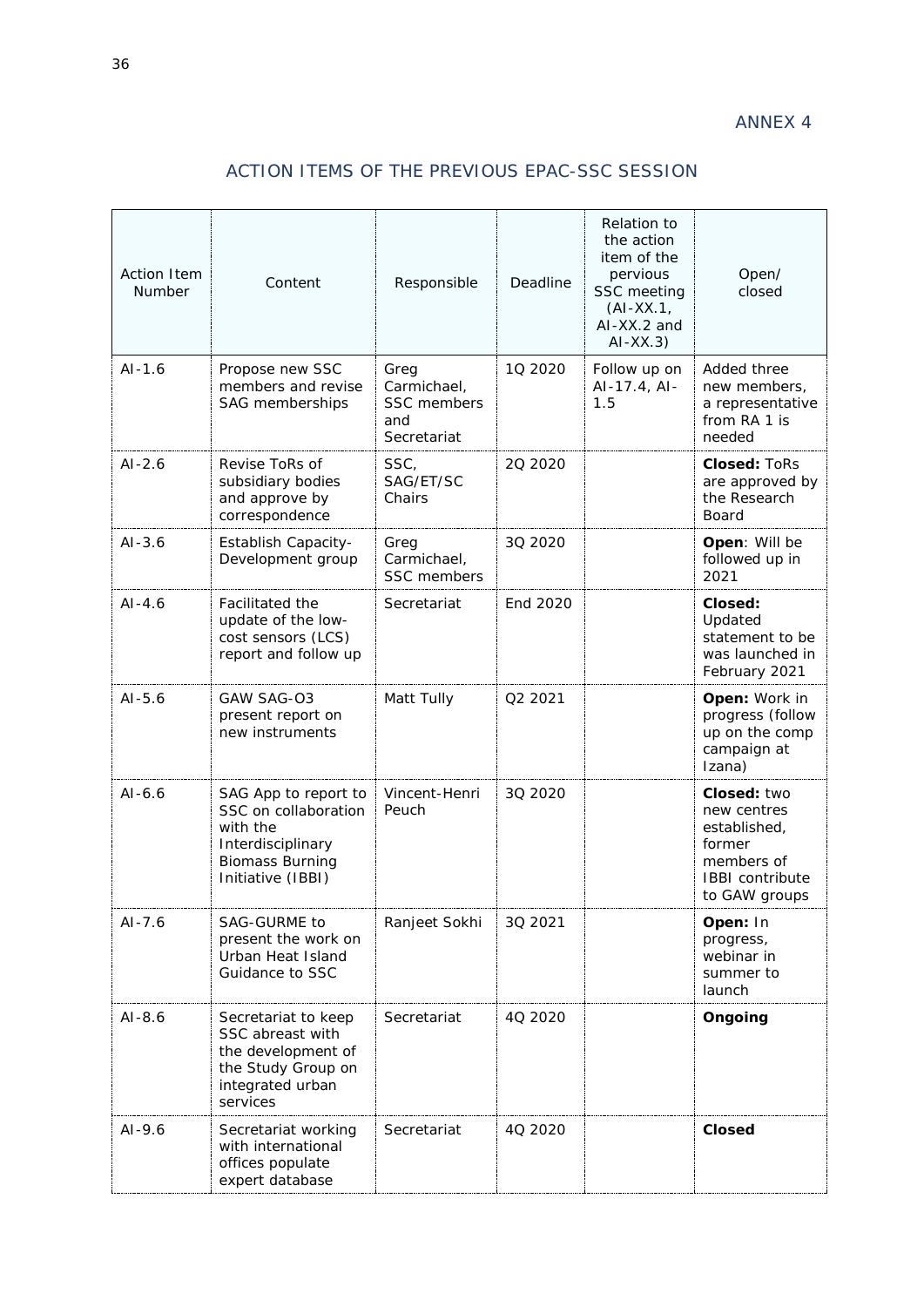| <b>Action Item</b><br>Number | Content                                                                                                             | Responsible                                                  | Deadline | Relation to<br>the action<br>item of the<br>pervious<br>SSC meeting<br>$(AI-XX.1,$<br>$AI$ -XX.2 and<br>$AI-XX.3)$ | Open/<br>closed                                                    |
|------------------------------|---------------------------------------------------------------------------------------------------------------------|--------------------------------------------------------------|----------|--------------------------------------------------------------------------------------------------------------------|--------------------------------------------------------------------|
| $AI-10.6$                    | Follow up with the<br>SAG O3-UV on the<br>progress with<br>development of the<br>UV App                             | Matt Tully                                                   | 40 20 20 |                                                                                                                    | Closed: the<br>App was<br>launched in<br>2021                      |
| $AI-11.6$                    | Review the content<br>of the migrated<br>website content                                                            | SSC members<br>and SAGs                                      | 3Q 2020  |                                                                                                                    | Ongoing                                                            |
| $AI-12.6$                    | SAG-TAD to connect<br>with GESAMP on<br>ocean management<br>workshop in South<br>Africa                             | Ariel Stein,<br><b>Bob Duce</b>                              | 20 20 20 |                                                                                                                    | Open:<br>Workshop was<br>postponed by 1<br>year due to<br>COVID-19 |
| $AI - 13.6$                  | SSC to amend the<br>current<br><b>Implementation Plan</b>                                                           | Greg<br>Carmichael,<br><b>SSC</b><br>members,<br>Secretariat | 4Q 2020  |                                                                                                                    | Closed: SSC<br>will focus on the<br>development of<br>new IP       |
| $AI-14.6$                    | SSC to initiate the<br>process for the<br>drafting of the GAW<br>IP for after 2023                                  | Greg<br>Carmichael,<br><b>SSC</b><br>members,<br>Secretariat | 10 2021  |                                                                                                                    | Open:<br>additional SSC<br>meeting on IP<br>after GAW<br>Symposium |
| $AI - 15.6$                  | Keep track on the<br>engagement of the<br>GAW experts in the<br>substructures of the<br>new technical<br>commission | Secretariat                                                  | 3Q 2020  |                                                                                                                    | <b>Closed</b>                                                      |
| $AI-16.6$                    | ET-ACDM to revise<br>and present to SSC<br>the updated federated<br>data management<br>strategy                     | Joerg Klausen                                                | 4Q 2020  |                                                                                                                    | <b>Open: need</b><br>further<br>discussions by<br><b>SSC</b>       |
| $AI-17.6$                    | Request groups to<br>nominate members<br>to group on<br>capacity-<br>development                                    | Greg<br>Carmichael                                           | 20 20 20 |                                                                                                                    | <b>Closed: was</b><br>followed up in<br>2021                       |

\_\_\_\_\_\_\_\_\_\_\_\_\_\_\_\_\_\_\_\_\_\_\_